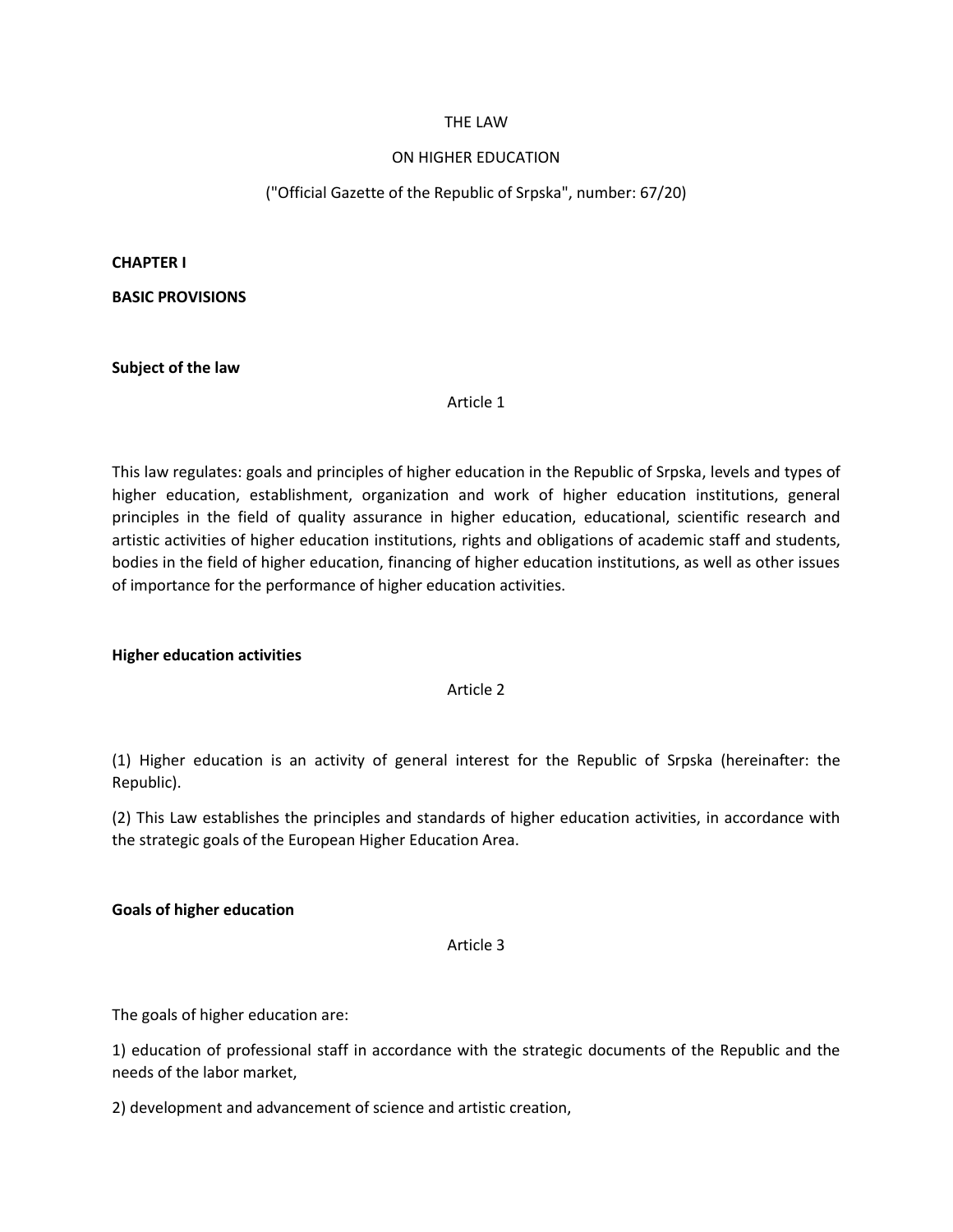3) preservation of cultural identity,

4) creating a stimulating environment for the development of careers of highly educated professionals in the Republic,

5) development of society and economy.

# **Principles of higher education**

## Article 4

Higher education is based on the following principles:

1) academic freedoms,

2) autonomy,

3) ethics of academic staff,

4) the student is in the center of learning and teaching,

5) unity of teaching and scientific research, ie artistic work and realization of socially useful projects,

6) respect for humanistic and democratic values of European and national traditions,

7) harmonization with the European Higher Education Area,

8) development of a quality assurance system in accordance with the Standards and Guidelines for Quality Assurance in the European Higher Education Area (hereinafter: ESG standards),

9) openness to citizens,

10) interaction with the social community and the obligation of higher education institutions to develop social responsibility,

11) orientation towards a higher degree of financial self-sustainability,

12) objective and transparent procedures for selection, employment and promotion of teaching staff,

13) knowledge transfer and protection of intellectual property,

14) encouraging excellence in science and art and comparability with international quality criteria,

15) encouraging innovation and entrepreneurship with the aim of affirming competitiveness,

16) equality of higher education institutions regardless of the form of ownership, ie who is the founder,

17) respect for human rights and civil liberties, including the prohibition of all forms of discrimination,

18) gender equality,

19) encouraging the inclusion of vulnerable groups.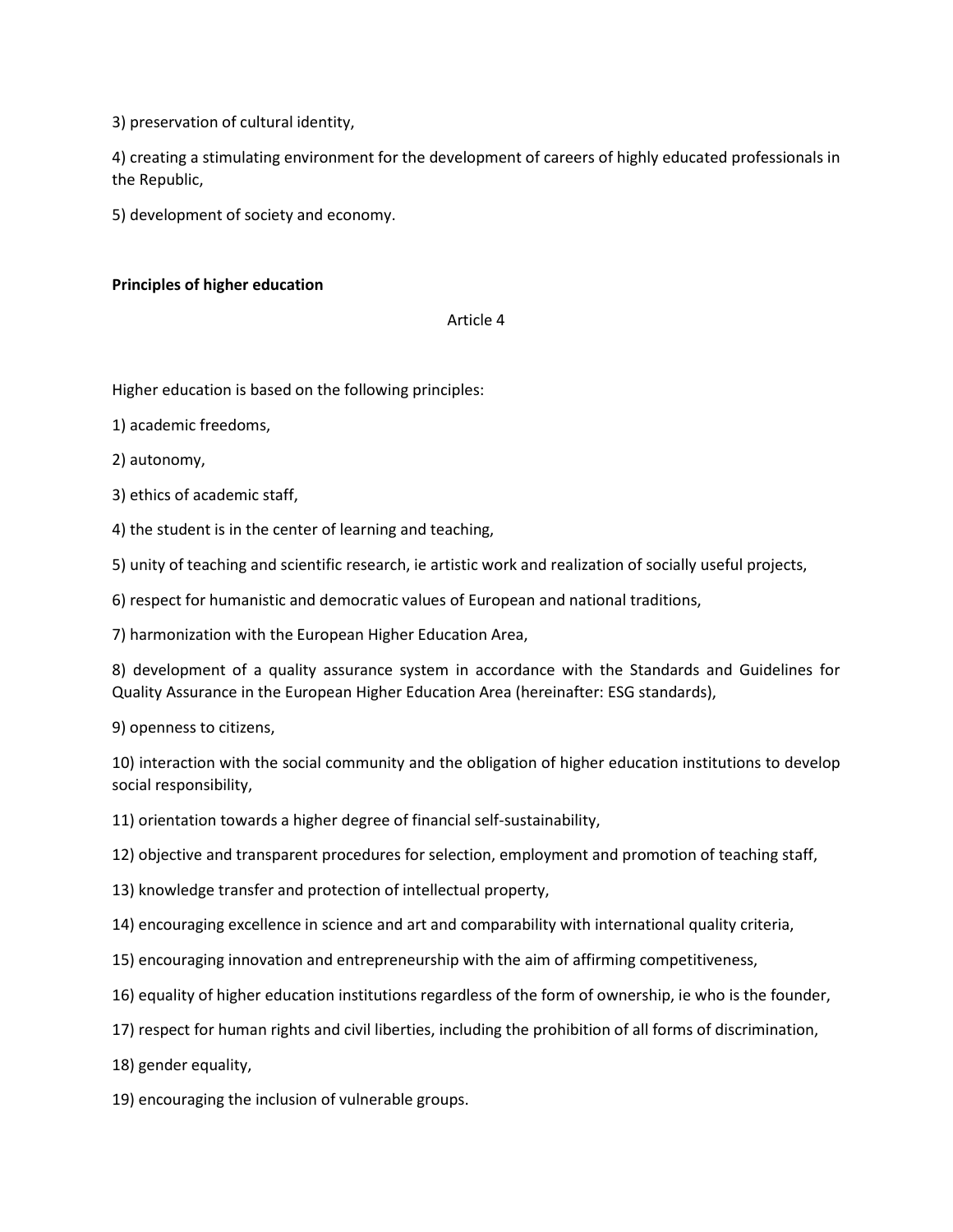### Article 5

(1) Academic staff has the freedom of scientific research and artistic creation, as well as the freedom to choose the method of interpretation of teaching content, without thereby exposing themselves to the danger of losing the status they have in a higher education institution.

(2) The academic freedoms referred to in paragraph 1 of this Article may not be interpreted or applied in a manner that calls into question the observance of statutory rights and obligations for academic staff.

## **Autonomy**

### Article 6

(1) Higher education institutions have autonomy in teaching, scientific research and artistic work within the obtained work permit.

(2) A higher education institution, in accordance with the law, has the right to:

1) freedom of research, artistic creation and transfer of knowledge,

2) election of its academic, administrative and governing bodies,

3) regulating its structure and activities by its own rules in accordance with this Law,

4) employment of teaching and other staff in accordance with the regulations governing the field of work and this Law,

5) development, adoption and realization of study programs, scientific research and artistic projects and determination of study rules,

6) assignment of titles to teaching and other staff in accordance with the authorizations from this Law,

7) independent realization of teaching, research and artistic cooperation and activities with other higher education institutions and other legal and natural persons in the Republic, Bosnia and Herzegovina (hereinafter: BiH) and abroad,

8) election of bodies in accordance with the statute and other acts,

9) financial autonomy in accordance with this Law,

10) property management in accordance with the law,

11) management of intellectual property in the processes of knowledge transfer.

## **Inviolability of academic space**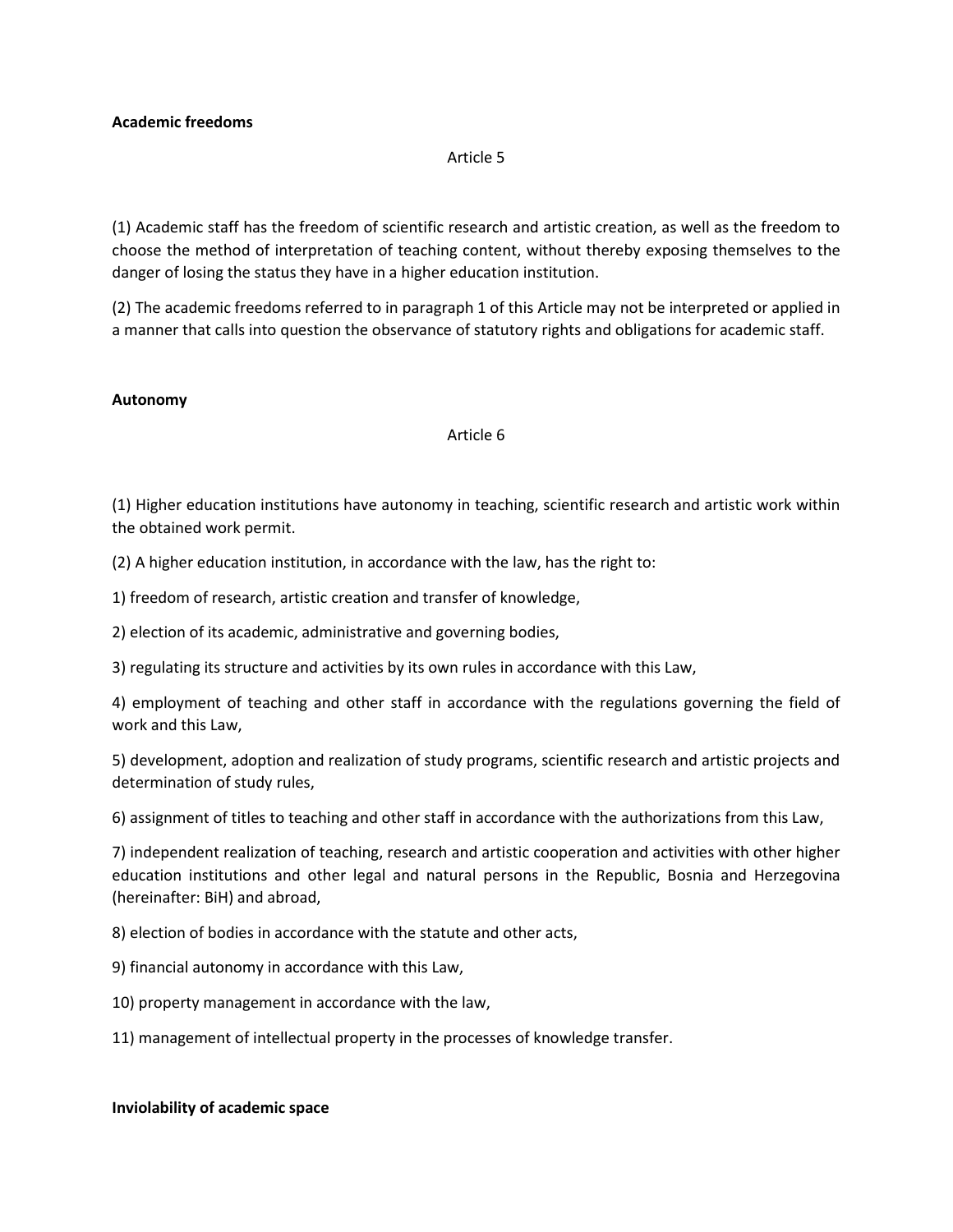### Article 7

(1) The space of a higher education institution is inviolable.

(2) Police officers may enter the premises of a higher education institution, without the permission of the competent body of the higher education institution, on the basis of a court order.

(3) Notwithstanding paragraph 2 of this Article, police officers may enter the premises of a higher education institution, without the permission of the competent body of the higher education institution and without a court order if necessary to deprive the perpetrator of liberty or to save people and property.

## **The right to higher education**

Article 8

(1) All persons who have completed a four-year secondary school in the Republic and BiH, as well as persons who have completed an appropriate school abroad, have access to higher education.

(2) Access to higher education may not be restricted directly or indirectly on the basis of: sex, gender identity, race, sexual orientation, physical or other disability, marital status, skin color, language, religion, political or other opinion, national, ethnic or of social origin, connection with a national community, property, number of years or some other status.

(3) For a person who has completed school abroad, the competent authority shall conduct the procedure of recognition of a public document on the acquired level of education.

(4) Notwithstanding paragraph 3 of this Article, a procedure for recognition of a document on the acquired level of education shall not be conducted for a person who has completed secondary school in the Republic of Serbia.

(5) The grammatical terms used in this Law to denote the masculine and feminine genders mean both genders.

**CHAPTER II**

**COUNCIL FOR HIGHER EDUCATION OF THE REPUBLIC OF SRPSKA**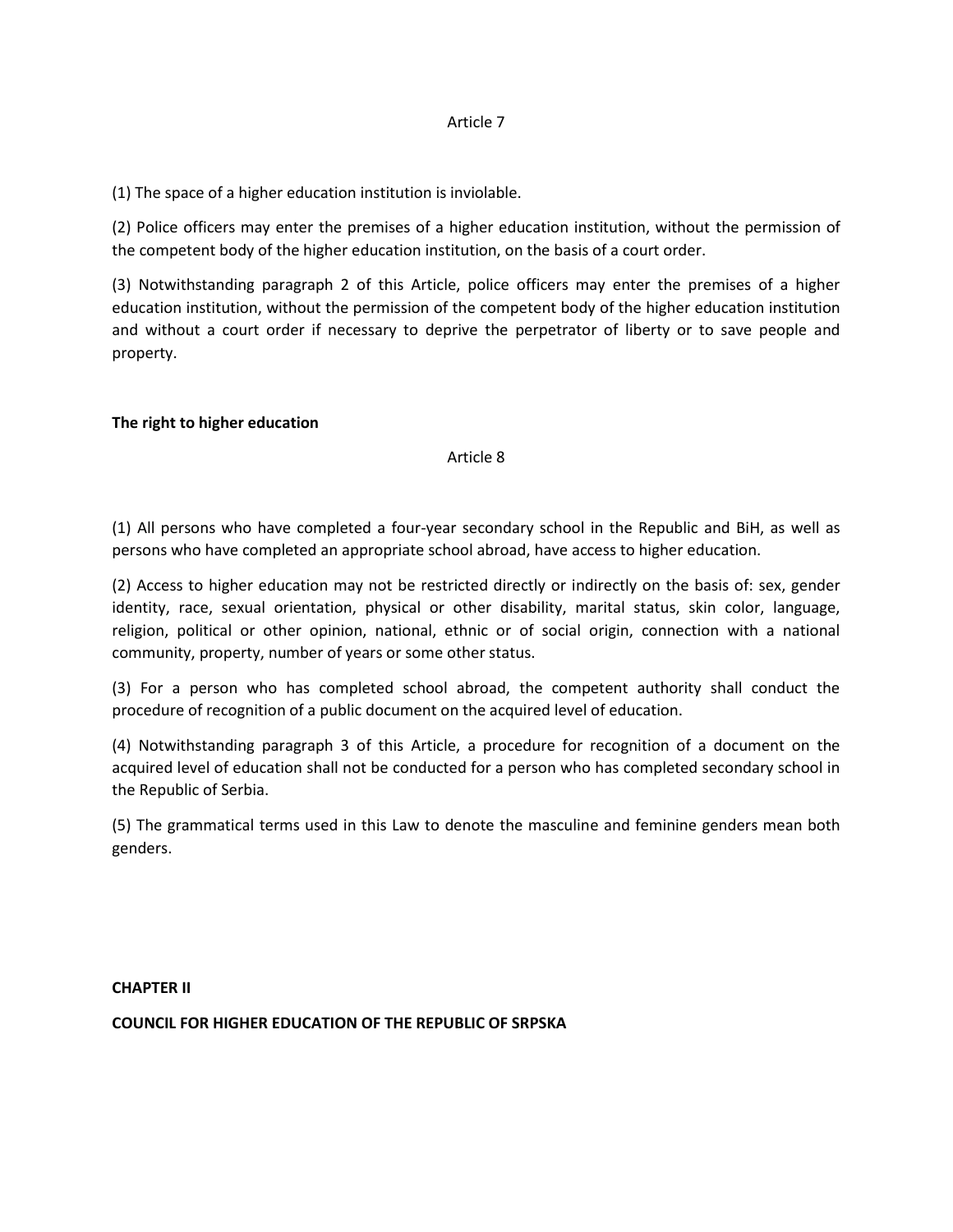# **Council**

# Article 9

(1) The Council for Higher Education of the Republika Srpska (hereinafter: the Council) shall act as an independent academic, professional and advisory body.

(2) Administrative and technical tasks for the Council shall be performed by the Ministry of Scientific and Technological Development, Higher Education and Information Society (hereinafter: the Ministry).

(3) The work and functioning of the Council shall be regulated by the Rules of Procedure of the Council, in accordance with the provisions of this Law.

(4) The Rules of Procedure shall be adopted by the Council by a two-thirds majority of the total number of its members.

(5) Members of the Council are entitled to a monthly remuneration for work, the amount of which is determined by the decision on the appointment of the Council.

(6) The work of the Council shall be financed from the budget of the Republic.

# **Appointment and dismissal of members of the Council**

Article 10

(1) The Council has 17 members: two members from six scientific fields and one member from the field of art, representatives of prominent university teachers and four members who are representatives of the business sector.

(2) Elected representatives in the legislative power, holders of functions in the executive power, members of the governing bodies of political parties, heads in higher education institutions (rector, dean, director of a scientific research institute, director of a higher school, member of the governing board of a higher education institution) may not be members of the Council.

(3) The Government of the Republika Srpska (hereinafter: the Government) shall appoint the members of the Council upon the proposal of the Ministry.

(4) Before drafting the proposal referred to in paragraph 3 of this Article, the Ministry is obliged to request proposals for the election of members of the Council: scientific organizations, universities, the Academy of Sciences and Arts of Republika Srpska, the Rectors' Conference, the Chamber of Commerce of Republika Srpska and economic organizations.

(5) The proposal referred to in paragraph 4 of this Article must contain the biography of the candidate and a brief explanation of the proposal.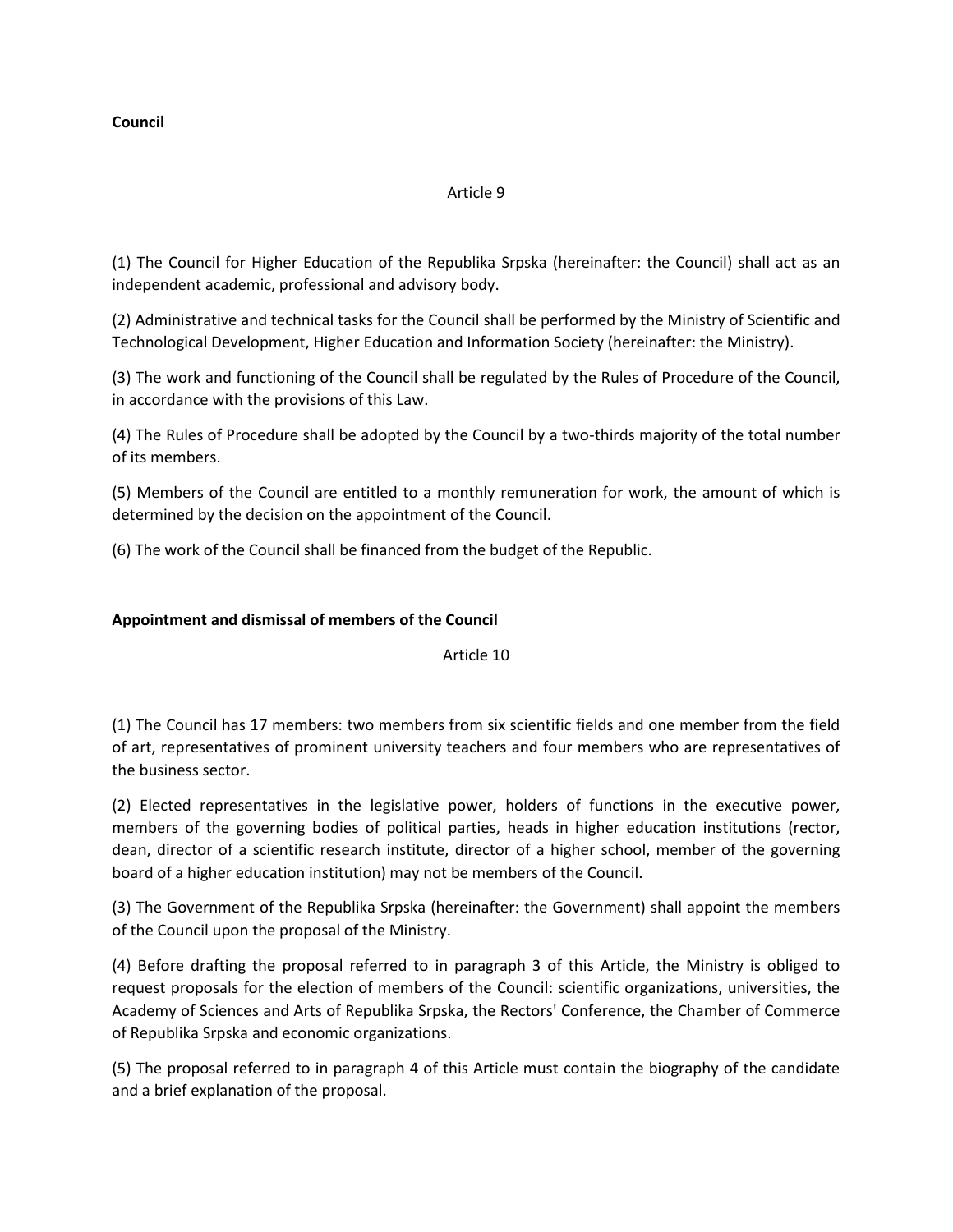(6) The term of office of the members of the Council lasts four years with the possibility of one reelection.

(7) The Council elects the President from among its members.

(8) The Government, at the proposal of the Ministry, shall dismiss a member of the Council even before the expiration of the term for which he was appointed, if:

1) request the dismissal himself,

2) assumes any of the duties referred to in paragraph 2 of this Article,

3) fails to perform the obligations prescribed by this Law and the Rules of Procedure of the Council,

4) loses legal capacity,

5) by his actions violates the reputation of the duty he performs,

6) it is determined that he has used unethical practices in his academic career in accordance with this law.

(9) At the invitation of the Council regarding issues of importance to students, two student representatives delegated by the Union of Students of the Republika Srpska shall participate.

## **Work methods**

## Article 11

(1) The work of the Council is public.

(2) Representatives of institutions may participate in the work of the Council, without the right to decide, in accordance with the Rules of Procedure of the Council.

(3) For the needs of its work, the Council may form special working bodies composed of experts who are not members of the Council.

(4) The Council shall submit a report on its work to the Government at least once a year.

#### **Competences**

## Article 12

Within its competences, the Council:

1) monitor the development of higher education in the Republic and its harmonization with European and international standards,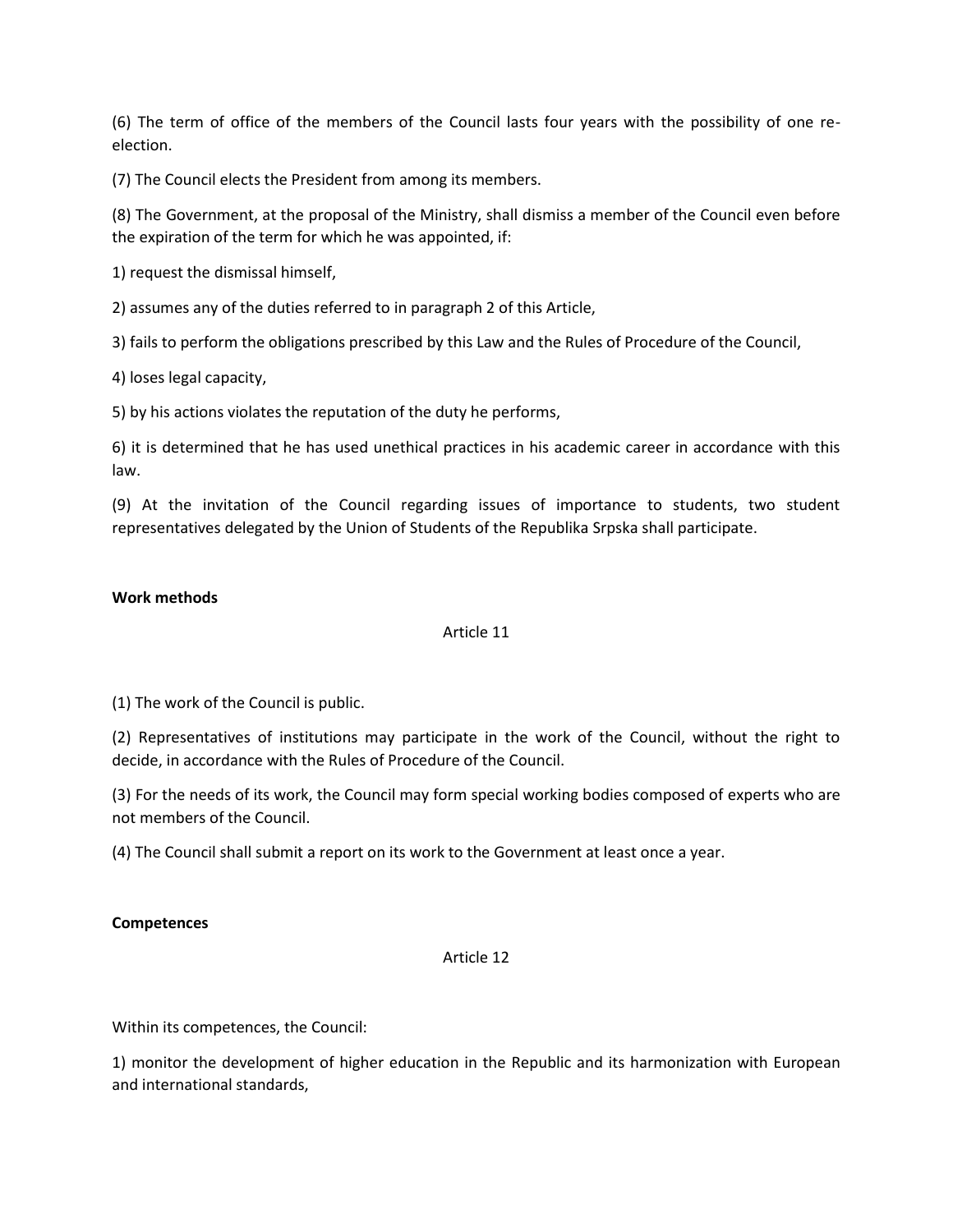2) propose measures for the development and improvement of higher education,

3) make recommendations to the Ministry on the enrollment policy,

4) give an opinion on the standards for the initial accreditation of higher education institutions and study programs,

5) give an opinion on the standards for accreditation of higher education institutions and study programs, taking into account European and international standards, and criteria for accreditation of higher education institutions in BiH,

6) give an opinion on the study on the justification of the establishment of a higher education institution, a member of the university and a department outside the seat, ie on the implementation of a new study program,

7) propose to the Minister of Scientific and Technological Development, Higher Education and Information Society (hereinafter: the Minister) the conditions for election to scientific-teaching, artisticteaching, teaching and associate titles,

8) propose to the Government the Network of Higher Education Institutions and Study Programs in the Republika Srpska (hereinafter: the Network of Higher Education Institutions),

9) propose to the Ministry models for financing scientific research, higher education, technological and artistic development,

10) propose to the Ministry the proclamation of scientific centers of excellence,

11) propose to the Minister criteria for categorization of scientific journals,

12) perform other tasks in accordance with the law.

#### **CHAPTER III**

#### **TYPES AND LEVELS OF STUDIES**

#### **Types of studies**

Article 13

(1) The activity of higher education is realized through academic and professional studies.

(2) Academic study prepares students for performing work in science, art and higher education, in the real and public sector, and for the development and application of scientific, artistic and professional achievements.

(3) Vocational study provides students with an appropriate level of knowledge and skills that enables them to perform professional occupations and enables them to be directly involved in the work process.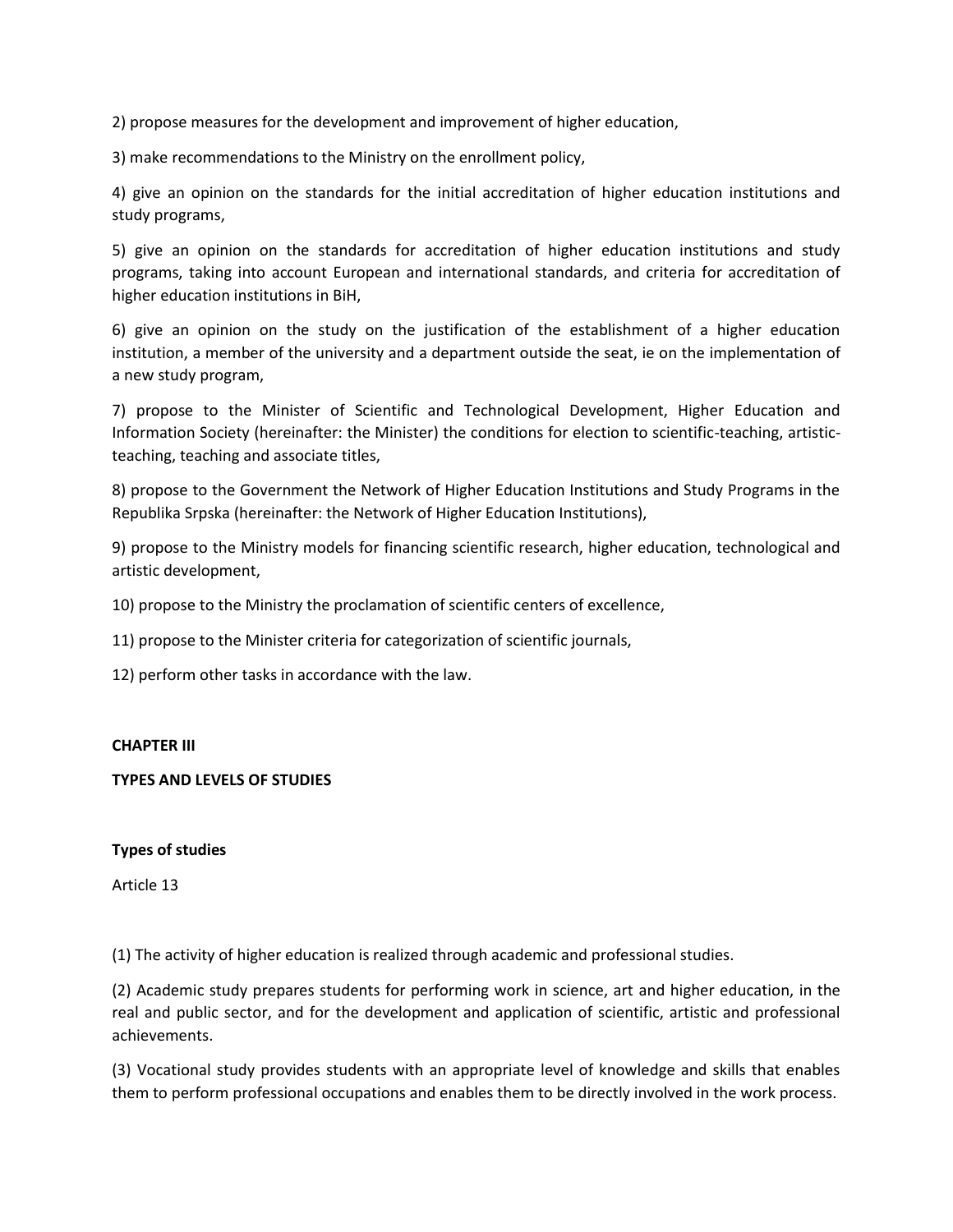(4) The type of study is defined and explained by the study program and general acts of the higher education institution.

# **Study levels**

Article 14

(1) The levels of higher education are:

- 1) first cycle,
- 2) second cycle and
- 3) the third cycle.

(2) Studies of the first and second cycle of higher education may be academic and vocational.

(3) Third cycle studies are academic studies.

(4) The levels of higher education referred to in paragraph 1 of this Article are harmonized with the European Qualifications Framework (EQF).

## **Scope of study**

Article 15

(1) The studies referred to in Article 13 of this Law shall be performed in accordance with the European Credit Transfer and Accumulation System (hereinafter: ECTS).

(2) ECTS credits are determined on the basis of the average student's work necessary to achieve the intended learning outcomes, where one ECTS credit represents, as a rule, 30 hours of total average student engagement.

(3) The sum of 60 ECTS credits corresponds to the average total student engagement within a 40-hour working week during one academic year, and consists of teaching, independent work, colloquium, exams, final papers, practical work, professional practice and volunteering. work in accordance with the regulations governing this area.

(4) In the structure of the study program, the higher education institution shall prescribe which forms of engagement referred to in paragraph 3 of this Article are obligatory for students in that study program.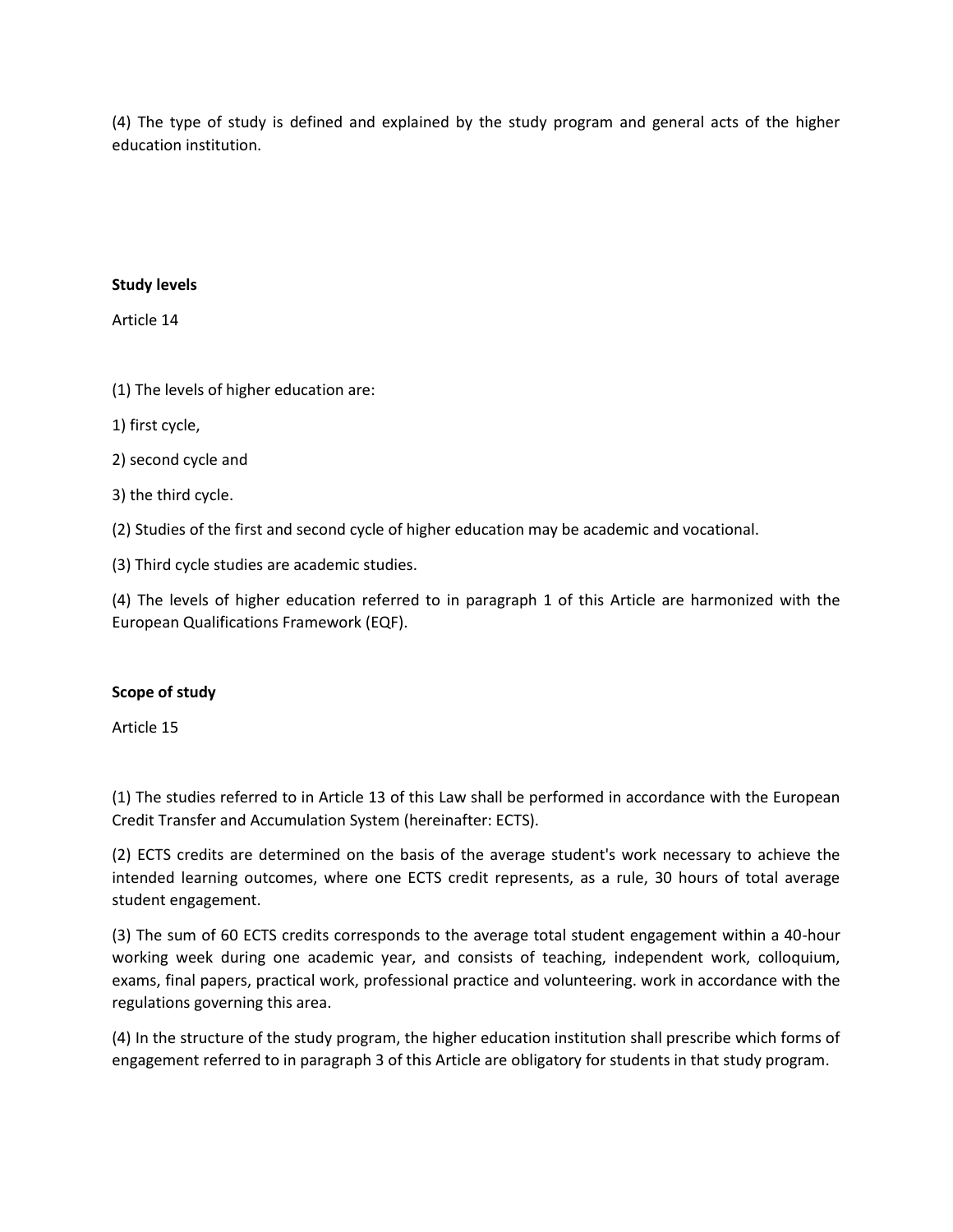(5) The higher education institution shall prescribe the criteria for determining ECTS credits by subjects that are harmonized with the ECTS User Guide 2015.

(6) The transfer of ESTS credits between different study programs of the same type of study is performed on the basis of the number of ESTS credits and learning outcomes.

# **Duration of studies**

Article 16

(1) One semester of study is evaluated with at least 30 ESTS credits in each cycle.

(2) First cycle studies last three or four years and are evaluated with at least 180 ECTS points, or at least 240 ECTS points, except for a short study program lasting from one to two years and evaluated with at least 60 ECTS points to at least 120 ECTS points .

(3) A short program of studies referred to in paragraph 2 of this Article, as part of the first cycle studies, may be organized if it provides appropriate knowledge, skills and competencies for work or occupation, personal development of the student or further studies to complete the first cycle.

(4) For the short study program referred to in paragraph 2 of this Article, the higher education institution shall issue a certificate on the completed short study program and acquired competencies.

(5) Second cycle studies are performed after the first cycle studies, last one or two years and are evaluated with at least 60 ECTS points, ie at least 120 ECTS points, so that in the sum with the first cycle of studies they amount to at least 300 ECTS points.

(6) Exception from para. 2 and 5 of this Article are integrated studies that are performed as a single study program that includes the first and second cycle of studies and is evaluated with at least 300 ECTS points, or integrated studies of medicine and dentistry that are evaluated with at least 360 ECTS points.

(7) Third cycle studies are performed after the second cycle academic study, ie integrated study, last for three years and are evaluated with at least 180 ECTS points.

## **Academic year**

Article 17

(1) The academic year begins, as a rule, on October 1 and lasts for one year.

(2) The teaching process in one academic year is organized in two semesters, each of which lasts, as a rule, 15 weeks.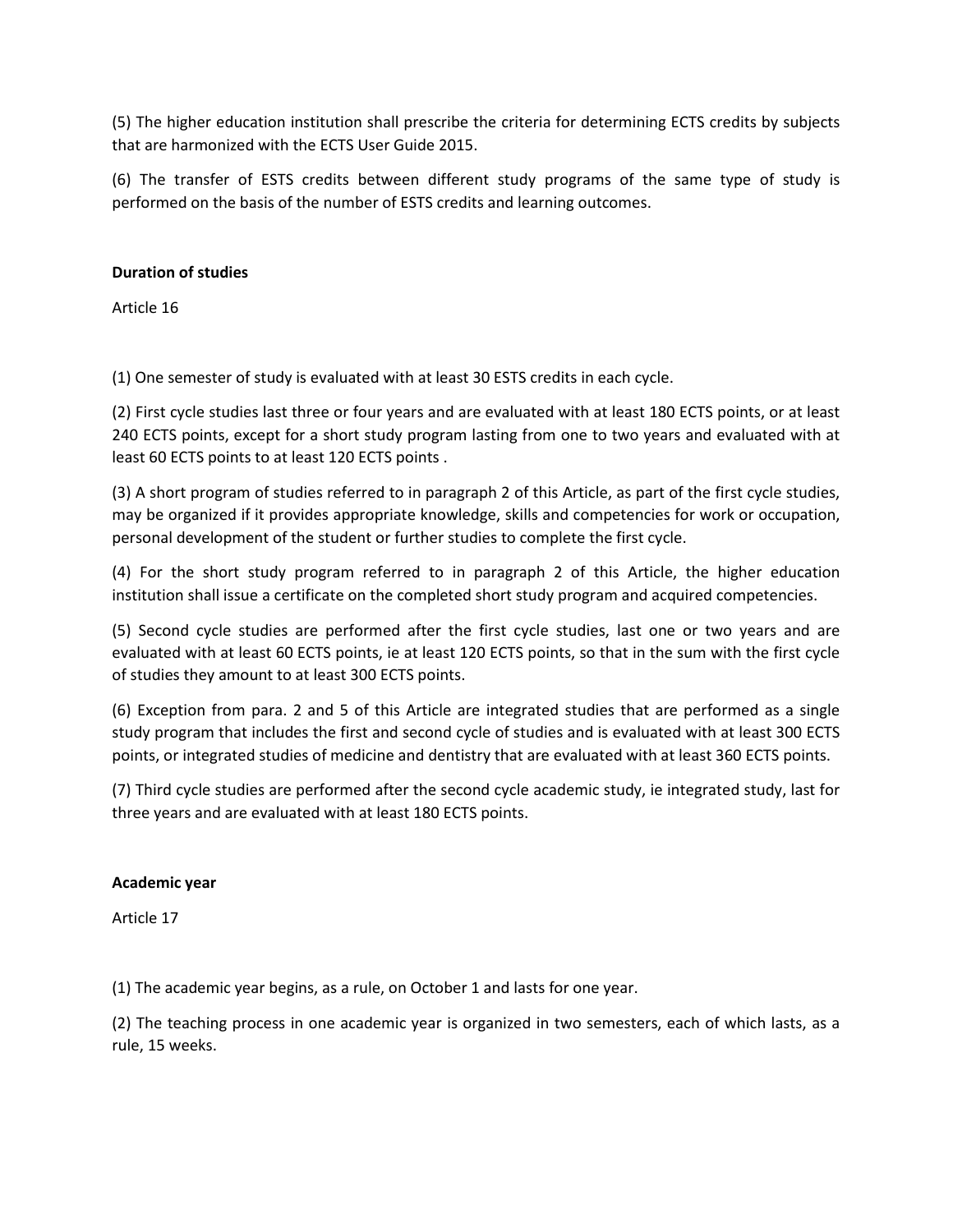## **Manner of conducting studies**

Article 18

(1) Higher education may be acquired full-time or part-time, in accordance with the study program and the statute of the higher education institution.

(2) In the structure of the study program, the higher education institution shall prescribe the forms and methods of teaching for full-time and part-time study.

(3) The manner of conducting part-time study is regulated by the statute of the higher education institution, with the obligation to acquire ECTS credits, as well as in full-time study.

(4) Study programs may be organized through distance learning.

(5) The conditions and ways of achieving distance learning shall be prescribed by the standards for initial accreditation and the general act of the higher education institution.

## **Teaching process**

#### Article 19

(1) The higher education institution is obliged to organize the teaching process for all students who acquire higher education in the manner prescribed by Article 18 of this Law.

(2) The higher education institution is obliged to provide publicly available information on:

1) the manner, time and place of teaching, lectures and exercises,

2) goals, methods and contents of teaching,

3) methods, criteria and test criteria,

4) the manner of providing the public with the exam,

5) the manner of gaining insight into the results of exams and knowledge tests,

6) other issues of importance to students.

(3) Higher education institutions in the Republic are obliged to provide students with access to teaching materials, ie literature, presentations, audio-video material and other materials for which the publication will not infringe copyright in connection with distribution, in accordance with technical possibilities through electronic means of communication.

(4) Availability of information from para. 1, 2 and 3 of this Article, the higher education institution shall prescribe by general acts.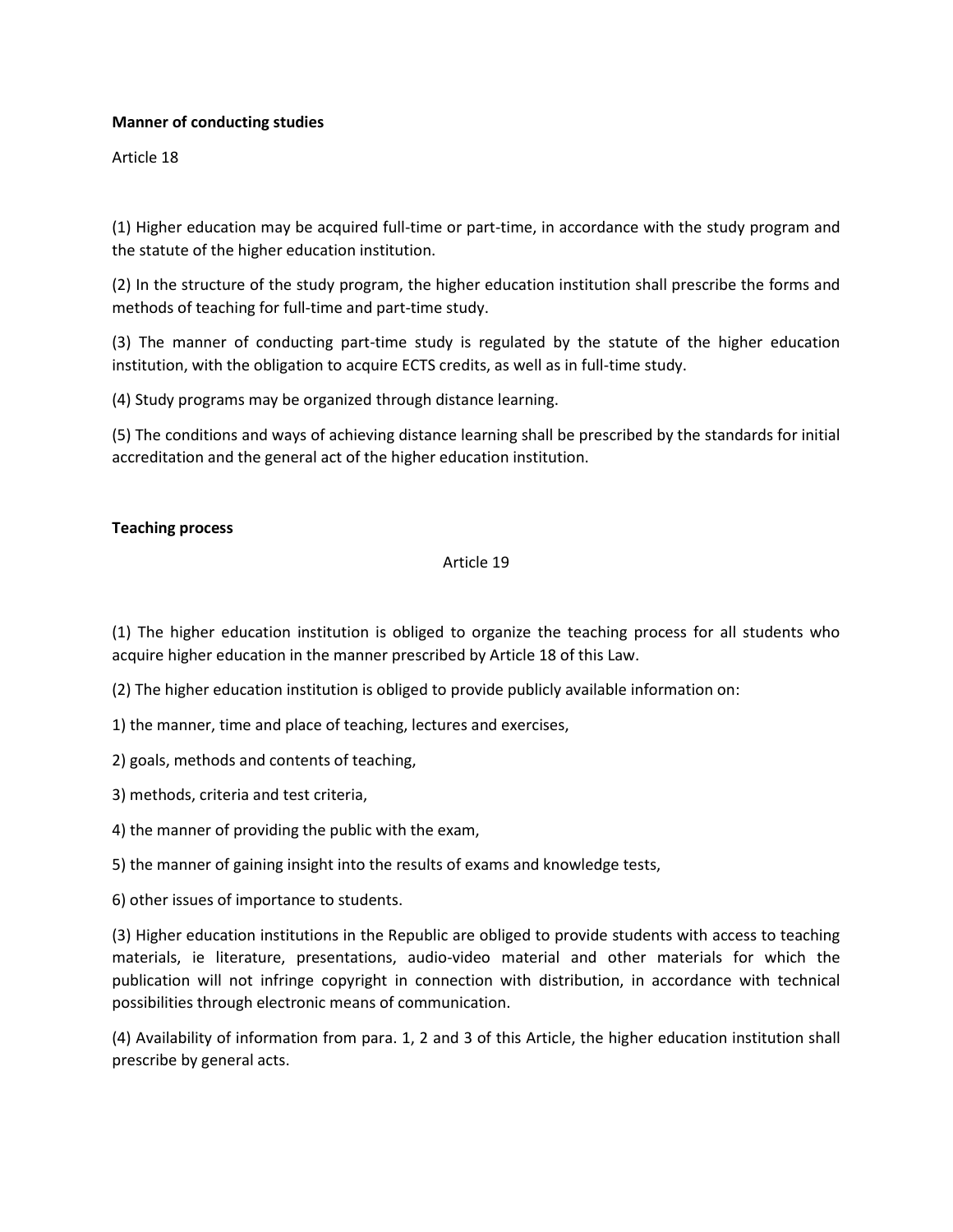(5) Teachers and associates conduct lectures and exercises and other forms of teaching in one of the official languages of the Republic of their choice.

(6) Students take exams in one of the official languages of the Republic of their choice.

(7) Teaching or part of teaching may be conducted in one of the foreign languages, if defined by the study program.

(8) A higher education institution, ie a member of a higher education institution, is obliged to organize and implement practical work and professional practice as an integral part of the teaching process.

(9) Practical work and professional practice that develops students' knowledge, skills and competencies can be realized as an integral part of teaching in the premises of a higher education institution, ie in the teaching bases of higher education institution members, which will be more precisely regulated by the higher education institution's statute.

(10) Part of the teaching can be performed in institutions and organizations that are teaching bases of higher education institutions, in accordance with the study program and the law.

(11) The teaching base of a public higher education institution in the field of health and health care is used for performing the teaching process only for the needs of that higher education institution.

# **Curriculum**

## Article 20

(1) The study curriculum determines:

1) scope of studies,

2) subjects, their content and schedule by years and semesters,

3) number of hours for various forms of teaching.

(2) Courses may be compulsory, elective and optional, and this is determined by the study program.

(3) Courses, as a rule, are taught during one semester, and at most during two semesters.

(4) The curriculum of the first and second cycle of studies determines a minimum of 20 and a maximum of 25 teaching hours per week.

(5) The exception from paragraph 4 of this Article are study programs for the realization of which it is necessary to determine a larger number of teaching hours per week in the curriculum of the first and second cycle of studies.

(6) The study curriculum shall be published before the beginning of classes for the next academic year in a way that is available to the public.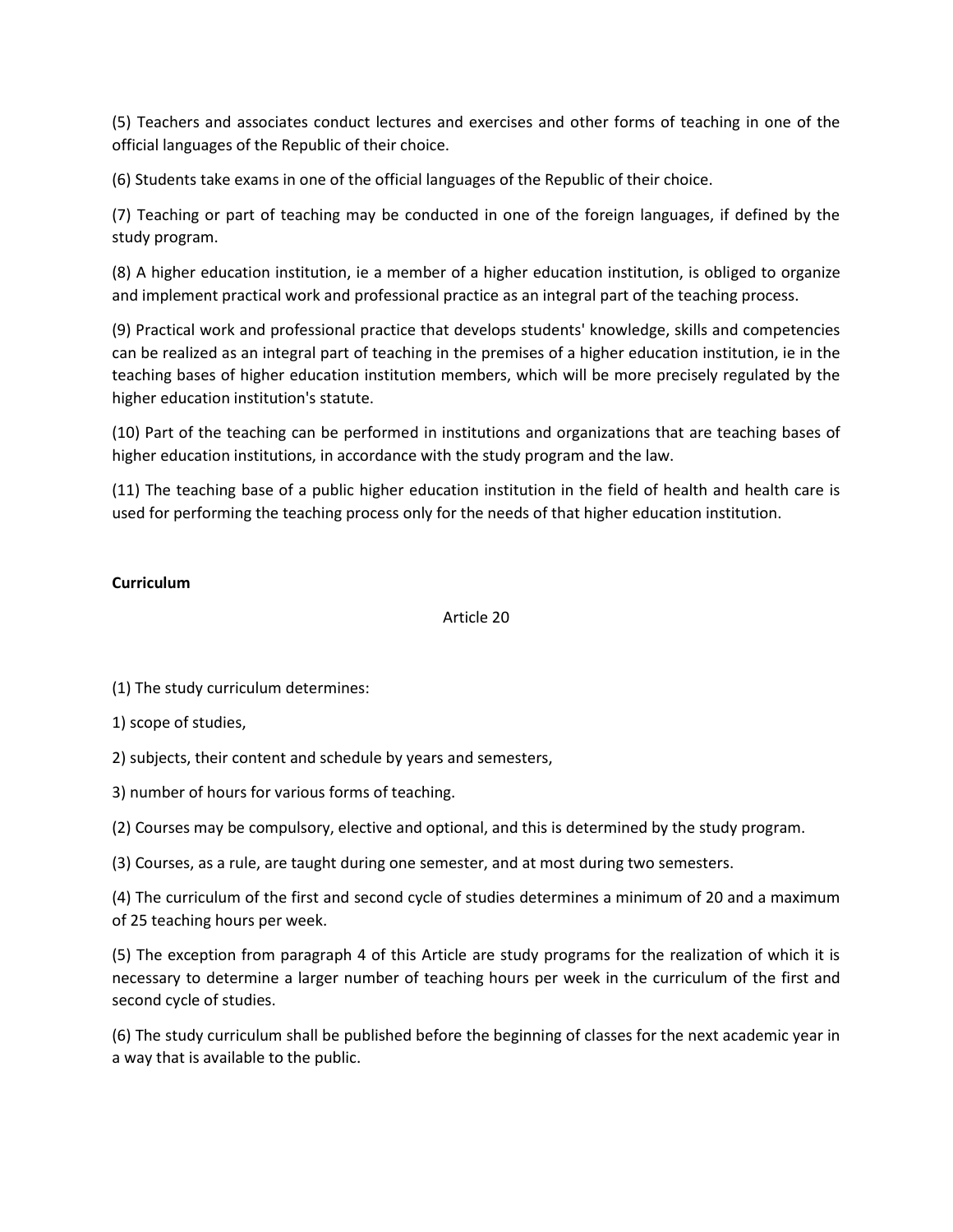### **Study program - general provisions**

### Article 21

(1) A study program is a comprehensive and systematic approach to the provision of academic and vocational education with the aim of preparing students for further education or a successful career.

(2) The study program should be harmonized with the strategic goals in the field of higher education and the needs of the labor market.

(3) The study program is adopted according to the procedure and in the manner prescribed by the statute and general act of the higher education institution, and in accordance with the ESG standards for accreditation.

(4) In accordance with ESG standards, the higher education institution is obliged to include representatives of students and the labor market in the development of study programs.

### **First and second cycle study program**

### Article 22

The study program of the first and second cycle determines:

- 1) name and goals of the study program,
- 2) the field of education to which the study program belongs,
- 3) type and level of studies,
- 4) scope of studies,
- 5) learning outcomes at the level of the study program,
- 6) professional or academic title acquired upon completion of the study program,
- 7) conditions for enrollment in the study program for students from the Republic and BiH, ie abroad,
- 8) list of compulsory, elective and optional subjects with outline content,
- 9) obligatory and auxiliary literature for study,
- 10) the manner of conducting studies and taking exams for all forms of higher education,
- 11) places of teaching,
- 12) necessary time for performing certain forms of studies,
- 13) estimated number of hours for individual subjects and their schedule by years,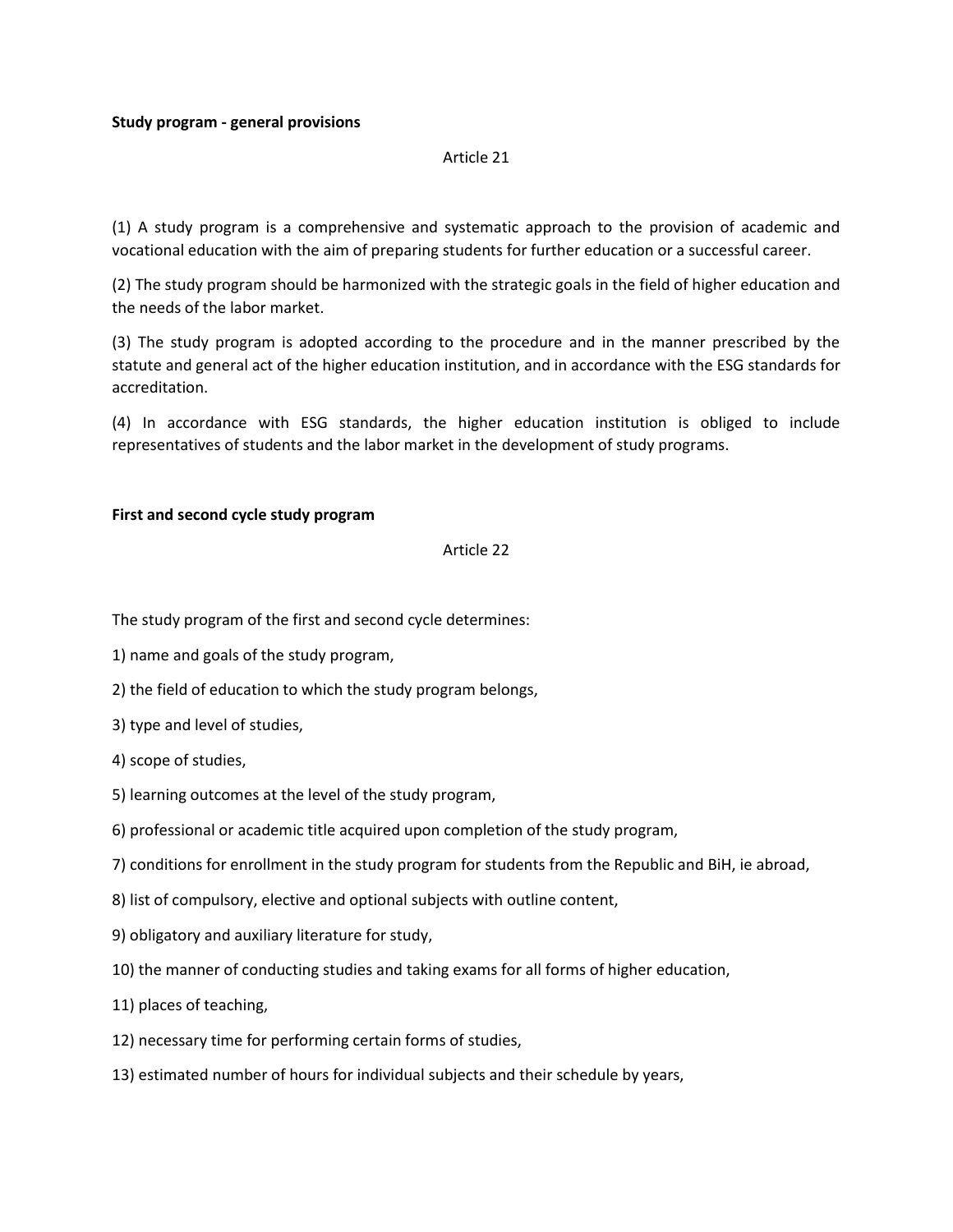14) point value of each subject expressed in accordance with ESTS points,

15) point value of the final work expressed in accordance with ESTS points,

16) conditions for enrollment of students in the next semester, ie the next year of study, and preconditions for enrollment of individual subjects and groups of subjects,

17) the manner of choosing subjects from other study programs,

18) the possibility of teaching in foreign languages,

19) conditions for transfer from other study programs,

20) syllabus of subjects,

21) other issues of importance for the implementation of the study program.

#### **Third cycle study program**

### Article 23

The study program of the third cycle determines:

1) name and goals of the study program,

2) scientific and artistic field to which the study program belongs,

3) scientific and artistic title acquired upon completion of the study program,

4) conditions for enrollment in the study program for students from the Republic and BiH, ie abroad,

5) list of compulsory and elective courses with outline content,

6) literature,

- 7) the manner of conducting studies and taking exams,
- 8) necessary time for conducting studies,

9) estimated number of hours for individual subjects and their schedule by years,

10) point value of each subject expressed in accordance with ESTS points,

11) point value of published scientific papers, presentations of scientific results, dissertations and works of art expressed in ESTS points,

12) conditions for enrolling students in the next semester, ie the next year of study, and preconditions for enrolling individual subjects and groups of subjects,

13) the manner of choosing subjects from other study programs,

14) the possibility of teaching in foreign languages,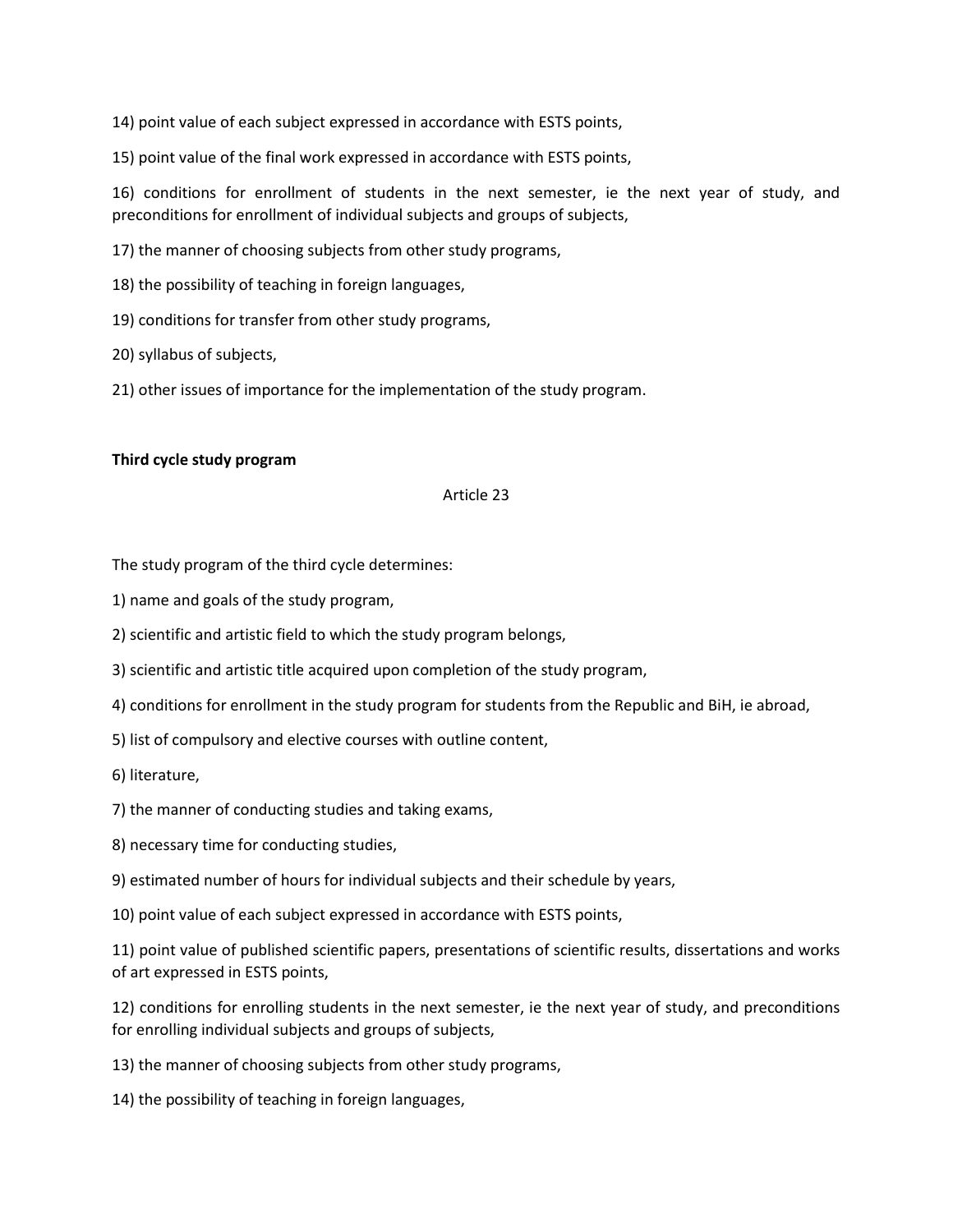15) conditions for transfer from other study programs,

16) syllabi of subjects,

17) other issues of importance for the implementation of the study program.

# **Study program - adaptability and monitoring**

## Article 24

(1) Study programs conducted by a higher education institution must be adaptable so as to enable entry and exit at the appropriate stages of study, in such a way that, depending on the progress made by the student, ESTS points are awarded.

(2) The realization of the study program is monitored by the scientific-teaching and artistic-scientificteaching councils of the members of the university, ie the senate of the high school, and they give a proposal for their amendment.

# **Study programs - obligations in the final year**

## Article 25

(1) The study program of the first cycle may envisage the preparation of a final paper.

(2) The study program of the second cycle and the integrated study program contain, as a rule, the obligation to prepare a final thesis.

(3) The study program of the third cycle contains the obligation to prepare a doctoral dissertation.

(4) The number of ESTS points that express the final thesis and the doctoral dissertation are counted in the total number of points required for the completion of studies.

(5) The manner and procedure of preparation and defense of the final thesis and doctoral dissertation shall be prescribed by a general act of the higher education institution.

**Study program - amendments**

Article 26

(1) Changes in the study program, changes in the form and manner of teaching shall be made in accordance with the procedure established for its adoption.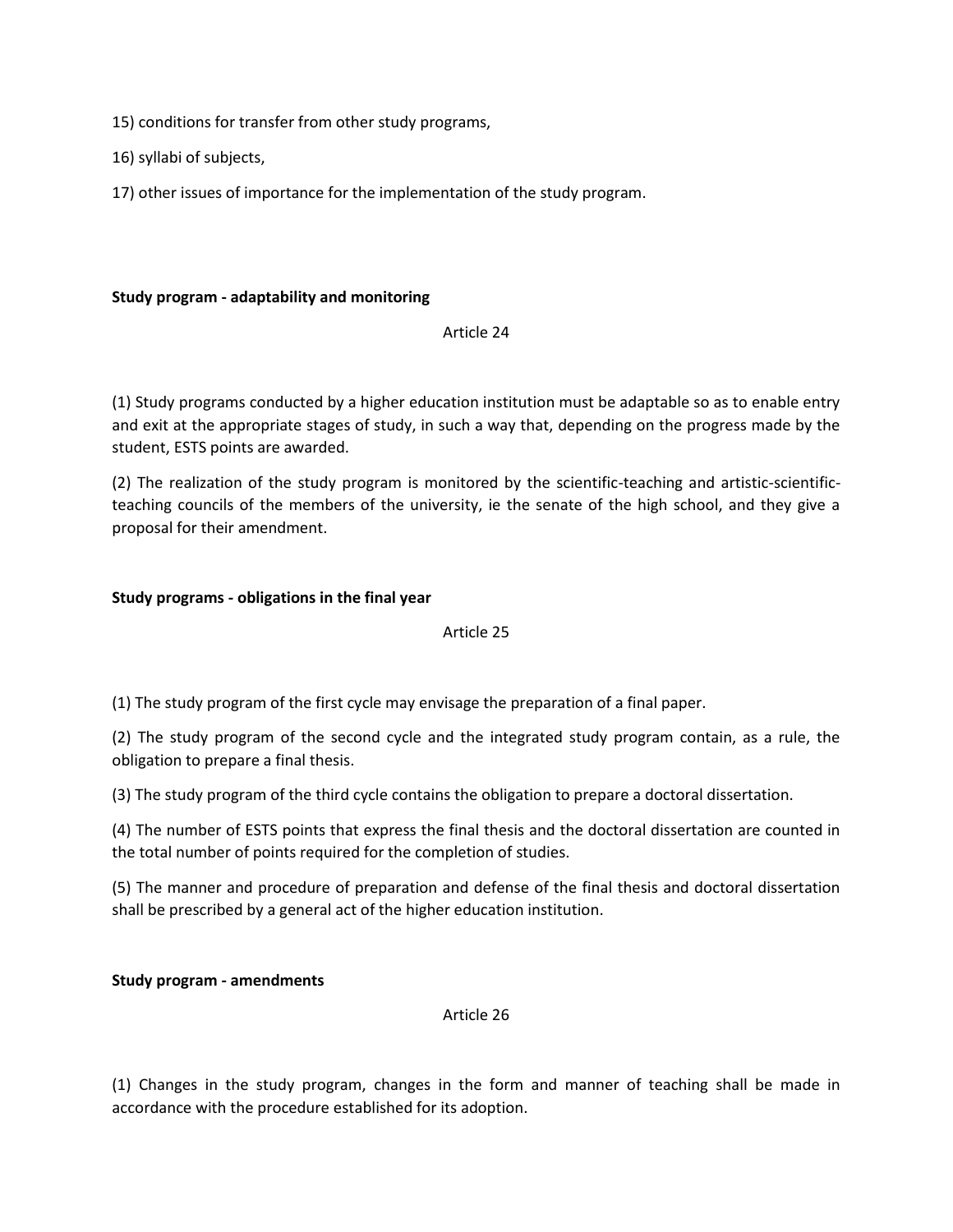(2) Amendments to the study program for which the higher education institution has received a work permit, and which it performs in order to harmonize it with the organization of work and achievements of science and art in accordance with the prescribed standards for accreditation of study programs, are not considered new study programs.

(3) Amendments to the study program referred to in paragraph 2 of this Article may not include changes in the field of education to which the study program belongs, the name of the study program, or the title acquired upon its completion.

(4) The higher education institution shall notify the Ministry of the change or supplementation of the study program within 60 days from the day of making the decision on the change or supplementation of the study program.

**Joint study**

## Article 27

(1) A higher education institution may establish a joint study with another accredited higher education institution in the country and abroad, on the basis of a jointly determined study program and a general act of the higher education institution.

(2) Joint study is a joint study program organized and performed by two or more accredited domestic or foreign higher education institutions.

(3) The study program referred to in paragraph 1 of this Article, conducted by higher education institutions from the Republic, ie BiH, must pass the procedure of initial accreditation and accreditation.

(4) The study program referred to in paragraph 1 of this Article performed by domestic and foreign higher education institutions must be accredited in accordance with the regulations in the field of quality assurance in the country where it is performed and in the country where the seat or department is located. performs a study program.

(5) The establishment, performance, completion of a joint study and the issuance of a joint diploma shall be defined by an agreement between the higher education institutions that perform it, in accordance with the provisions of law and the general act of the higher education institution.

# **Multidisciplinary or interdisciplinary study**

Article 28

(1) A multidisciplinary or interdisciplinary study is a study that can be organized by one or more higher education institutions.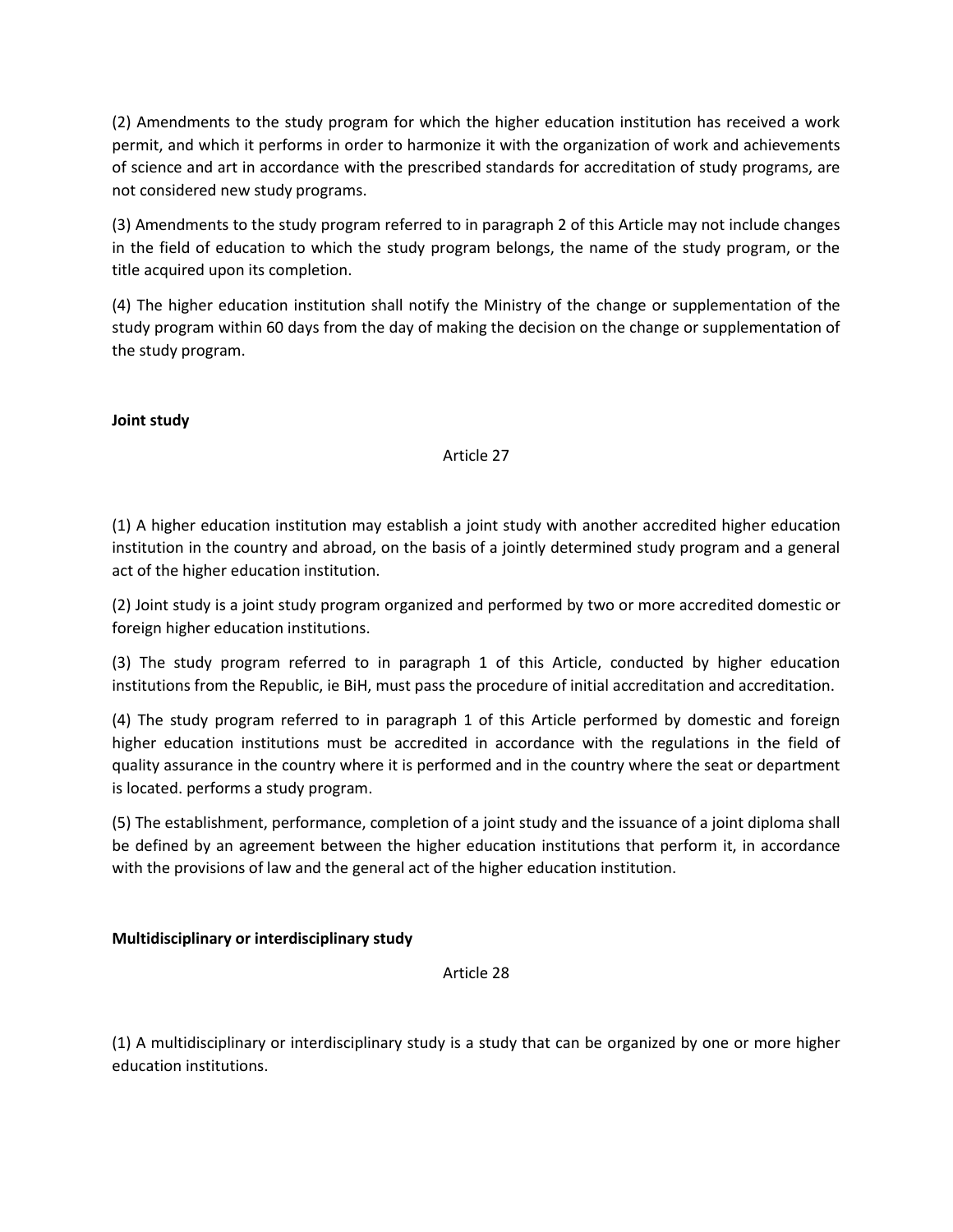(2) The organization of studies referred to in paragraph 1 of this Article shall be prescribed by a general act of the higher education institution.

# **Acquisition of a title**

### Article 29

(1) Upon completion of the first, second, integrated or third cycle studies, a person acquires a professional, academic, scientific or artistic title in a certain field, depending on the type and level of the completed study program.

(2) The title acquired by the person referred to in paragraph 1 of this Article shall be regulated by the regulations governing the field of title.

### **CHAPTER IV**

## **HIGHER EDUCATION INSTITUTIONS**

**Higher education institution**

#### Article 30

(1) The activity of higher education is performed by higher education institutions:

1) universities and

2) high schools.

(2) A higher education institution is a non-profit organization and performs its activity as a public service in accordance with the regulation governing the system of public services, and uses the profit generated by performing higher education activities exclusively for the development and improvement of its own higher education activity.

(3) A higher education institution has the status of a legal entity.

**University / college**

Article 31

(1) A university is a higher education institution that: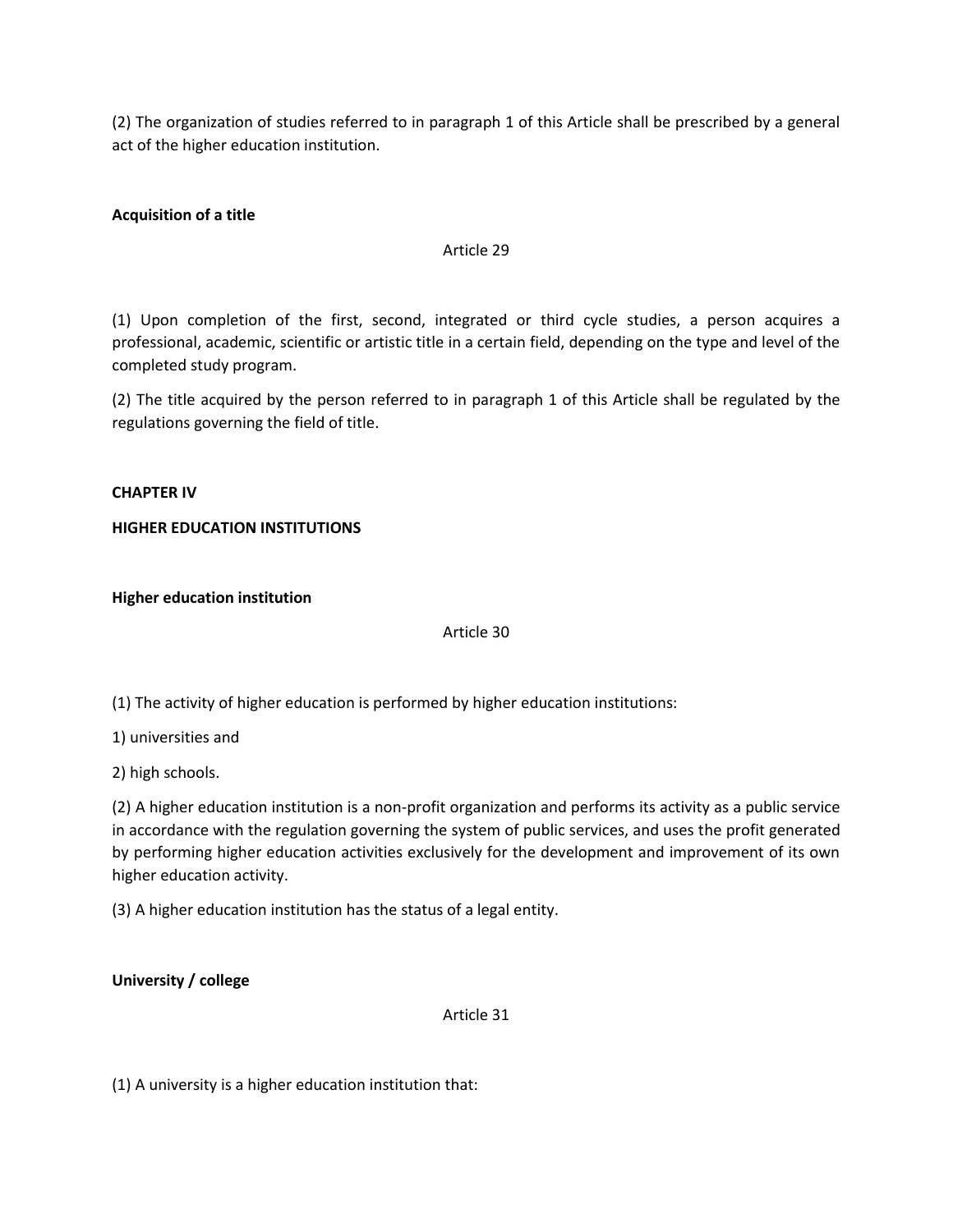1) unites educational and scientific research, professional, ie artistic work, and projects of importance for the social community as three components of a unique process of higher education,

2) realizes at least ten different academic study programs from at least four areas of education and

3) conducts academic studies of all three cycles.

(2) The University may also conduct vocational studies of the first and second cycle.

(3) A college is a higher education institution that:

1) unites educational, scientific research and professional, ie artistic work, and projects of importance for the business community as components of a unique process of higher education,

2) realizes at least three study programs from at least one field of education and

3) conducts professional and / or academic studies of the first cycle.

(4) Areas of education and lower levels of classification of education are prescribed by the Rulebook on areas of education, in accordance with the international standard classification of education.

(5) The Rulebook referred to in paragraph 4 of this Article shall be adopted by the Minister.

# **Activities of higher education institutions**

# Article 32

(1) Within the activities of higher education, higher education institutions perform scientific research, artistic, expert-consulting and publishing activities, and may also perform other tasks that commercialize the results of scientific, artistic and research work, provided that these activities do not jeopardize the quality of teaching and scientific, artistic, or professional work.

(2) In order to commercialize scientific results, artistic creation and inventions, higher education institutions may be founders of organizations for technology development and organizations for infrastructural support of technology development, in accordance with this Law and the regulation governing scientific research and technological development. the profits of a higher education institution may be used exclusively for the improvement of the core business.

(3) A higher education institution within its activity may implement lifelong learning programs in the field of education from which it conducts study programs, and which are not considered higher education in the sense of this Law.

(4) Lifelong learning programs are an integral part of the internal system of providing and improving the quality of a higher education institution.

(5) The conditions and procedure for the implementation of the lifelong learning program shall be prescribed by a general act of the higher education institution.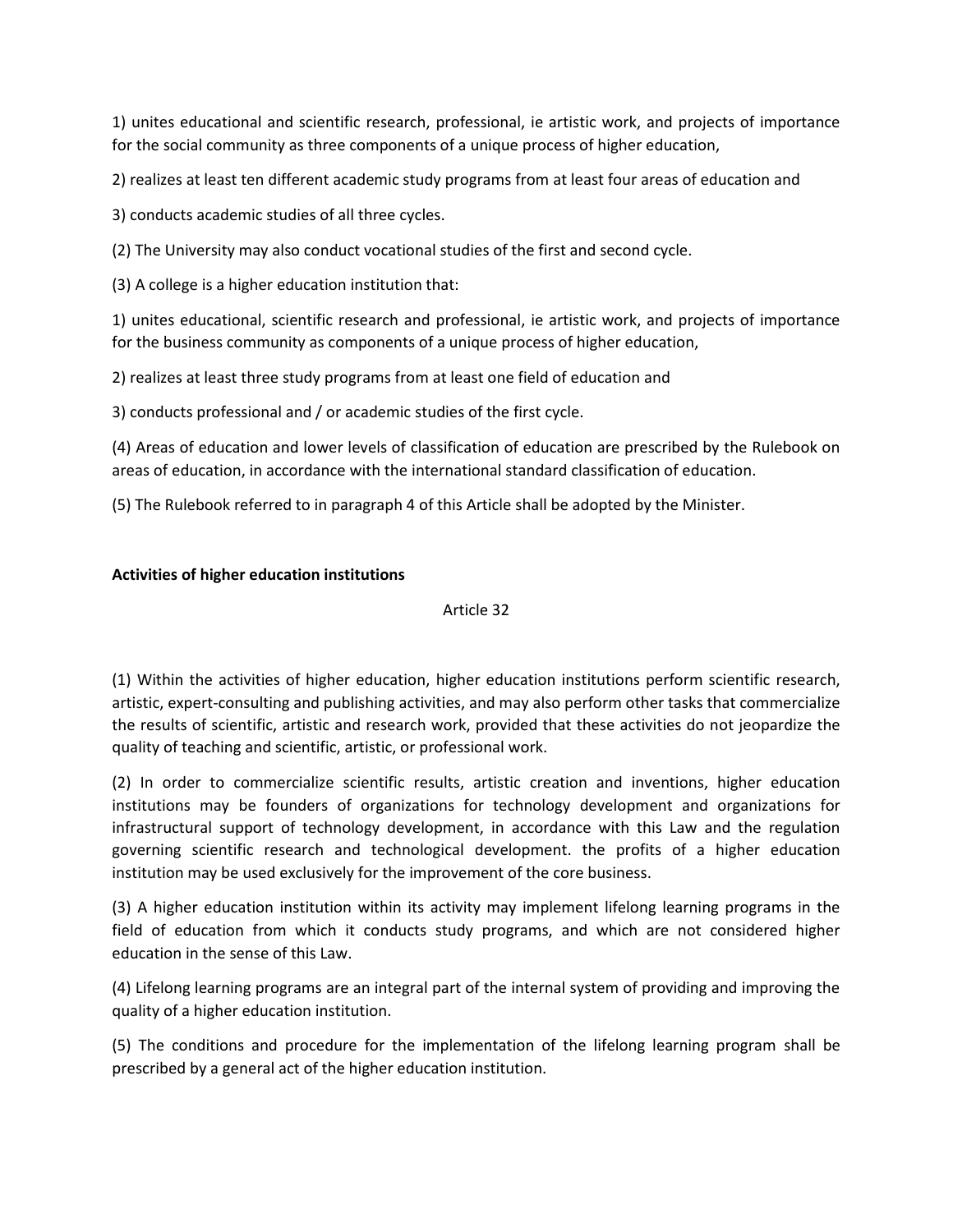# **Network of higher education institutions and study programs**

## **Republika Srpska**

Article 33

(1) The Government, upon the proposal of the Council, shall make a decision on the Network of Higher Education Institutions.

(2) The network of higher education institutions shall contain data on the current situation, on the need for the establishment of new higher education institutions and new study programs.

(3) The network of higher education institutions shall be adopted for a period of two years.

# **Founders of higher education institutions**

## Article 34

(1) Higher education institutions may be public and private.

(2) The founder of a public higher education institution is the National Assembly of the Republika Srpska (hereinafter: the National Assembly) on behalf of the Republic.

(3) The founder of a private university may be a domestic private higher education institution or a foreign legal entity together with a domestic private higher education institution, in accordance with this Law and the law governing the field of public services.

(4) The higher education institution referred to in paragraph 3 of this Article must have previously completed at least one generation of students from at least seven different study programs and at least four areas of education, and internationally recognized results in scientific research.

(5) The founder of a private higher education institution may be a domestic legal or natural person, as well as a foreign legal or natural person together with a domestic higher education institution, in accordance with this Law and the law governing the field of public services.

(6) The founder of a private higher education institution may not be a natural person who has been sentenced to imprisonment by a final judgment, for criminal offenses committed against official duty, against full integrity, sexual abuse and exploitation of a child, nor a person who has violated the code of professional integrity in accordance with with this law.

(7) The name of the higher education institution shall be determined by the founder.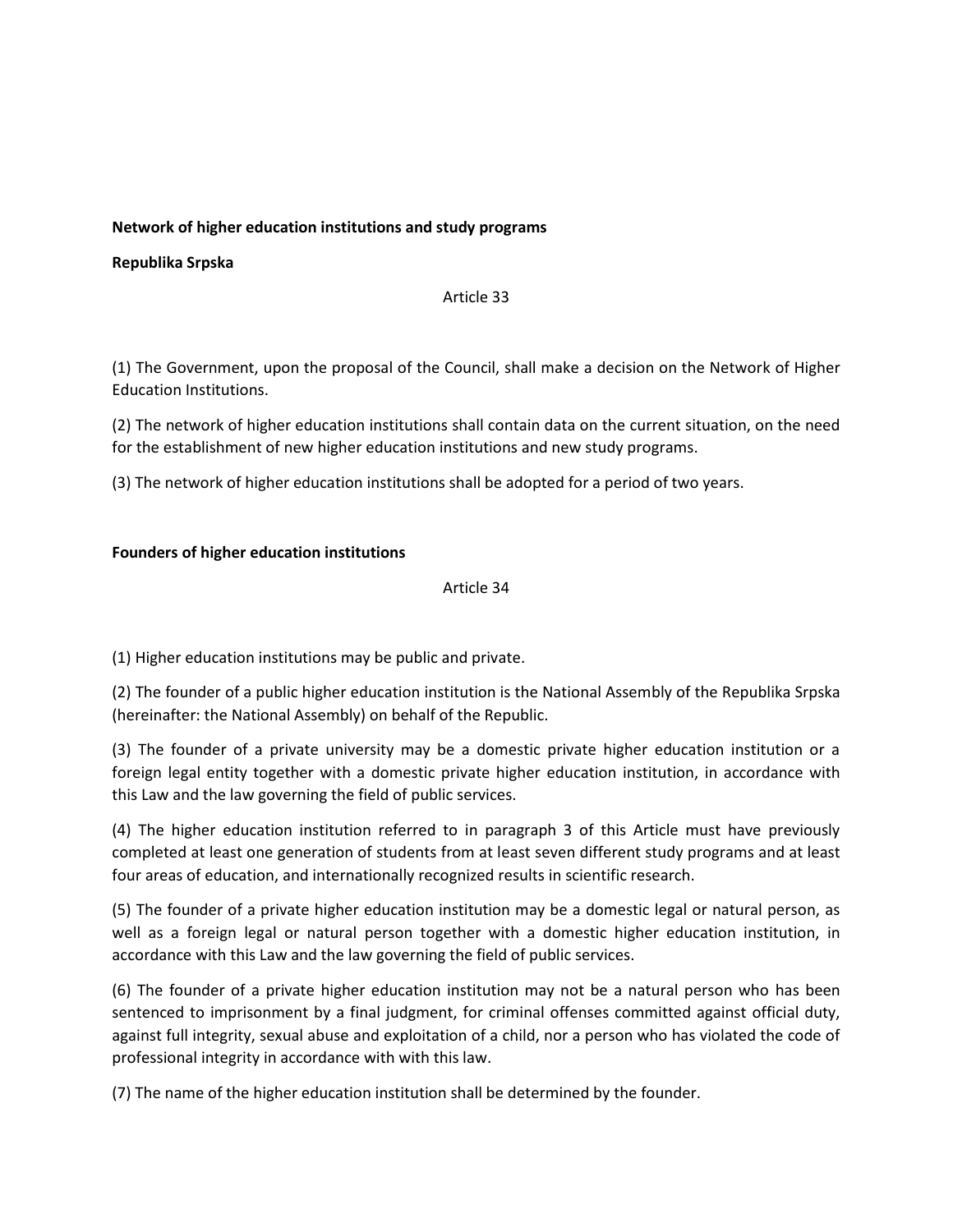# **Initiation of the procedure for issuing a work permit**

Article 35

(1) A higher education institution shall submit to the Ministry an application for the issuance of a work permit.

(2) In addition to the request referred to in paragraph 1 of this Article, the higher education institution shall submit:

1) founding act,

2) excerpt from the register of economic entities,

3) evidence of fulfillment standards for initial accreditation,

4) study on the justification of the establishment and implementation of study programs that the higher education institution wishes to conduct, in accordance with the decision on the Network of Higher Education Institutions referred to in Article 33 of this Law and strategic documents in the field of higher education,

5) proof of payment of the fee for conducting the procedure, in accordance with the law governing administrative fees.

(3) A higher education institution for the establishment and operation of which funds from the budget of the Republic are not provided shall be obliged to have appropriate space in its own ownership for performing higher education activities, of which it shall submit evidence with the request referred to in paragraph 1 of this Article.

(4) A higher education institution for the establishment and operation of which funds are not provided from the budget of the Republic, with the request referred to in paragraph 1 of this Article, submits a bank guarantee in the amount of 50% tuition for each student and an agreement with another accredited higher education institution completion of studies for students in the event of termination of employment.

(5) Before the expiration of the term of the bank guarantee referred to in paragraph 4 of this Article, the higher education institution shall submit a new bank guarantee to the Ministry.

(6) The Minister shall issue an Ordinance on the procedure for determining the fulfillment of conditions for performing higher education activities.

## **Opinion of the Council on the study**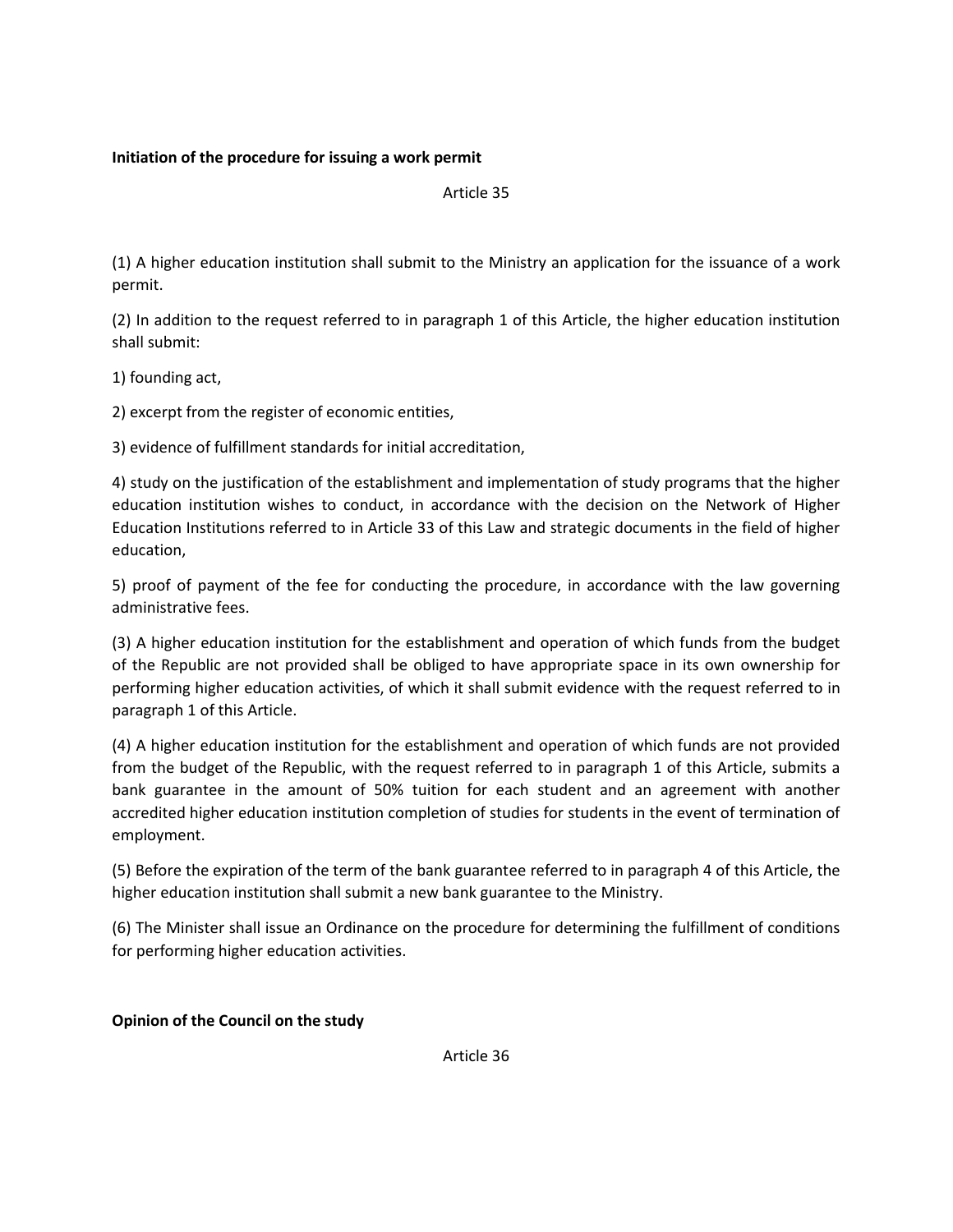(1) The Ministry shall obtain the opinion of the Council on the study referred to in Article 35, paragraph 2, item 4) of this Law.

(2) If the opinion of the Council on the study is negative, the Minister shall reject the request of the higher education institution for the issuance of a work permit by a decision.

(3) The decision of the Minister referred to in paragraph 2 of this Article is final, and an administrative dispute may be initiated against the decision before the competent court.

(4) The Ministry shall submit a proper request with documentation and a positive opinion of the Council on the study to the Agency for Higher Education of the Republika Srpska (hereinafter: the Agency), for the purpose of conducting the external evaluation procedure for the purpose of initial accreditation.

# **Implementation of the initial accreditation procedure**

Article 37

(1) The external evaluation procedure for the purpose of initial accreditation shall be conducted in accordance with this Law, the law governing the area of quality assurance, the rulebook referred to in Article 35, paragraph 6 of this Law and the standards for initial accreditation.

(2) The standards referred to in paragraph 1 of this Article shall be adopted by the Agency, in accordance with this Law and the law governing the field of quality assurance.

(3) After the procedure referred to in paragraph 1 of this Article, the Agency shall submit to the Ministry a report with a recommendation for the issuance of a work permit or for the rejection of the application of the higher education institution for the issuance of a work permit.

## **Issuance of a work permit**

Article 38

(1) On the basis of the report with the recommendation for issuing a work permit referred to in Article 37, paragraph 3 of this Law, the Minister shall issue a work permit to a higher education institution.

(2) On the basis of the report with the recommendation for rejection of the request for issuance of a work permit referred to in Article 37, paragraph 2 of this Law, the Minister shall reject the request for issuance of a work permit by a decision.

(3) The license for the operation of a higher education institution referred to in paragraph 1 and the decision referred to in paragraph 2 of this Article are final, and an administrative dispute may be initiated against them before the competent court.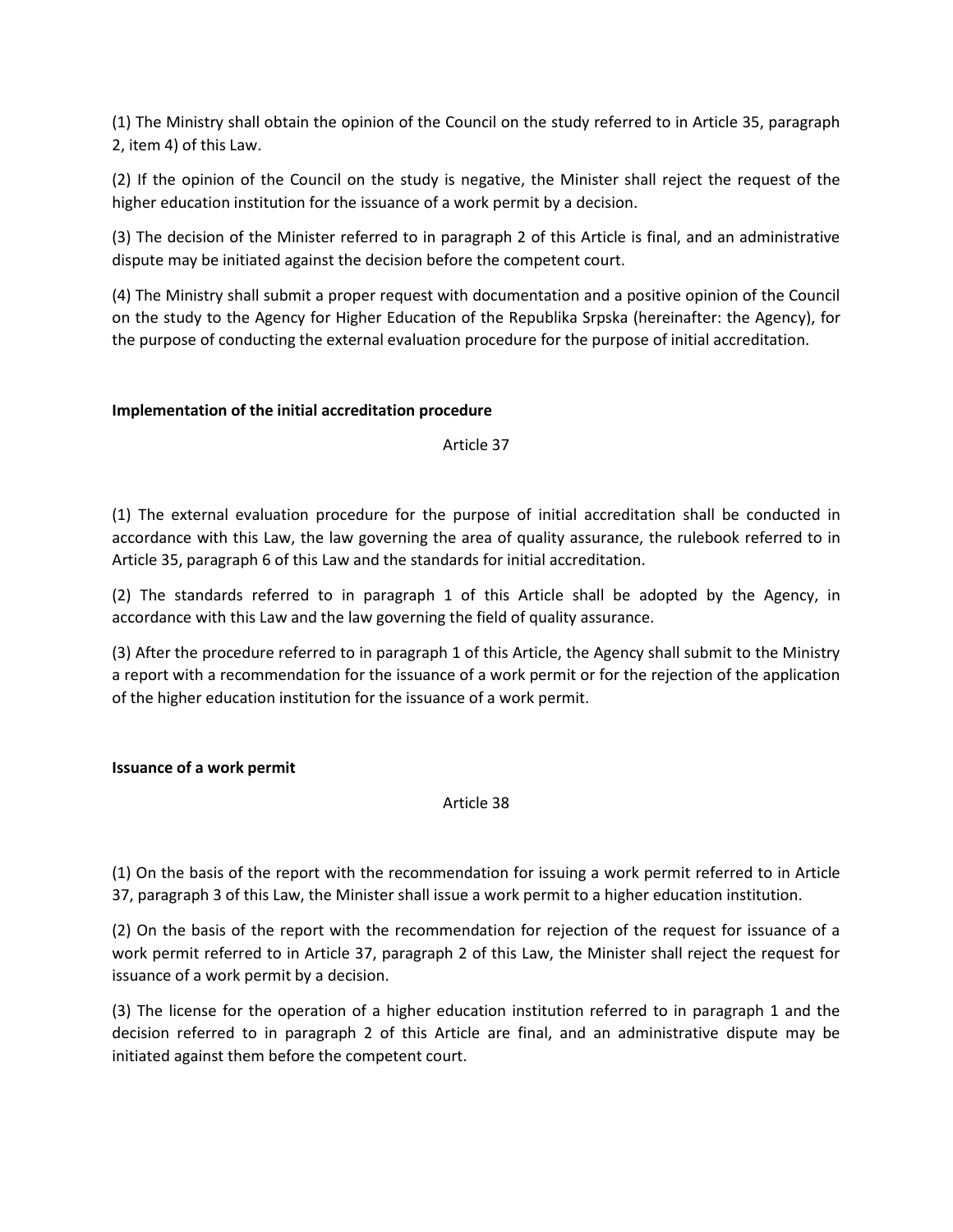## **Register**

### Article 39

(1) On the basis of a work permit, a higher education institution shall be entered in the Register of Higher Education Institutions (hereinafter: the Register), maintained by the Ministry.

(2) A higher education institution may start working and perform the activity of higher education after registration in the Register referred to in paragraph 1 of this Article.

(3) The Minister shall issue the Rulebook on the content and procedure of entry in the Register referred to in paragraph 1 of this Article.

## **Accreditation**

## Article 40

(1) A higher education institution to which a work permit has been issued shall be obliged to submit an application for accreditation of a higher education institution and study program no later than two years from the finality of the work permit.

(2) Procedures for accreditation of higher education institutions and study programs shall be conducted in accordance with the law governing the field of quality assurance and standards for accreditation of higher education institutions and study programs.

(3) The standards referred to in paragraph 2 of this Article shall be adopted by the Agency, in accordance with this Law, the law governing the field of quality assurance, criteria for accreditation of higher education institutions and study programs in BiH, and European and international standards.

(4) Public documents may be issued only by accredited higher education institutions.

## **Establishment of a university member and issuance of a performance permit**

**study program**

Article 41

The establishment of an organizational unit, ie a member of an accredited university (hereinafter: university member), a department outside the seat of an accredited higher education institution, and the issuance of a license to conduct a new study program at an accredited higher education institution shall be performed in the manner prescribed by the institution.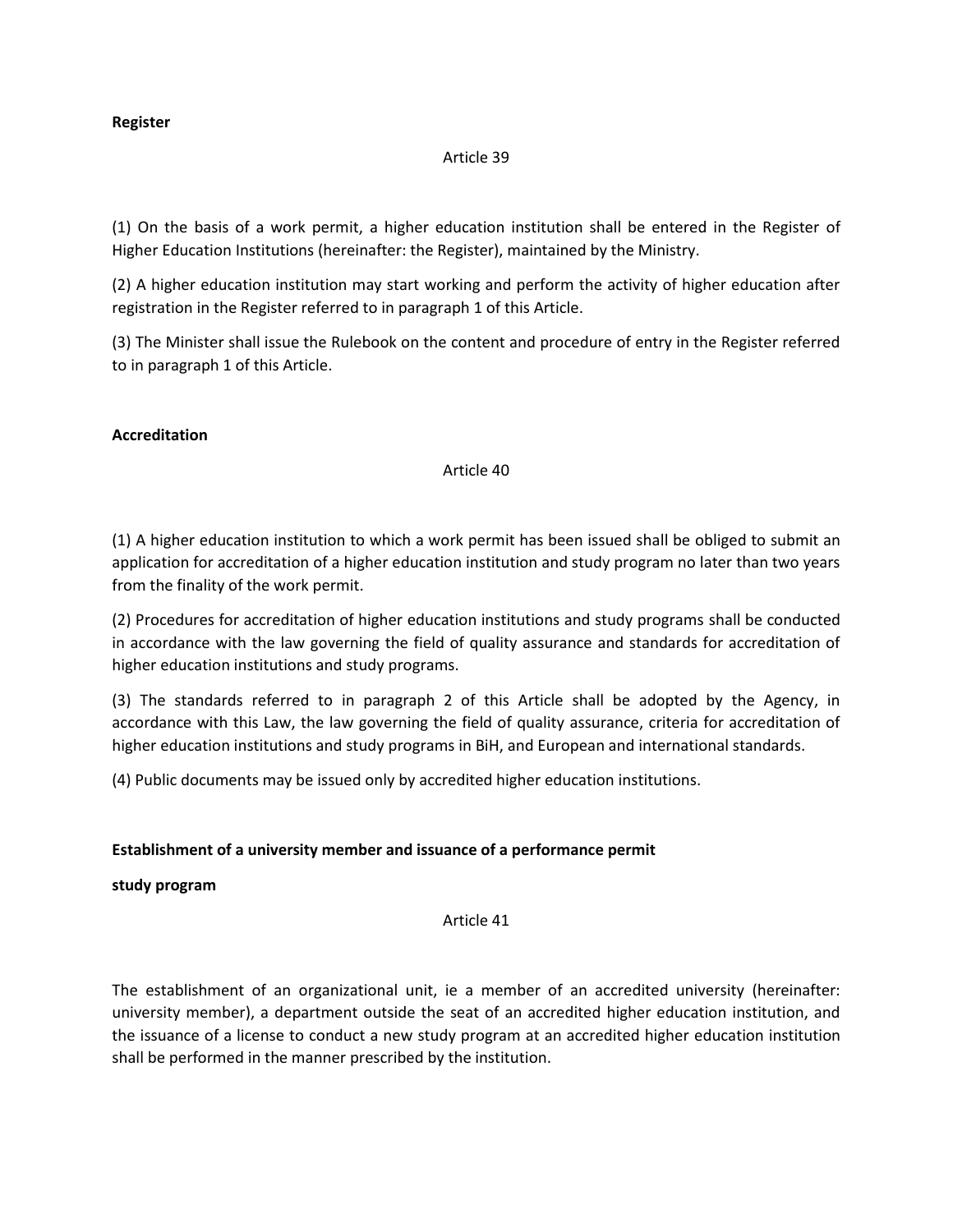## **Status changes of a higher education institution**

### Article 42

(1) A higher education institution may change its name, seat and status change, in accordance with the law.

(2) For higher education institutions founded by the Republic, the decision on the change referred to in paragraph 1 of this Article shall be made by the founder.

(3) In the event of a change referred to in paragraph 1 of this Article, the procedure for issuing a new work permit shall be carried out.

## **Termination of the higher education institution**

Article 43

The higher education institution ceases to operate:

1) when the founder makes a decision on termination of work,

2) when the competent authority determines irregularities, including illegal issuance of public documents or conducting a study program without a permit in accordance with this Law,

3) when that institution's license to operate in the supervision procedure in accordance with this Law is revoked,

4) when the court by a final decision determines the unfoundedness of the entry in the register of economic entities,

5) on the day the decision rejecting the request for accreditation becomes final, in accordance with this Law and the law regulating the area of quality assurance,

6) on the day of expiration of the accreditation period, if it has not submitted a new request for accreditation, in accordance with this Law and the law governing the field of quality assurance,

7) in the event that he / she ceases to engage in the activity of higher education as a basic activity,

8) when other cases determined by this Law or the act on the establishment of a higher education institution occur.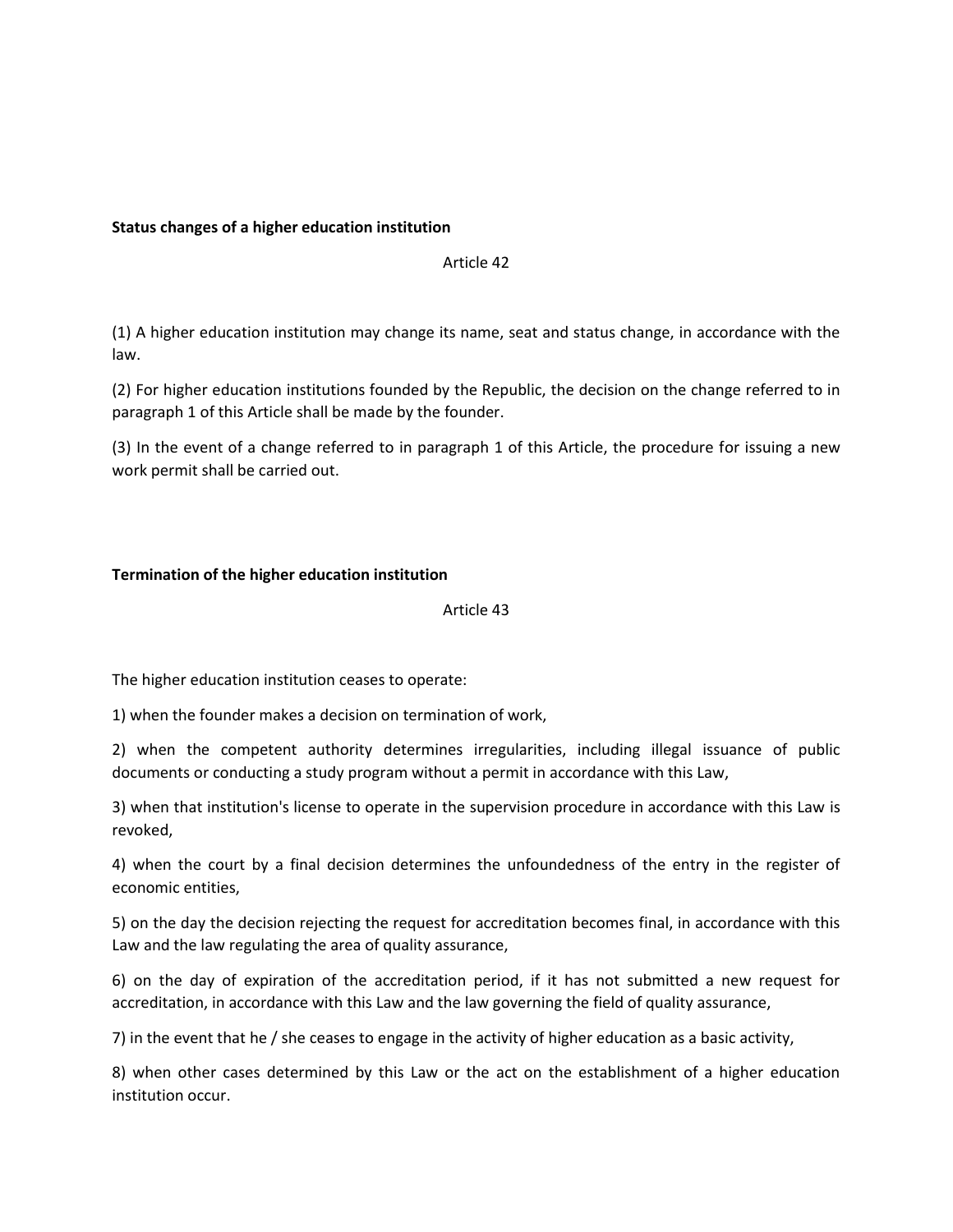## **Responsibility of the founder in case of termination of work**

Article 44

In the event of termination of the higher education institution, it is the responsibility of the founder to ensure, in accordance with the regulations governing the field of archives, permanent storage:

1) records in accordance with this Law,

2) study programs,

3) archive,

4) other documentation.

## **Statute of a higher education institution**

## Article 45

- (1) The statute is the basic act of a higher education institution which prescribes:
- 1) organization of a higher education institution,
- 2) organs, bodies and the manner of their work,
- 3) organization and competence of university members,
- 4) management and administration of a higher education institution,
- 5) representation of the higher education institution,

6) study programs,

- 7) organization and performance of scientific research, professional and artistic work,
- 8) the manner of exercising the rights and obligations of teaching and administrative staff, and students,
- 9) organization of teaching and administrative staff and students,
- 10) manner of generating income, management of funds and assets,
- 11) academic and financial powers and responsibilities of university members,
- 12) obligations of the higher education institution towards the founder,
- 13) records,
- 14) examination deadlines,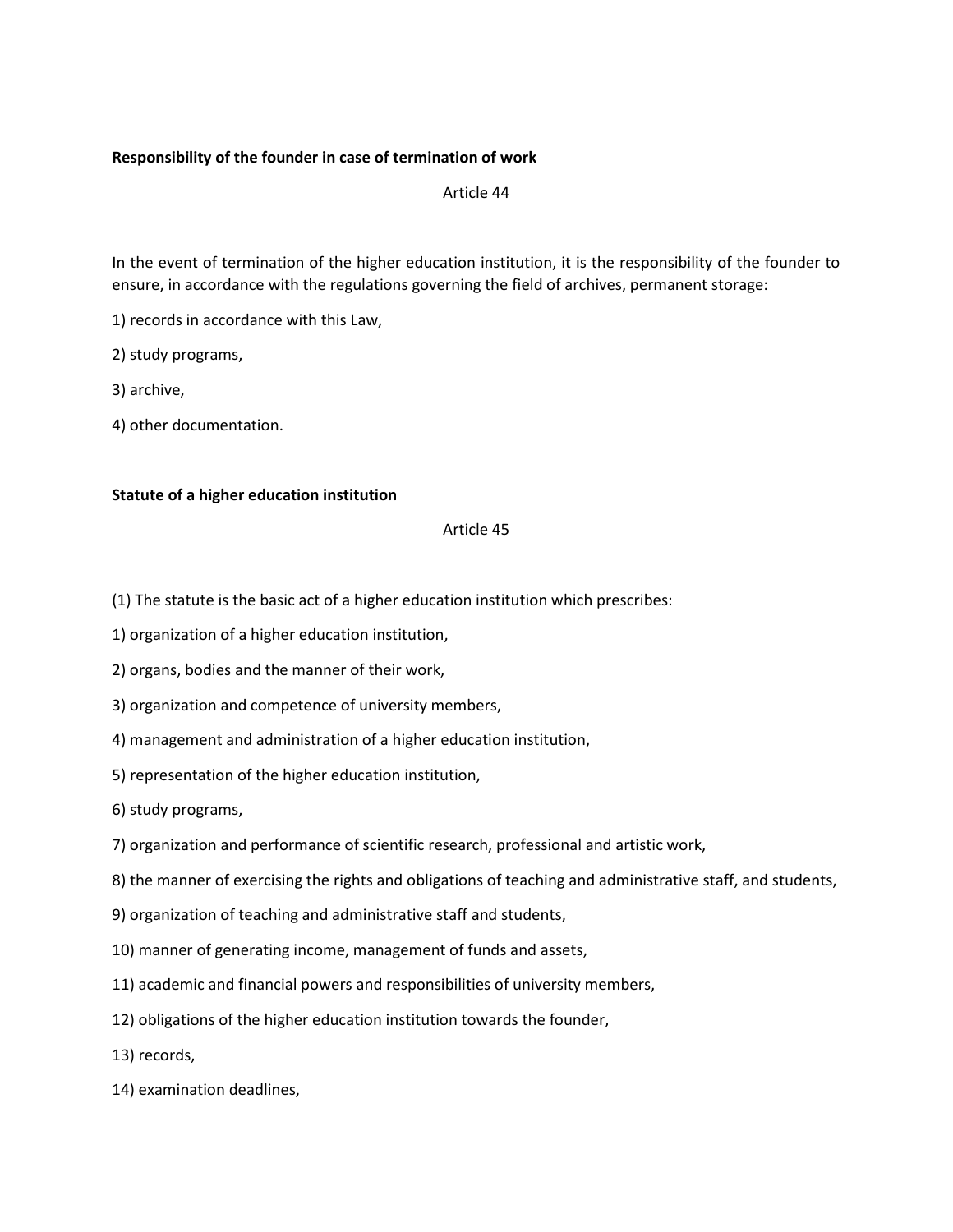15) other issues in accordance with this Law.

(2) The statute of a higher education institution also contains provisions that:

1) provide the staff and students of the higher education institution with freedom of speech, organization and assembly in accordance with the law,

2) protect the staff and students of the higher education institution from discrimination on any grounds, such as: sex, race, sexual orientation, gender identity, marital status, skin color, language, religion, political or other opinion, national, ethnic or social origin , affiliation with a national community, property, birth or any other status,

3) ensure the freedom of academic staff and students to, in accordance with this law, examine and test the acquired knowledge and to offer new ideas and opinions, without exposing themselves to the danger of losing their status or any other privilege that may be in a higher education institution enjoy in,

4) provide fair and impartial mechanisms for resolving disciplinary issues concerning teaching and administrative staff and students.

## **Statute adoption procedure**

Article 46

(1) The statute of a higher education institution shall be adopted by the senate, with the previously obtained opinion of the management board and with the consent of the Ministry.

(2) The higher education institution shall submit the draft statute to the Ministry, for the purpose of obtaining consent.

(3) If the Ministry determines that the proposed statute is not in accordance with this Law and other regulations, it shall notify the higher education institution to eliminate the established non-compliances within 15 days from the day of receipt of the notification.

(4) The consent to the proposal of the statute of the higher education institution shall be given by the Ministry on behalf of the Government within 60 days from the day of submitting the request for consent.

(5) Amendments to the statute of a higher education institution shall be made in the manner and in the procedure prescribed for the adoption of the statute.

## **CHAPTER V**

## **ORGANIZATION OF HIGHER EDUCATION INSTITUTION**

**University members**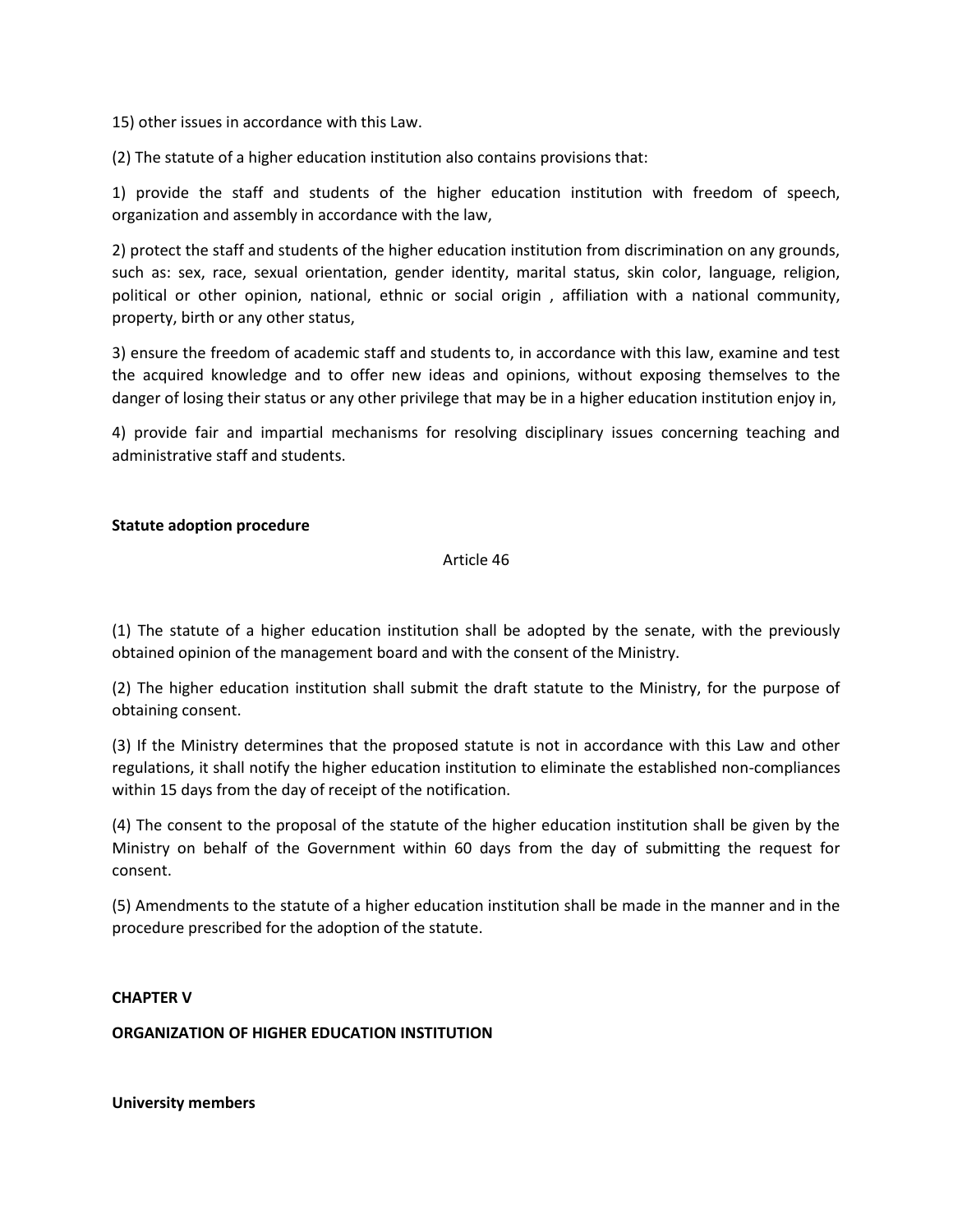## Article 47

- (1) The members of the university are:
- 1) faculties,
- 2) art academies and
- 3) scientific research institutes.
- (2) University members do not have the status of a legal entity.
- (3) The University is obliged to register its members in the register of economic entities.

(4) The members of the university have a statute which is harmonized with the statute of the university and which regulates their organization.

# **Establishment of other bodies and distribution of profits**

Article 48

(1) A higher education institution may establish: scientific institutes, innovation centers, centers of excellence, technology transfer centers, business and technology incubators, science and technology parks and other organizational forms for performing innovation activities and commercialization of research results, in accordance with law.

(2) The academic staff that realized them on the basis of innovations, inventions, technical improvements and other forms of creativity may also participate in the distribution of profits, on which the decision is made by the management board of the higher education institution.

## **Bodies of a higher education institution**

Article 49

(1) The bodies of the university are:

1) board of directors,

2) the Senate and

3) rector.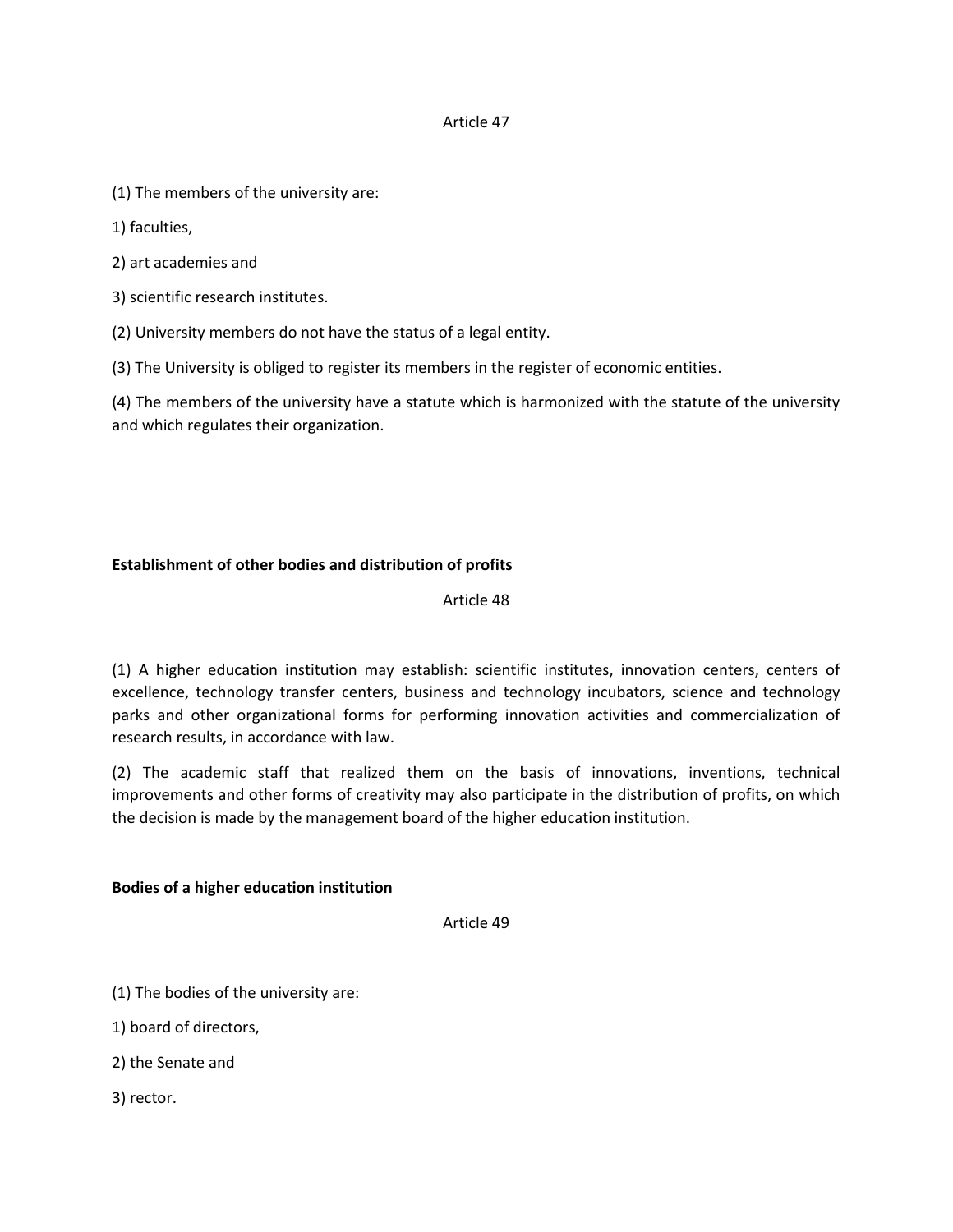(2) The bodies of a higher education institution are:

1) board of directors,

2) the Senate and

3) Director.

(3) The bodies of the university members are:

1) scientific-teaching council, ie artistic-scientific-teaching council and scientific council,

2) Dean, ie director of the scientific research institute.

(4) A higher education institution may form bodies in accordance with the statute of the higher education institution.

#### **Managing board**

#### Article 50

(1) The Administrative Board is the governing body of a higher education institution.

(2) The Board of Directors of a public university has 11 members and consists of four representatives of academic staff, one representative of administrative staff, one representative of students, two representatives of businessmen and three representatives of founders.

(3) The Board of Directors of a public college and a private higher education institution has a minimum of seven and a maximum of 11 members and consists of representatives of academic and administrative staff, students, business and founders.

(4) Members of the management board who are representatives of academic and administrative staff are elected and appointed by the senate of the higher education institution in the procedure of public competition, according to the procedure prescribed by the statute of the higher education institution.

(5) The members of the management board who are the representatives of the founders for public higher education institutions shall be appointed by the Government, after the conducted public competition.

(6) Members of the governing board of a public university who are representatives of students and businessmen shall be appointed by the senate of the higher education institution at the proposal of the student representative body, ie at the proposal of the Chamber of Commerce of Republika Srpska and the Union of Employers of Republika Srpska.

(7) Members of the Board of Directors are appointed for a period of four years, with the possibility of another election, except for student representatives whose term of office lasts one year.

(8) Members of the management board who are representatives of businessmen may not be in the bodies of a company that is in a business-legal relationship with a public higher education institution.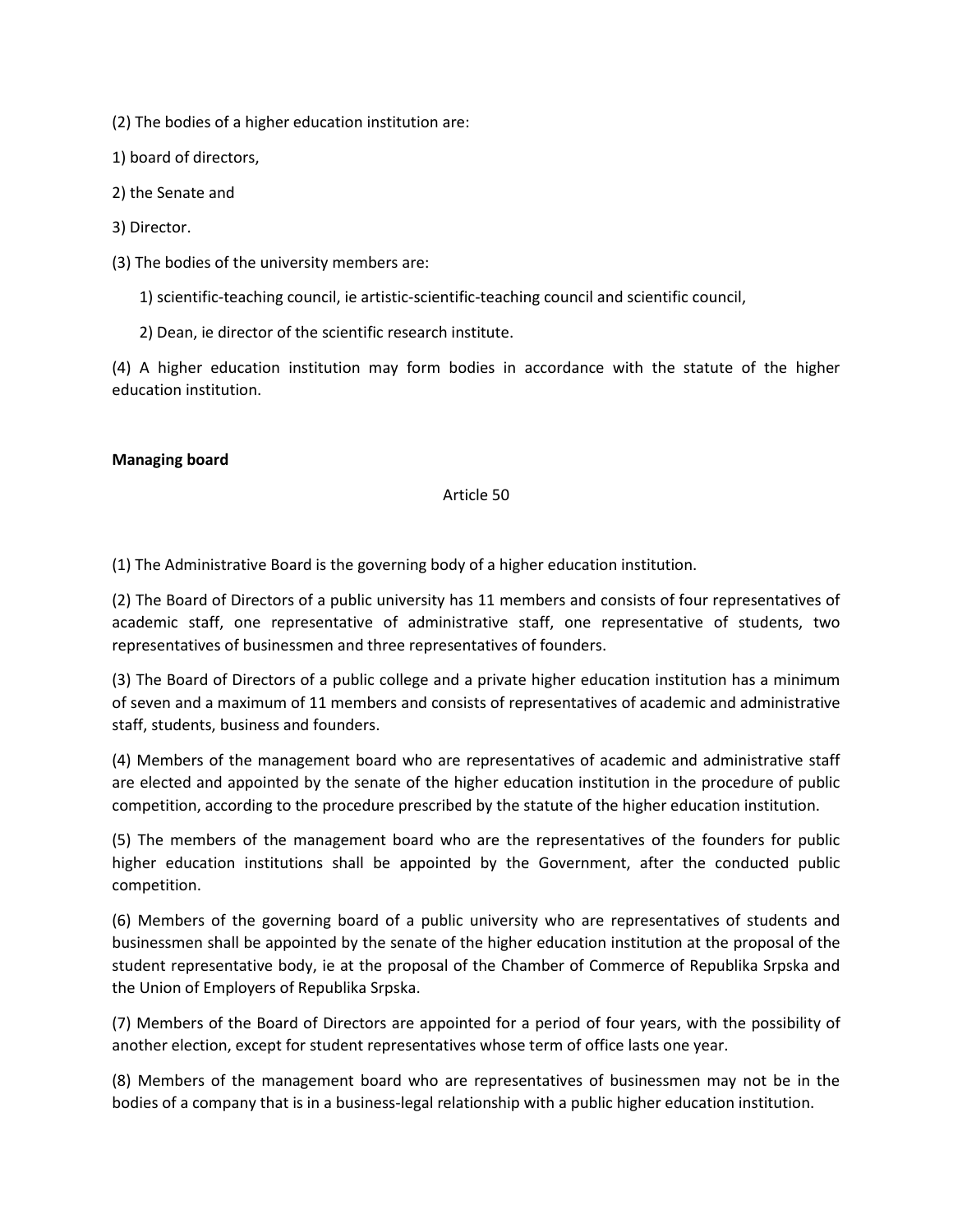(9) A member of the board of directors who is a student representative must be a full-time student who has enrolled for the first time in the year of study.

(10) Members of the management board of a public higher education institution who are representatives of the founders may not be employed or engaged in that higher education institution.

(11) The president of the board of directors is elected from among the academic staff, and the deputy president is elected from among the members of the board of directors appointed by the founder.

(12) A member of the board of directors may not be a member of another body of the same or another higher education institution.

## **Responsibilities of Management board**

Article 51

(1) In addition to the tasks determined by the law governing the system of public services, the Management Board of a higher education institution shall also perform the following tasks:

1) gives an opinion on the statute of the higher education institution,

2) adopt a rulebook on the internal organization and systematization of jobs for public higher education institutions, with the prior consent of the Ministry, and at the proposal of the Rector,

3) determines financing and development plans,

4) adopt the annual work program of the higher education institution, at the proposal of the senate of the higher education institution,

5) adopts the financial plan and adopts the annual report on the financial operations of the higher education institution,

6) considers the financial plan and report on the financial operations of the university member,

7) propose to the Ministry the amount of tuition fees for full-time students of the first and second cycle of studies who renew the year in which they were financed from the budget of the Republic,

8) determine the amount of tuition fees and enrollment fees for students of all three cycles of studies who self-finance their education, part-time students and foreign students,

9) determine the amount of the enrollment fee for full-time students of the first and second cycle of studies financed from the budget of the Republic, ie students who renew the year in which they were financed from the budget of the Republic,

10) directs, controls and evaluates the work of the rector or director in the field of financial operations,

11) propose to the senate the dismissal of the rector of the university, ie the director of the college,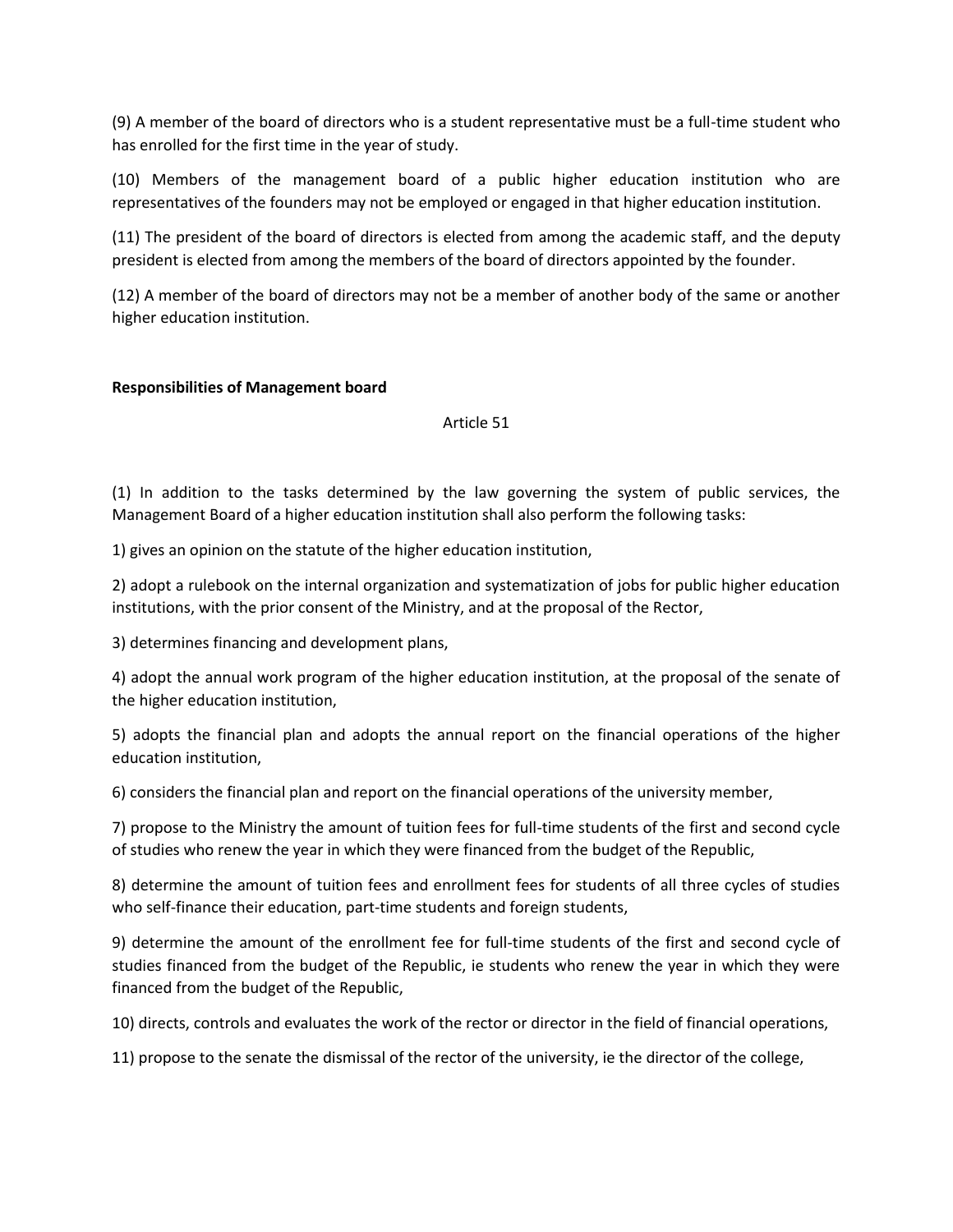12) decides on the use of funds in excess of the amount determined by the statute of the higher education institution,

13) decides in the second instance on the objection of employees to the decisions of the rector, ie the director of the higher school from employment,

14) submits to the Ministry at least once a year a report on the operations of the higher education institution, in the first year of the first and second cycle of studies for public higher education institutions,

15) propose to the Ministry the number of self-financing students, part-time students and students of foreign citizens, for enrollment in the first year of all three cycles of studies,

16) adopts the rules of study,

17) propose to the board of directors the annual work program of the higher education institution, at the proposal of the scientific-teaching and artistic-scientific-teaching council,

18) the senate of the university, at the proposal of the scientific-teaching council and the artisticscientific-teaching council, ie the senate of the college, adopts the list of responsible teachers and associates,

19) adopts the report on self-evaluation of the higher education institution,

20) make a proposal to the governing board for the establishment and abolition of faculties and other members of the university,

21) perform other tasks in accordance with the law and the statute of the higher education institution.

(2) Members of the senate who are student representatives may decide on matters referred to in paragraph 1, item 1), 2), 3), 4), 5), 6), 14), 15), 16), 17) and 19) of this Article.

15) makes a decision on the formation and abolition of university members at the university at the proposal of the senate,

16) gives consent to the statute of the university members in accordance with their competencies,

17) adopts general acts in the field of material and financial operations and in the field of labor and labor relations, in accordance with the law and the statute of the higher education institution, and

18) perform other tasks prescribed by law, statute and general acts of the higher education institution.

(2) The decision of the management board is final, and an administrative dispute may be initiated against it before the competent court.

## **Responsibility for business**

Article 52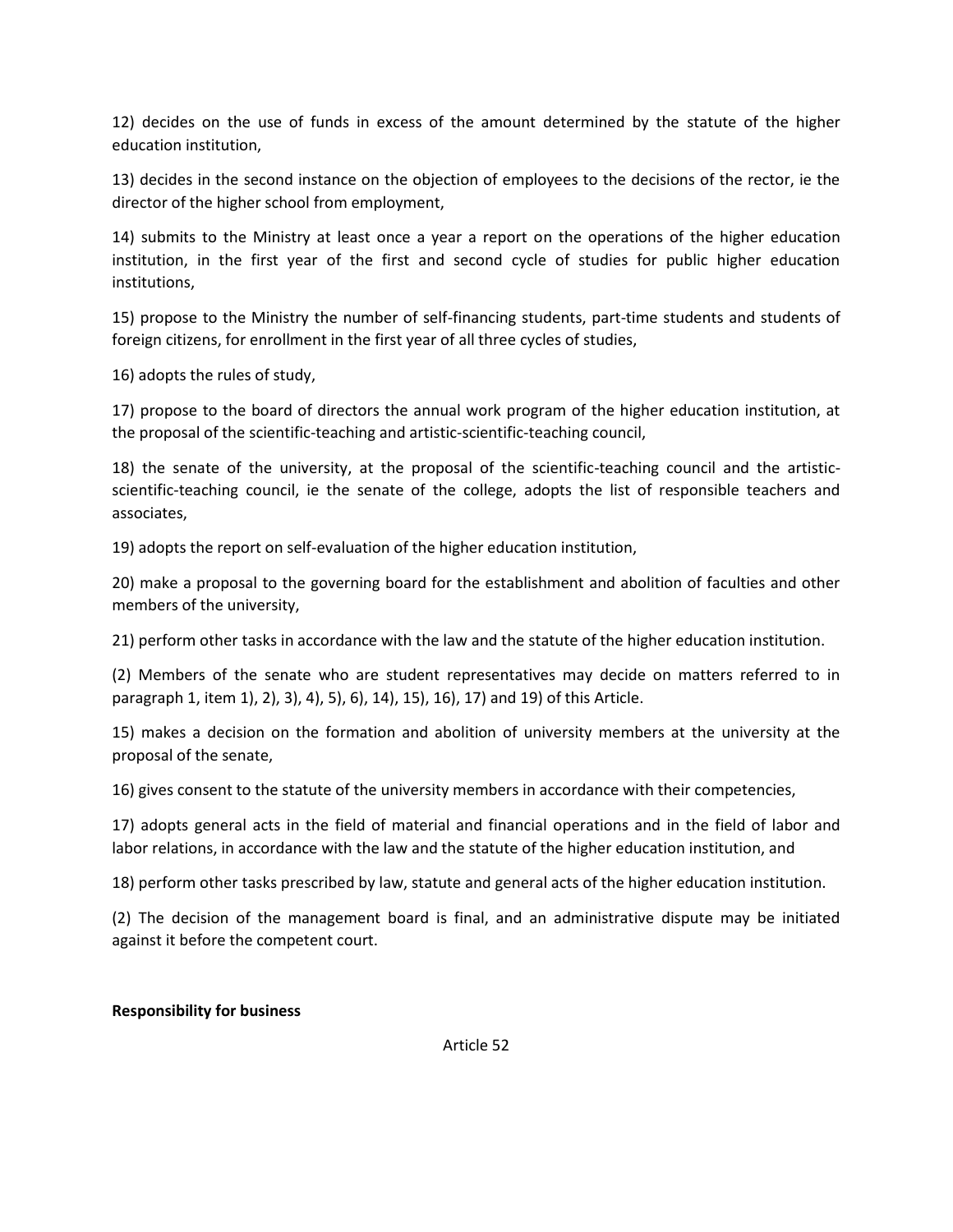(1) The Board of Directors is responsible for the operations of the public higher education institution.

(2) The founder, ie the assembly of founders and the board of directors are responsible for the operations of the private higher education institution.

# **University Senate and High School**

Article 53

(1) The Senate is an academic and professional body of a higher education institution.

(2) The university senate is chaired by the rector, and the high school senate by the director.

(3) The University Senate consists of the Rector, Vice-Rectors, Deans of the Faculty, Directors of the Scientific Research Institute, as well as students in accordance with paragraph 5 of this Article.

(4) The number of members, composition, election procedure, duration of mandate and manner of work of the senate of the higher school shall be prescribed by the statute of the high school.

(5) The Senate must include at least 15% of members from the ranks of full-time students who have enrolled for the first time in a year of study, from all cycles of studies organized at a higher education institution.

## **Powers of the Senate**

## Article 54

(1) The Senate decides on academic issues and performs the following tasks:

1) decides on the teaching, scientific, artistic and professional activities of the higher education institution,

2) adopts the statute of the university, ie college with the previously obtained opinion of the governing board and with the consent of the Ministry,

3) gives consent to the statutes of university members,

4) adopt general acts in accordance with the law and the statute of the higher education institution,

5) the University Senate, at the proposal of the Scientific-Teaching Council, ie the Art-Scientific-Teaching Council, adopts short study programs, study programs of the first, second, third cycle of studies, integrated study programs and lifelong learning programs, and the Senate of the College adopts short study programs. programs, first cycle study programs and lifelong learning programs,

6) elects and dismisses the rector of the university, ie the director of the college,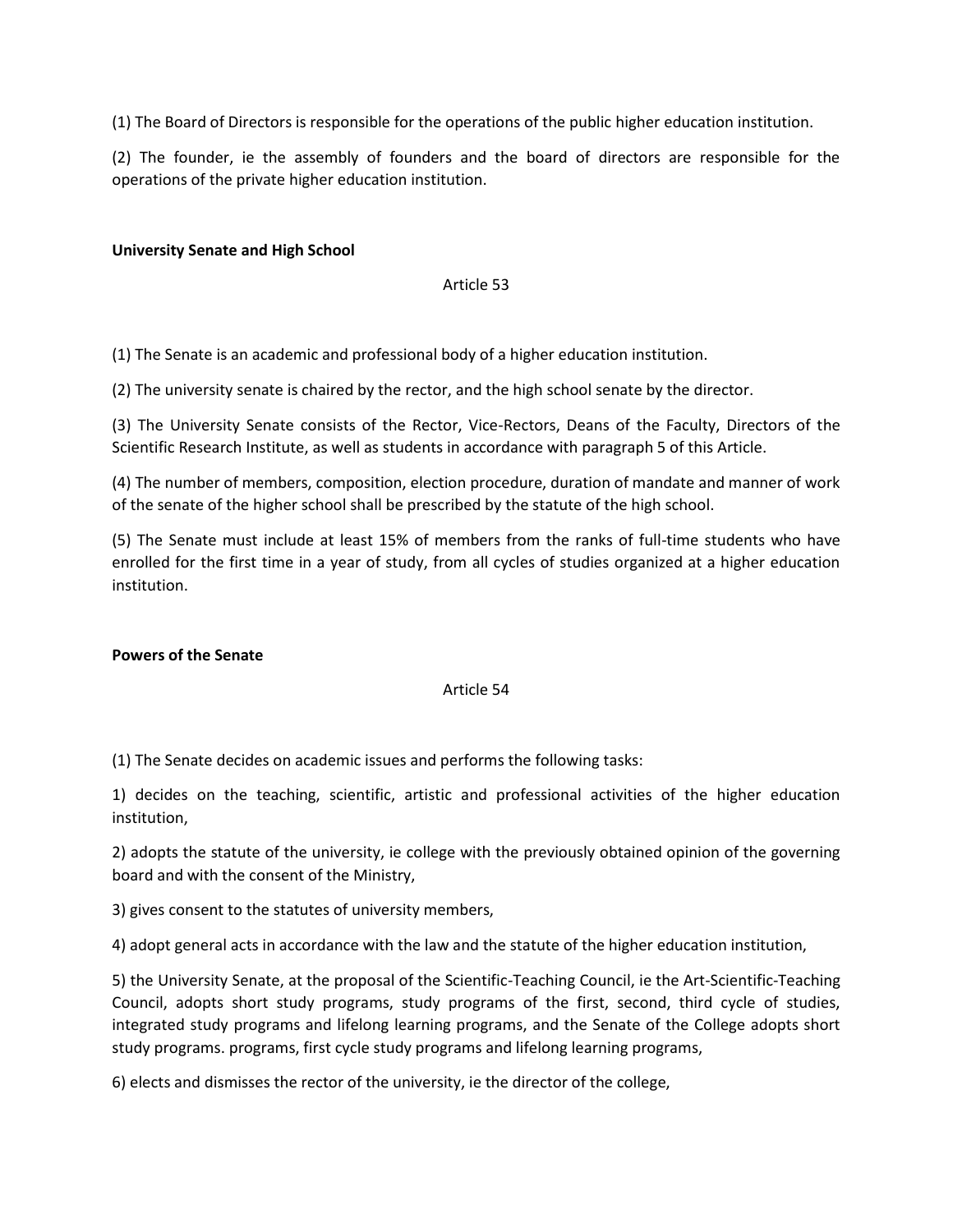7) appoint and dismiss vice-rectors at the proposal of the rector,

8) appoint members of the Board of Directors from among academic and administrative staff,

9) the university senate appoints councils of scientific fields by scientific fields on the proposal of the councils of university members,

10) make a decision on announcing a competition for elections to teaching and associate titles in accordance with the general act of the higher education institution,

11) the university senate selects the academic staff on the proposal of the scientific-teaching, ie artisticscientific-teaching council of the university member and the opinion of the council of scientific fields,

12) the University Senate gives consent to the reports in the procedure of acquiring the scientific title of Doctor of Science,

13) the University Senate, at the proposal of the Scientific-Teaching Council, awards the honorary title of Professor Emeritus and Honorary Doctor of Science,

14) propose to the Ministry the number of students financed from the budget of the Republic for enrollment

## **Rector and director of a high school**

### Article 55

(1) The University is managed by the Rector.

(2) The high school is managed by the director.

## **Election of rector, vice-rector and director of the higher school**

Article 56

(1) The rector of the university, ie the director of the college is elected and dismissed by the senate by secret ballot.

(2) A full professor, who is employed full-time at that university, may be elected rector of a university.

(3) A high school professor who is employed full-time in that high school may be elected as the director of a higher school.

(4) A teacher in the scientific-teaching or artistic-teaching title of full or associate professor, who is employed full-time at the university where he / she is elected, may be elected vice-rector.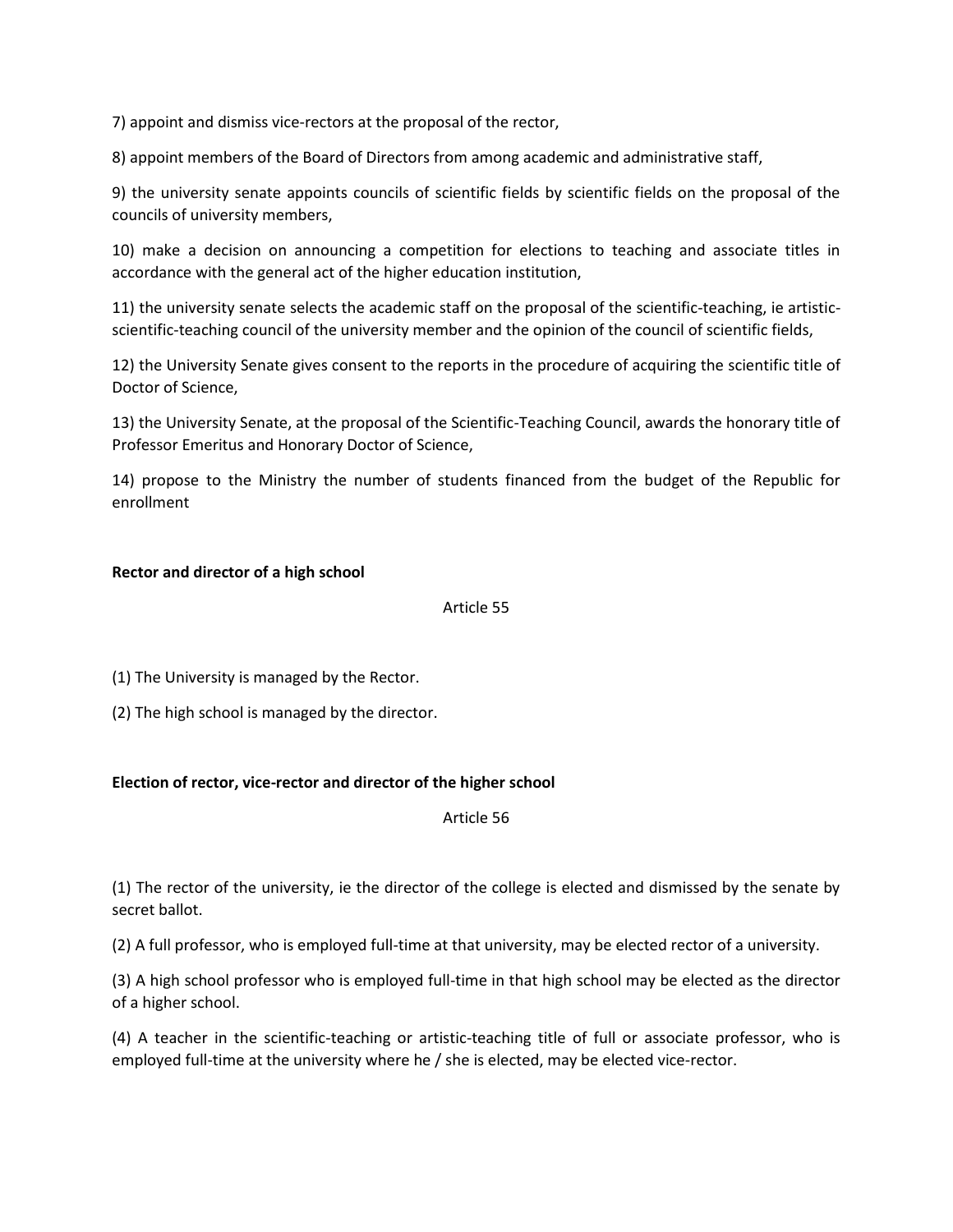(5) Exceptionally from para. 2 and 4 of this Article, a full professor may be elected rector, ie a full or associate professor from clinical branches of medicine and dentistry may be elected vice-rector, who is in additional employment at the university and has a full-time employment contract. time with the health institution which is the teaching base of the higher education institution, with the obligation to establish a full-time employment relationship at the higher education institution before taking over the function.

(6) The decision of the senate is final, and an administrative dispute may be initiated against it before the competent court.

# **Mandate of the Rector, Director and Vice-Rector**

Article 57

(1) The rector of the university, ie the director of the college is elected on the basis of a public competition for a period of four years, with the possibility of another election.

(2) Upon the expiration of the term of office of the Rector or in the case of dismissal of the Rector before the expiration of the term of office, the term of office of the Vice-Rectors shall also end.

(3) If the election of a new rector is not made until the expiration of the rector's term, as well as in case of termination of the rector's term or dismissal of the rector before the expiration of the term, the senate shall appoint a person .

(4) The procedure of election and dismissal, as well as the reasons for dismissal of the rector, vicerector, ie director of a higher education institution before the expiration of the term of office shall be prescribed by the statute and general act of the higher education institution.

(5) The Rector of the University, ie the Director of the College, may be dismissed by the Senate even before the expiration of the term by secret ballot, by a majority vote of the total number of members.

(6) The decision of the senate is final, and an administrative dispute may be initiated against it before the competent court.

# **Responsibilities of the rector and director of the higher school**

Article 58

(1) The Rector of the University, ie the Director of the College, in addition to the tasks regulated by the regulations on the public service system, shall also perform the following tasks:

1) represents the higher education institution,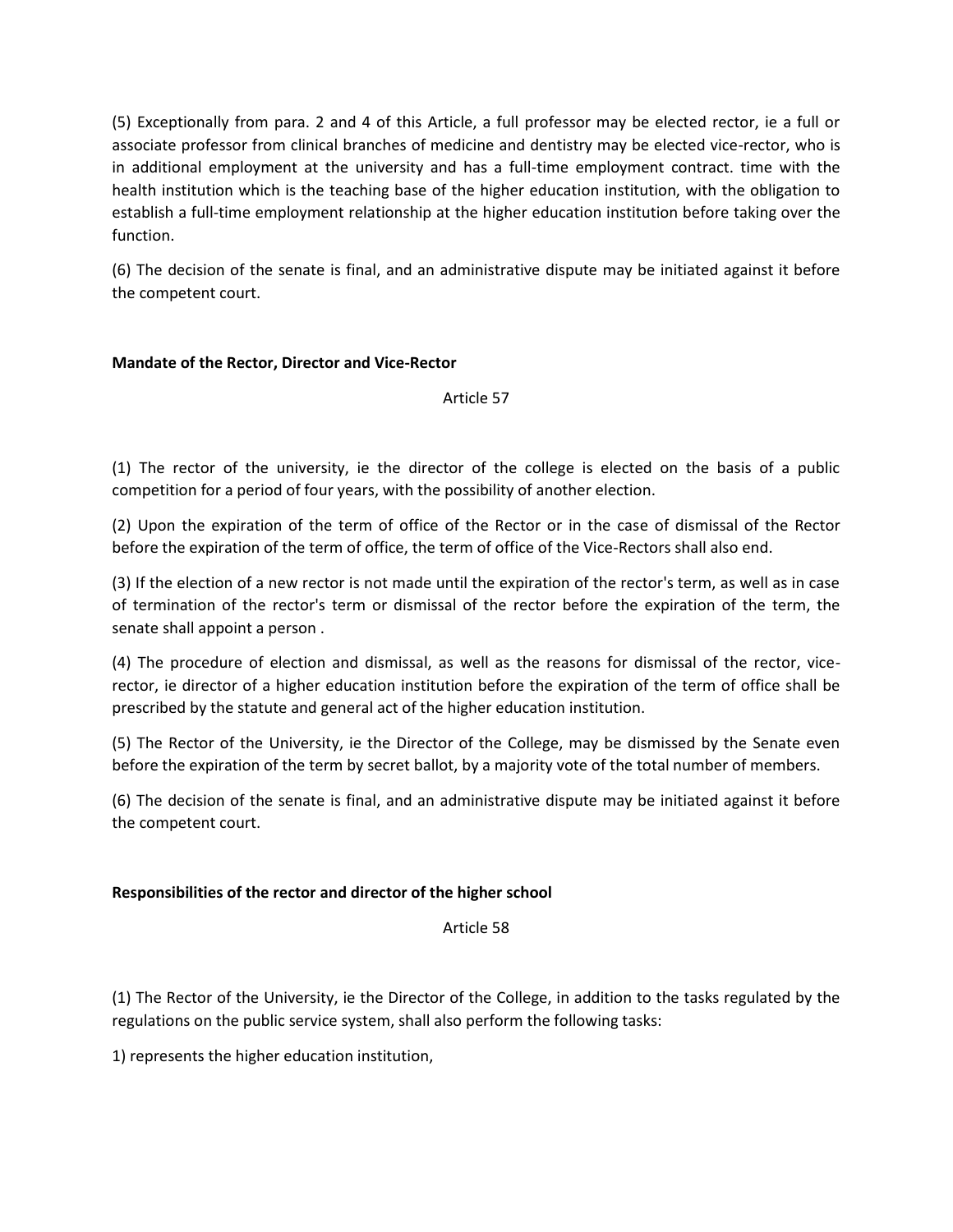2) organizes and manages the work of the higher education institution and is responsible for the legality of the work,

3) adopts individual acts in accordance with the law and the statute of the higher education institution,

4) propose vice-rectors to the university senate,

5) appoints and dismisses the dean, ie the director of a member university, at the proposal of the scientific-teaching, artistic-scientific-teaching council, ie the scientific council,

6) propose general acts in accordance with the law and the statute of the higher education institution,

7) propose to the bodies of the higher education institution measures for the improvement of work,

8) propose to the Board of Directors measures for efficient and legal performance of the activities of the higher education institution,

9) propose the work and development plan of the higher education institution to the board of directors,

10) propose to the Board of Directors a rulebook on the internal organization and systematization of jobs, based on the previously obtained opinion of the members of the university,

11) executes the decisions of the board of directors and other bodies of the higher education institution,

12) decides on the use of funds up to the amount determined by the statute of the higher education institution,

13) decide on the rights, obligations and responsibilities of employees from employment,

14) submits to the board of directors a report on the financial operations of the higher education institution,

15) execute the financial plan,

16) participates in the work of the Rectors' Conference of the Republika Srpska (hereinafter: the Rectors' Conference) and the Rectors' Conference of BiH, ie in the work of the Conference of Higher Education Institutions of the Republika Srpska (hereinafter: the Conference of Higher Education Institutions),

17) perform other tasks in accordance with the law and the statute of the higher education institution.

(2) The Rector may suspend the execution of the decision of the Dean and Director of a member university if it is in conflict with this Law and the Statute of the University.

(3) An objection may be filed against the decision of the rector or director of a higher education institution to the board of directors of the higher education institution.

(4) The decision of the management board is final, and an administrative dispute may be initiated against it before the competent court.

# **Responsibility for academic and business issues**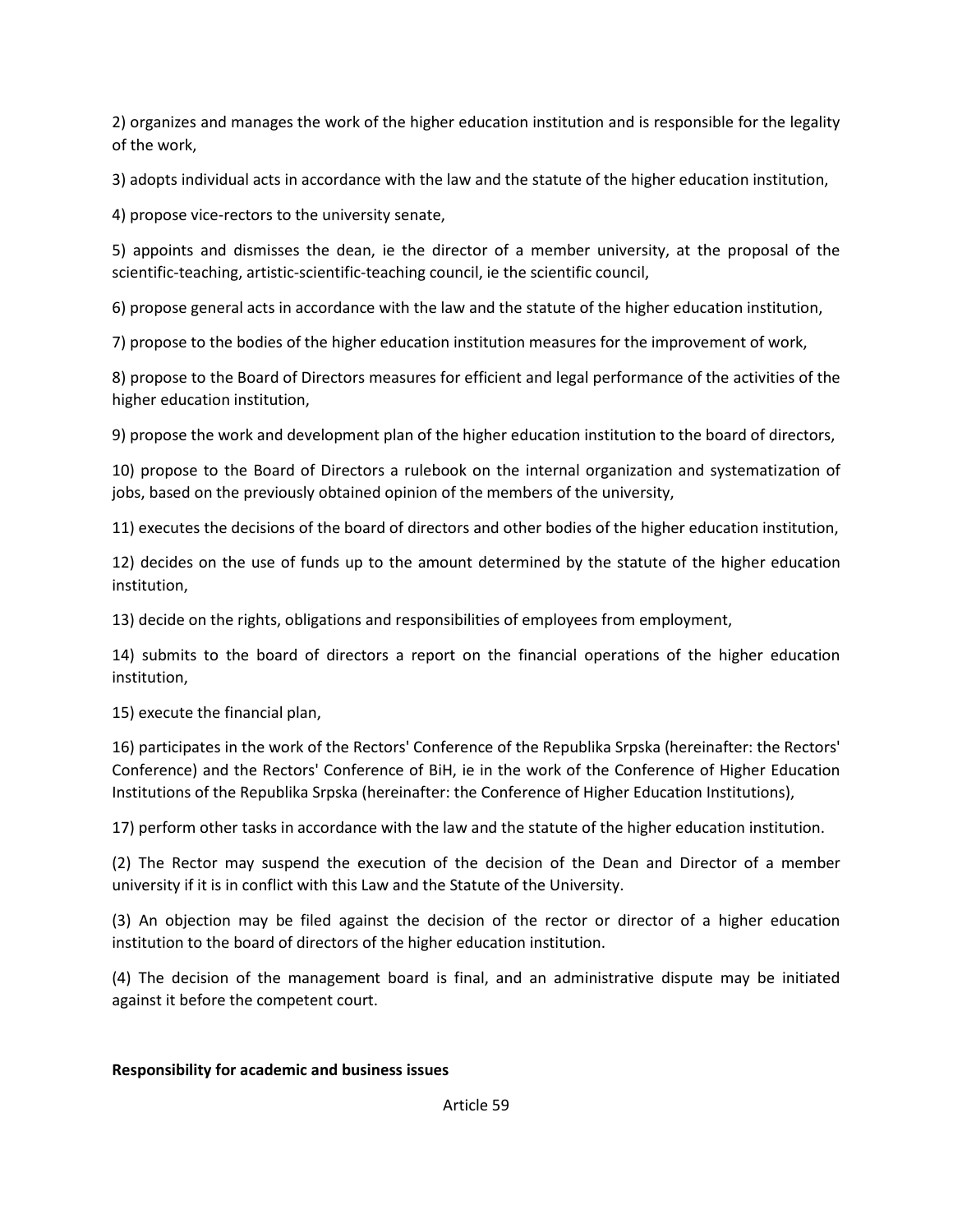(1) The rector of the university, ie the director of the college for his work concerning academic issues is responsible to the senate.

(2) The Rector of the University, ie the Director of the College shall be accountable to the Governing Board for its work related to business, in accordance with the provisions of this Law relating to the responsibility for the business of the higher education institution.

# **Council structure**

## Article 60

(1) The professional body of the faculty or art academy is the scientific-teaching council, ie the artisticscientific-teaching council (hereinafter: the council).

(2) The Council consists of teachers, associates and student representatives in accordance with the statute of the university.

(3) A teacher or associate may be a member of the council of only one member of the university, provided that he is employed full-time at that higher education institution.

(4) A member of the council may be a teacher in the scientific-teaching title and an associate in the associate title in clinical branches of medicine and dentistry, who is in additional work at the university and has a full-time employment contract with a health institution that is teaching. university base.

(5) The members of the council who are the representatives of the students are elected by direct elections to the member of the university from the ranks of full-time students.

(6) At least 15% of full-time students must be members of the university.

## **Competences of the council**

## Article 61

(1) The Council, within its competence:

1) adopts the statute of the faculty, ie the art academy, with the previously obtained opinion of the management board,

2) adopts ordinances regulating the work of the faculty, ie art academy, at the proposal of the dean,

3) gives opinions and proposals to the Senate on academic, scientific, artistic and professional issues, in accordance with the statute of the higher education institution,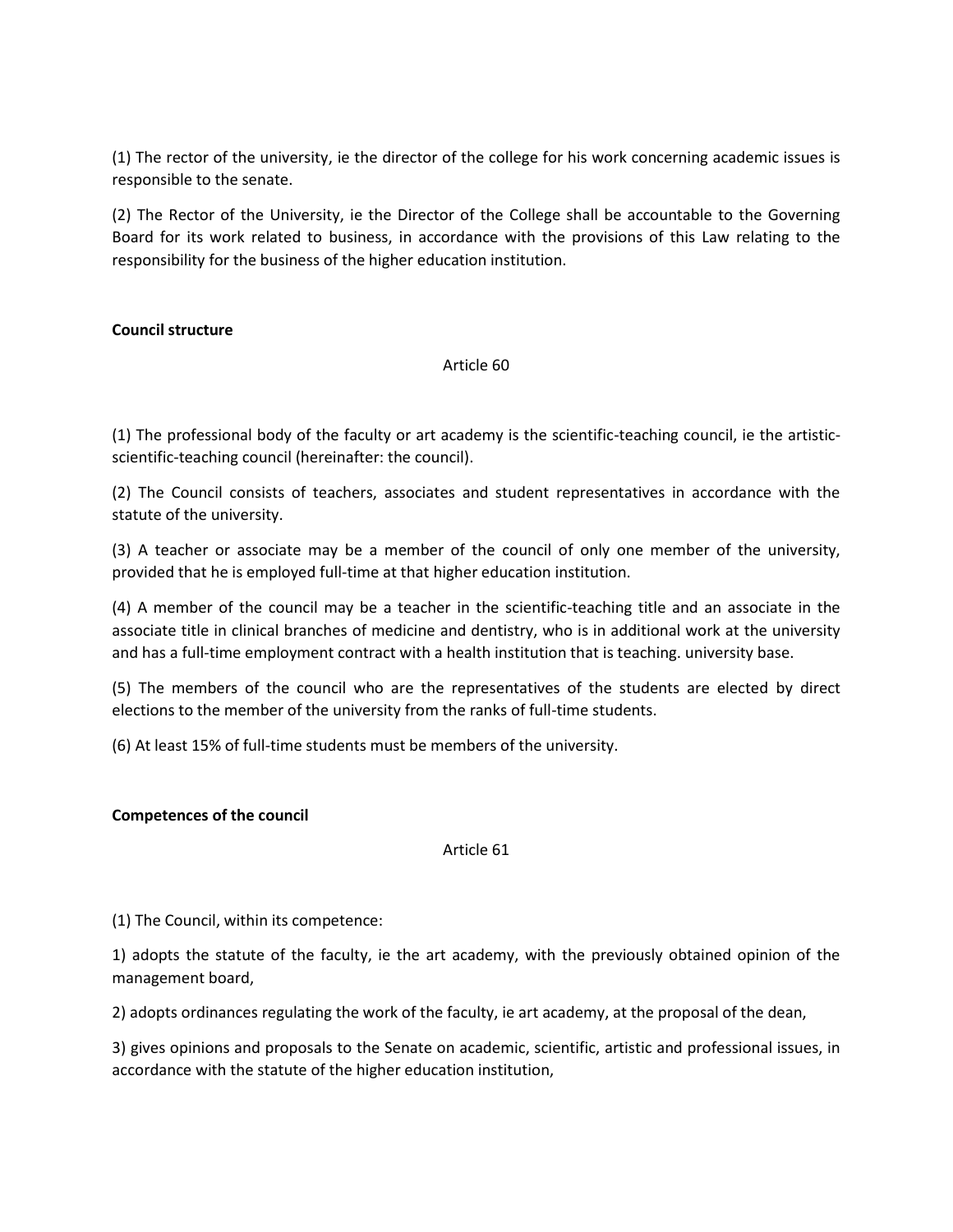4) submits to the senate a proposal of the list and a proposal of the final list of responsible teachers and associates at that member of the university,

5) propose to the Senate study programs of the first, second and third cycle, ie changes in the structure and content of study programs and teaching methods,

6) make a proposal to the Senate for the election of a professor emeritus,

7) propose to the Rector the appointment and dismissal of the Dean,

8) make a proposal to the Rector regarding the employment status of academic staff,

9) give the rector an opinion on the proposal of the rulebook on internal organization and systematization of jobs, in the part concerning that organizational unit,

10) appoints vice-deans on the proposal of the dean,

11) propose the development program of the university member,

12) propose to the Senate to announce a competition for elections to the titles of teachers and associates,

13) form a commission for submitting a report for the election to a scientific-teaching, ie artisticteaching title and determine the proposal of the decision on the selection of candidates,

14) propose to the senate members of the council of scientific fields,

15) considers and adopts reports on self-evaluation of study programs,

16) appoints commissions for the preparation of the final work on the first, second and doctoral dissertations on the third cycle of studies,

17) adopts the Rulebook on the use of own income of a university member,

18) perform other tasks in accordance with the statute and other general acts of universities and faculties, ie art academies.

(2) Council members who are student representatives may decide on matters referred to in paragraph 1, item 1), 5), 7), 11), 15) and 17) of this Article.

**Dean**

## Article 62

(1) The faculty or art academy is managed by the dean.

(2) The Dean is appointed and dismissed by the Rector, at the proposal of the member council of the university, according to the procedure determined by the statute of the university.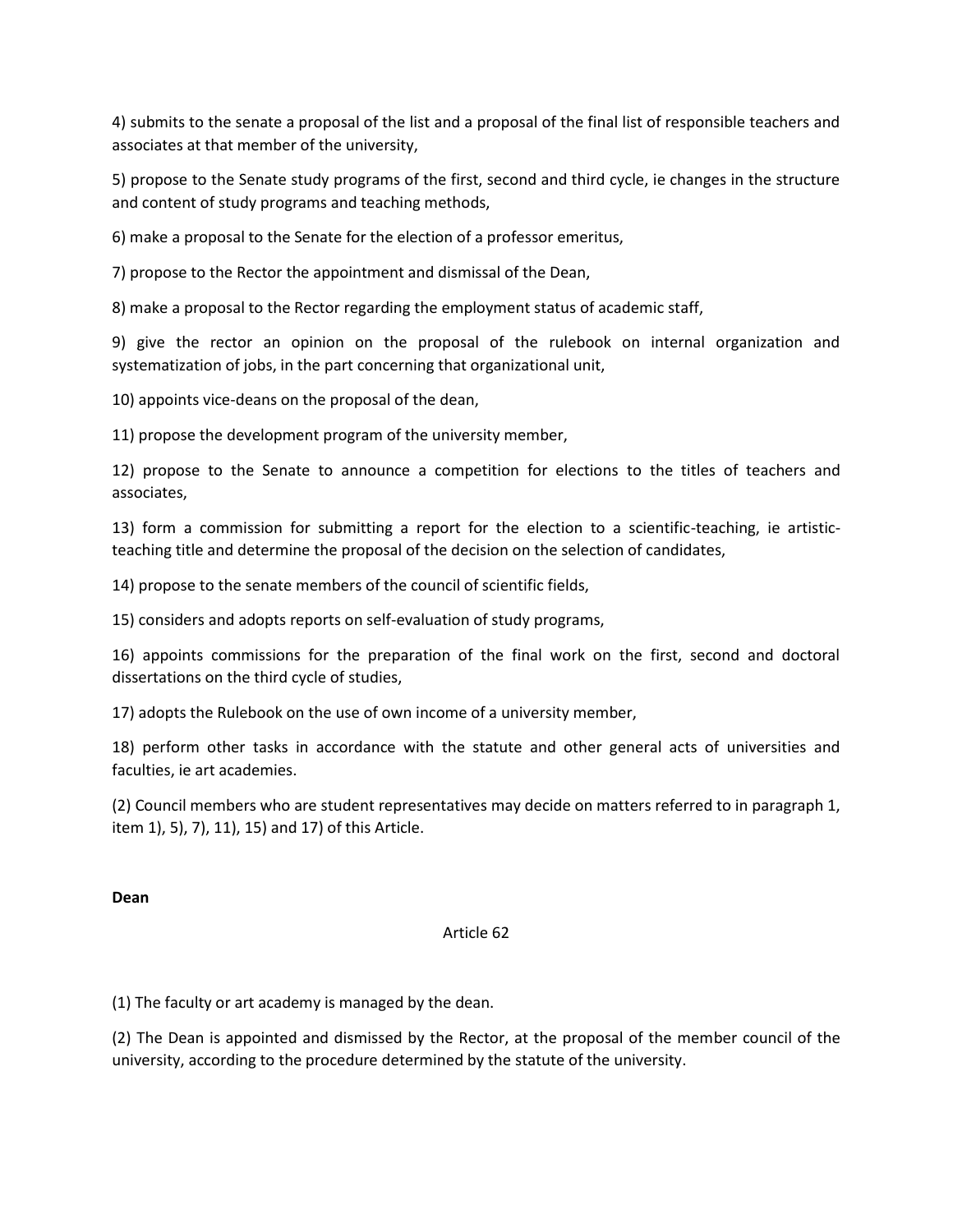(3) The term of office of the dean lasts four years with the possibility of one re-election to the position of dean.

(4) A teacher in the scientific-teaching or artistic-teaching title of associate or full professor, who is employed full-time at that university and who is a member of the council of that university member, may be appointed dean of a university member.

(5) Notwithstanding paragraph 4 of this Article, a teacher in the scientific-teaching title of associate or full professor of clinical branches of medicine and dentistry, who is in additional work at the university and has a full-time employment contract, may also be appointed dean. working hours with the health institution which is the teaching base of the university, with the obligation to establish a full-time employment relationship at the university after the election for the dean.

(6) The decision of the Rector on the appointment or dismissal of the Dean is final, and an administrative dispute may be initiated against it.

# **Powers of the Dean**

# Article 63

(1) The Dean represents a faculty or an art academy, is responsible for the legality of work and has rights and obligations in accordance with this law and the statute of the university.

(2) The Dean is responsible for his work to the rector, the council of the faculty or academy and other bodies of the university, in accordance with the statute of the university.

(3) The Dean adopts individual acts in accordance with the law, the statute and general acts of the university.

(4) The Dean decides on the use of funds up to the amount determined by the statute of the university and the statute of the member of the university.

(5) The Dean shall submit to the Board of Directors a financial plan and a report on financial operations, at least once a year.

(6) The conditions for the election and dismissal of the vice-dean, as well as his / her competencies shall be determined by the statute of the university, ie the statute of the member of the university.

(7) Upon the expiration of the term of office of the dean or in the case of dismissal of the dean before the expiration of the term, the term of office of the vice-deans shall also end.

# **Director of the Scientific Research Institute**

Article 64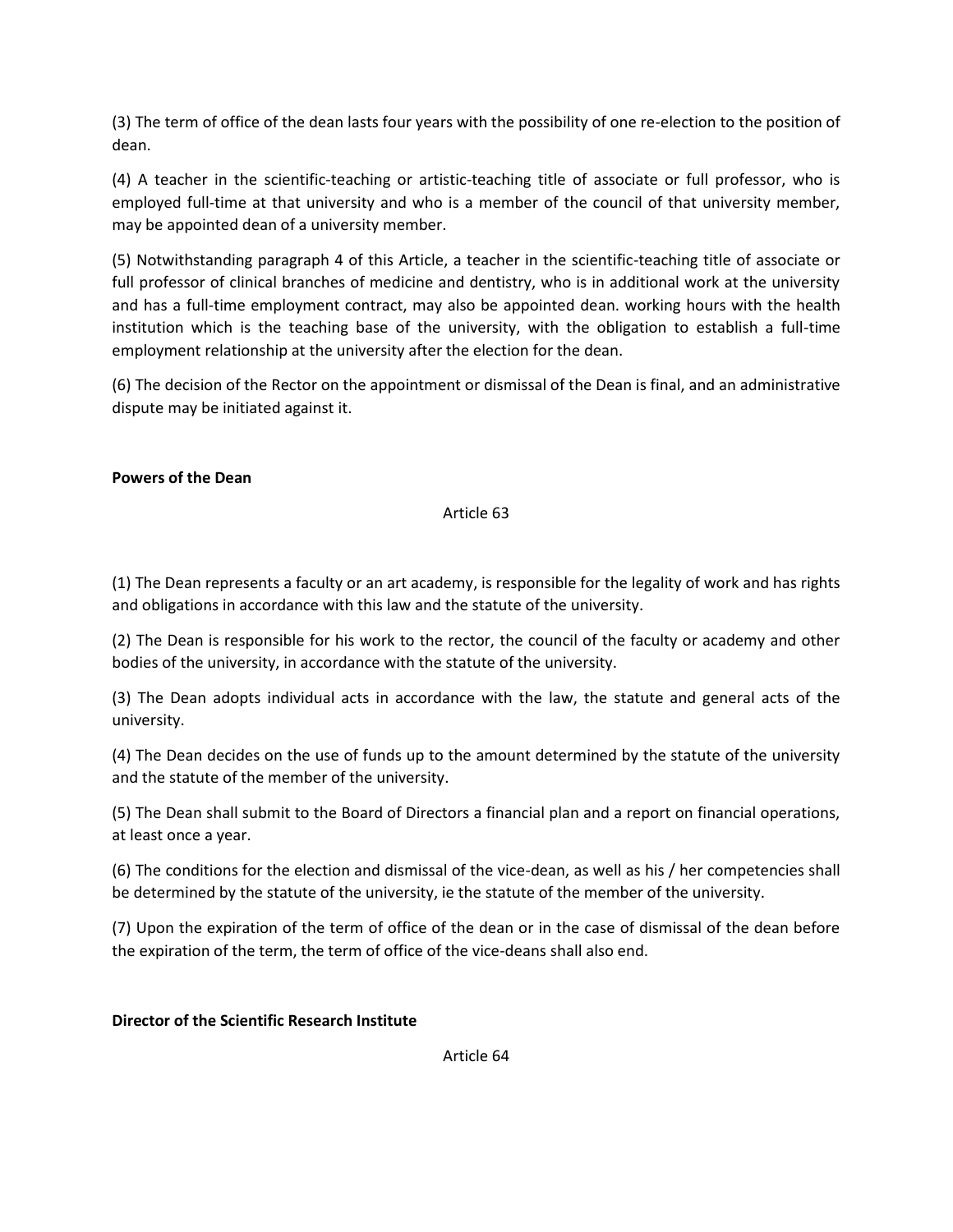(1) The scientific research institute is managed by the director.

(2) The director is appointed and dismissed by the rector, at the proposal of the scientific council of the institute, according to the procedure determined by the statute of the university.

(3) The term of office of the director lasts four years with the possibility of another election to the position of director.

(4) The conditions and procedure for the election, competencies and dismissal of the director of the scientific research institute shall be regulated in accordance with the general acts of the university.

## **Financial director**

Article 65

(1) The higher education institution may prescribe the tasks of the financial director by the statute.

(2) Financial Director:

1) propose general acts in the field of financial operations,

2) propose financing and development plans,

3) implements the financial plan, directs and controls the work in the field of financial operations,

4) execute the decisions of the body in accordance with the law and the statute.

(3) The financial director is responsible for his work to the rector, ie the director and the board of directors.

(4) The procedure and conditions of elections, dismissals, jobs and other issues related to the function of financial director shall be regulated by the statute of the higher education institution.

## **Unfitness to run a higher education institution**

Article 66

(1) The governing body may not be a person who has been sentenced to imprisonment by a final judgment, for criminal offenses committed against official duty, against full integrity, sexual abuse and exploitation of a child, or a person who has violated the code of professional integrity in accordance with this Law.

(2) The duty of the management body shall cease on the day the judgment referred to in the preceding paragraph becomes final, as well as on the day the decision establishing the violation of professional integrity becomes final.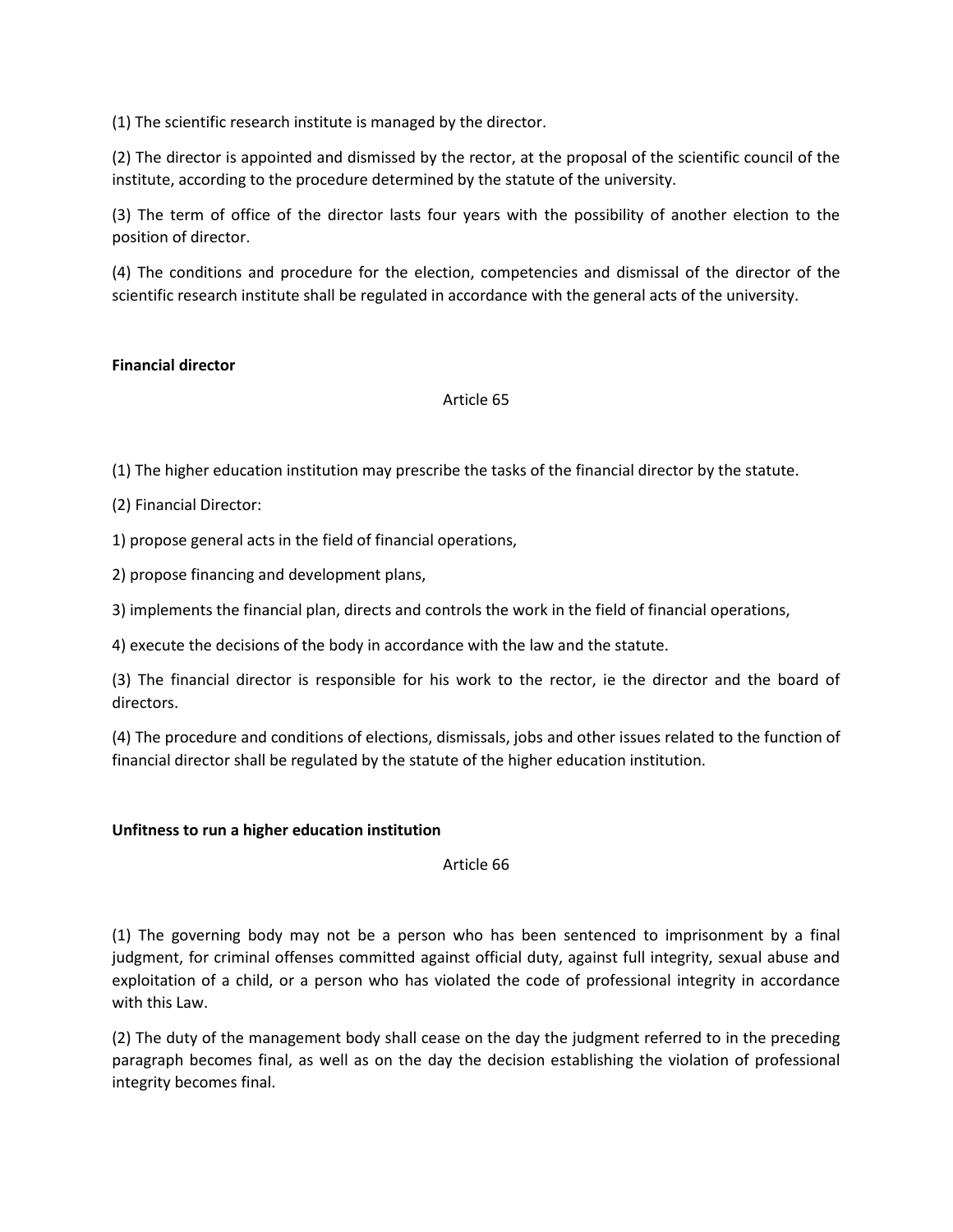#### **CHAPTER VI**

### **THE STUDENTS**

#### **Enrollment competition**

#### Article 67

(1) The enrollment of candidates for the studies of the first, second and third cycle is done on the basis of a public competition.

(2) The higher education institution shall perform the classification and selection of candidates on the basis of the following general criteria:

1) type and level of previous education,

2) success in previous education and

3) results achieved at the entrance exam or results achieved at the exam for checking aptitude and ability.

(3) In addition to the general criteria referred to in paragraph 2 of this Article, the higher education institution may also determine special criteria on the basis of which the classification and selection of candidates for enrollment in a higher education institution is performed.

### **Student status**

### Article 68

(1) The status of a student is acquired by enrolling in the appropriate study program of a higher education institution.

(2) A student who is enrolled in a higher education institution concludes a contract with a higher education institution, in accordance with this Law and the statute of the higher education institution.

(3) A person who has the status of a foreign citizen, and concludes a contract with a higher education institution in accordance with paragraph 2 of this Article, has the status of a student in terms of this Law while learning the language, for a maximum of one year.

(4) In accordance with the Agreement on Mutual Recognition of Documents in Education and Regulation of Status Issues of Pupils and Students (Official Gazette of the Republika Srpska, No. 79/05), students citizens of the Republic of Serbia, in terms of this Law, have the same rights and obligations as students domestic citizens.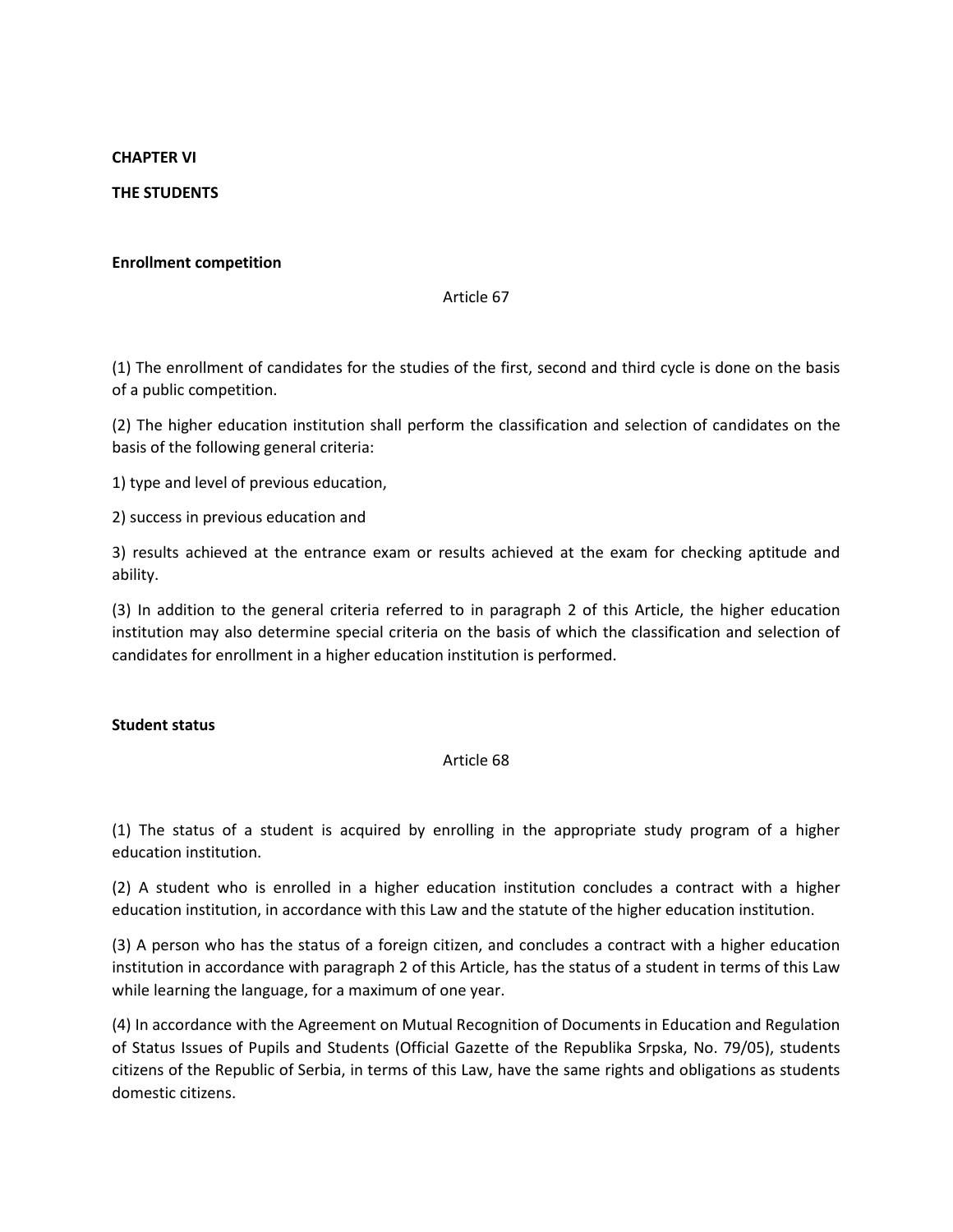(5) The contract referred to in paragraph 2 of this Article must contain:

1) the manner of enabling the continuation and completion of education in the event of termination of the work of the higher education institution or termination of the performance of a certain study program,

2) provisions on tuition fees and other financial obligations,

3) the title that the student acquires upon completion of the study program,

4) scope of studies,

5) other rights and obligations of the student, in accordance with the statute of the higher education institution.

(6) The rector of a university may authorize the dean of a faculty or art academy to conclude a contract with a student enrolled in that member of the university.

(7) A student booklet - index is issued to a student who is enrolled in a higher education institution.

# **Number of enrolled students**

### Article 69

(1) Higher education institutions shall submit to the Ministry a proposal of the plan for enrollment of students in the first year of the first, second and third cycle of studies, no later than January 31 for the following academic year.

(2) The proposal of the enrollment plan referred to in paragraph 1 of this Article shall contain the data referred to in Article 54, paragraph 1, item 14) and 15) of this Law.

(3) The Ministry shall determine the proposal of the number of students for enrollment in the first year of the first, second and third cycle of studies at higher education institutions, in accordance with the Network of Higher Education Institutions and the needs of the labor market.

(4) At the proposal of the Ministry, the Government shall make a decision on the number of students for enrollment in the first year of the first and second cycle of studies at public higher education institutions, no later than March 31 of the current academic year.

(5) An integral part of the proposal referred to in paragraph 1 of this Article for public higher education institutions is a reasoned assessment of the necessary financial resources for the implementation of the study program in relation to the number of proposed enrollment places.

(6) Higher education institutions shall submit to the Ministry data on students enrolled in the first year of study no later than November 30 of the academic year, of which the Ministry shall inform the Government.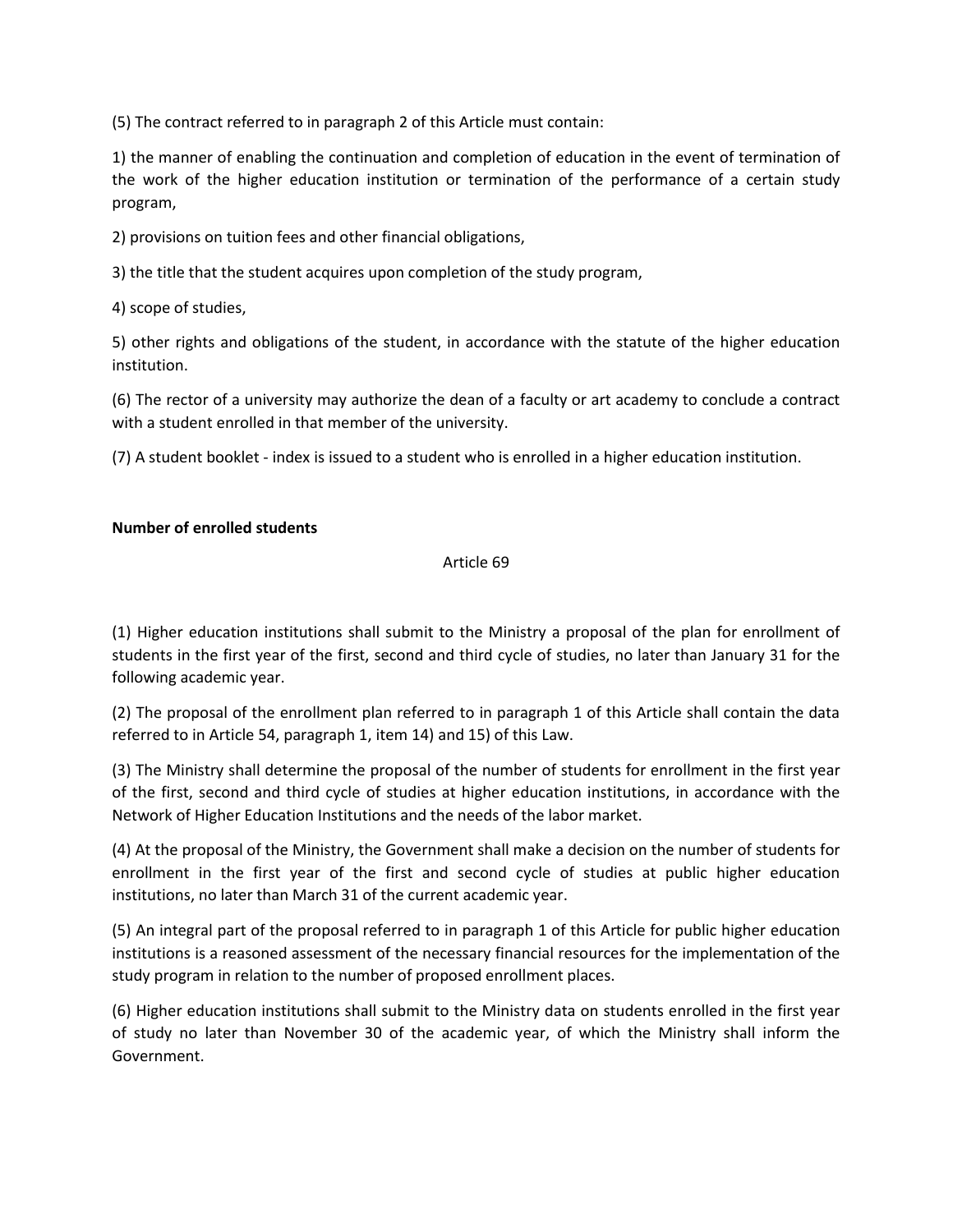### **Student rights**

#### Article 70

(1) Students have the right, in accordance with the general act of the higher education institution, to:

1) free expression of opinion on the quality of teaching or other services of the higher education institution,

2) timely and accurate information on all issues related to the study,

3) equality in relation to the conditions of studies and treatment in a higher education institution,

4) use of the library and database located in the higher education institution,

5) participation in the evaluation and improvement of the quality assurance system of the higher education institution,

6) participation in elections for student representative bodies in accordance with the regulations governing student organization,

7) studying, researching and performing professional practice outside the home higher education institution in the Republic, BiH and abroad,

8) transfer and recognition of ECTS credits at higher education institutions in the Republic that have been achieved at other accredited higher education institutions in the Republic, BiH and abroad, in accordance with this Law,

9) consultations and assistance of academic staff in mastering the teaching content, and especially in the preparation of the final work.

(2) Conditions for exercising the rights referred to in paragraph 1, item 7) and 8) of this Article shall be prescribed by the higher education institution in its general act, in accordance with the Guide for the use of ECTS - 2015.

### **Student obligations**

#### Article 71

(1) Students enrolled in a higher education institution have the obligation to:

1) attend lectures, exercises, seminars and other forms of teaching,

2) fulfill teaching and other obligations of the student,

3) adhere to the rules established by the higher education institution,

4) show due respect for the rights of staff and other students,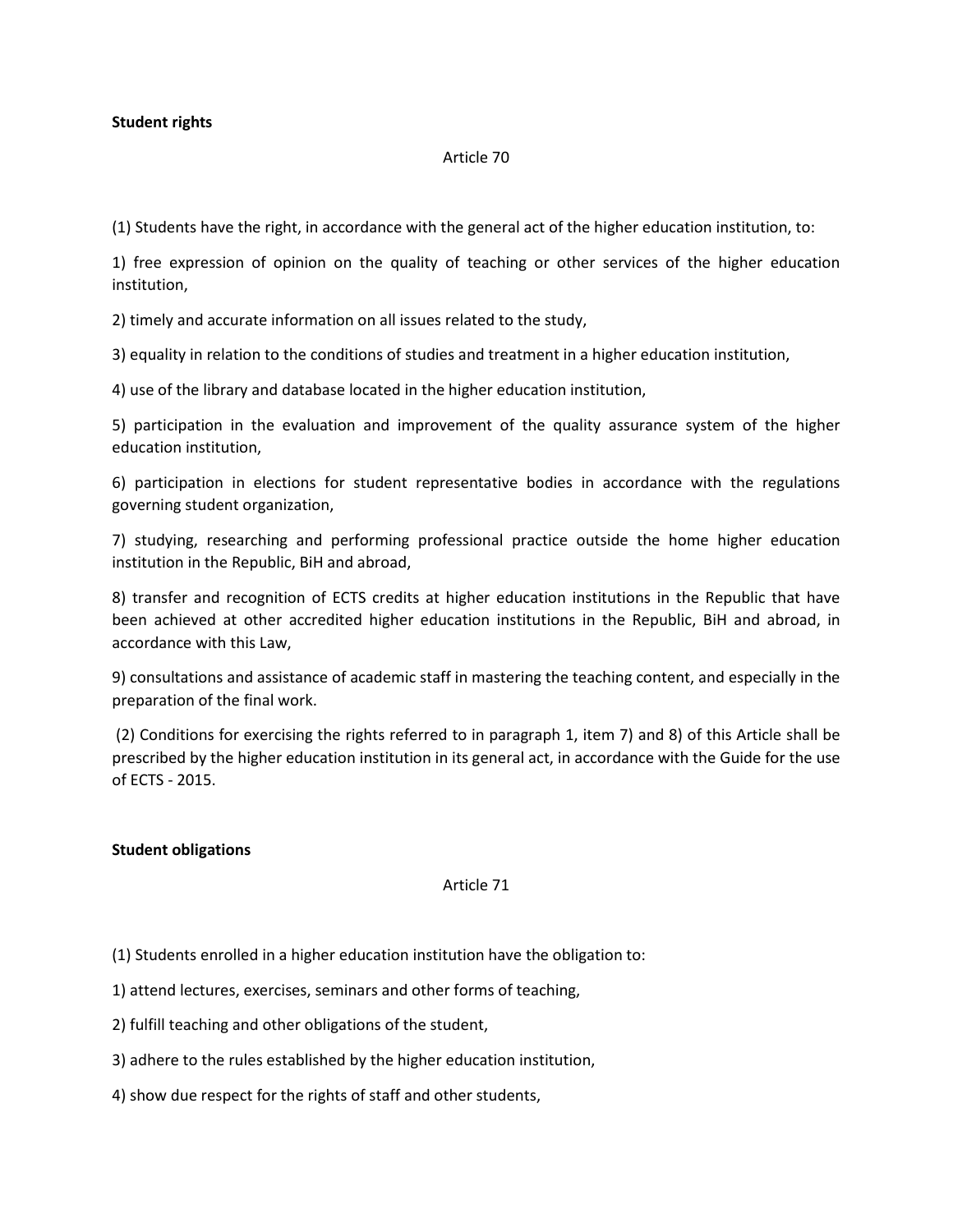5) participate in academic activities,

6) respect the code of ethics.

(2) The general act of the higher education institution prescribes minor and serious violations of the student's obligations, disciplinary bodies and disciplinary procedure for determining the student's responsibility.

## **Suspension rights and obligations of the student**

Article 72

(1) At the request of the student, the suspension of rights and obligations is approved in the case of:

1) severe illness,

2) stay on professional practice for a period of at least three months and a maximum of one year,

3) maintenance of pregnancy,

4) care of a child up to one year of age,

5) performing managerial functions in the student representative body for a maximum of one term,

6) other cases provided by the general act of the higher education institution.

(2) The study rules shall prescribe the procedure and conditions for exercising the rights referred to in paragraph 1 of this Article.

### **Study rules**

### Article 73

(1) The study rules for each study cycle regulate:

1) organization and duration of studies,

2) examination and evaluation procedure,

3) organization of exam deadlines in accordance with the statute of the higher education institution,

4) final work and

5) other relevant issues.

(2) The higher education institution, ie a member of the university, is obliged to acquaint all students with the rules of study, which cannot be changed during the academic year, before enrolling students in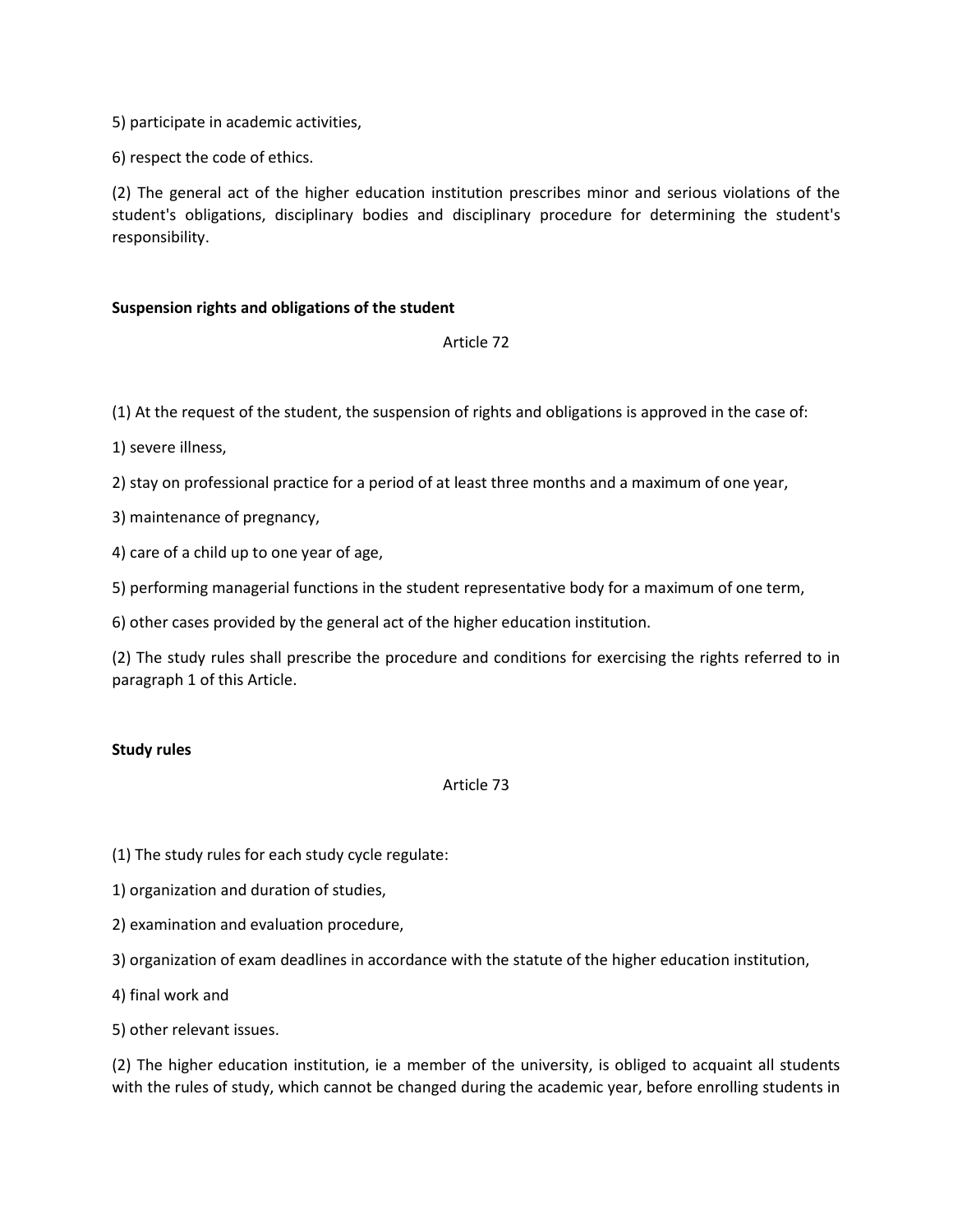the academic year, in a public and transparent manner - by publishing on the bulletin board and its website. .

(3) A university member is obliged to determine mandatory and recommended textbooks and manuals, as well as other recommended literature, on the basis of which the student is on the proposal of the university member council, before the beginning of each academic year, by a special decision. prepares and takes exams.

## **Student knowledge test**

#### Article 74

(1) The student's success in mastering an individual subject is continuously monitored in the manner determined by the study program, in accordance with the statute of the higher education institution.

(2) All forms of knowledge testing are public.

(3) The success of students in the exam is expressed by the following grades: 10 - outstanding, 9 excellent, 8 - very good, 7 - good, 6 - satisfactory and 5 - unsatisfactory.

(4) Grade 5 shall not be entered in the index.

(5) A higher education institution may, for some forms of teaching, determine another, non-numerical method of assessment.

(6) A student with a disability has the right to take the exam in a manner adapted to his / her abilities, in accordance with the statute of the higher education institution.

(7) The examination shall be taken at the seat of the higher education institution / member of the university and in the departments outside the seat of the higher education institution / member of the university specified in the work permit.

(8) A higher education institution may, in accordance with the study program and the statute, organize the taking of an examination outside the seat only if it is an examination in a subject whose character so requires.

(9) The teacher is obliged to communicate the results of the knowledge test to the student immediately, and no later than within seven days from the day of the test in writing.

(10) In case of declaring a state of emergency for the Republic or part of the territory of the Republic (hereinafter: state of emergency) or in case of declaring a state of emergency for the Republic or part of the Republic (hereinafter: state of emergency), as well as in other justified cases, shall be organized and performed in the manner prescribed by the instruction issued by the Minister, with the consent of the Government.

### **Conditions for enrollment in the next year of study**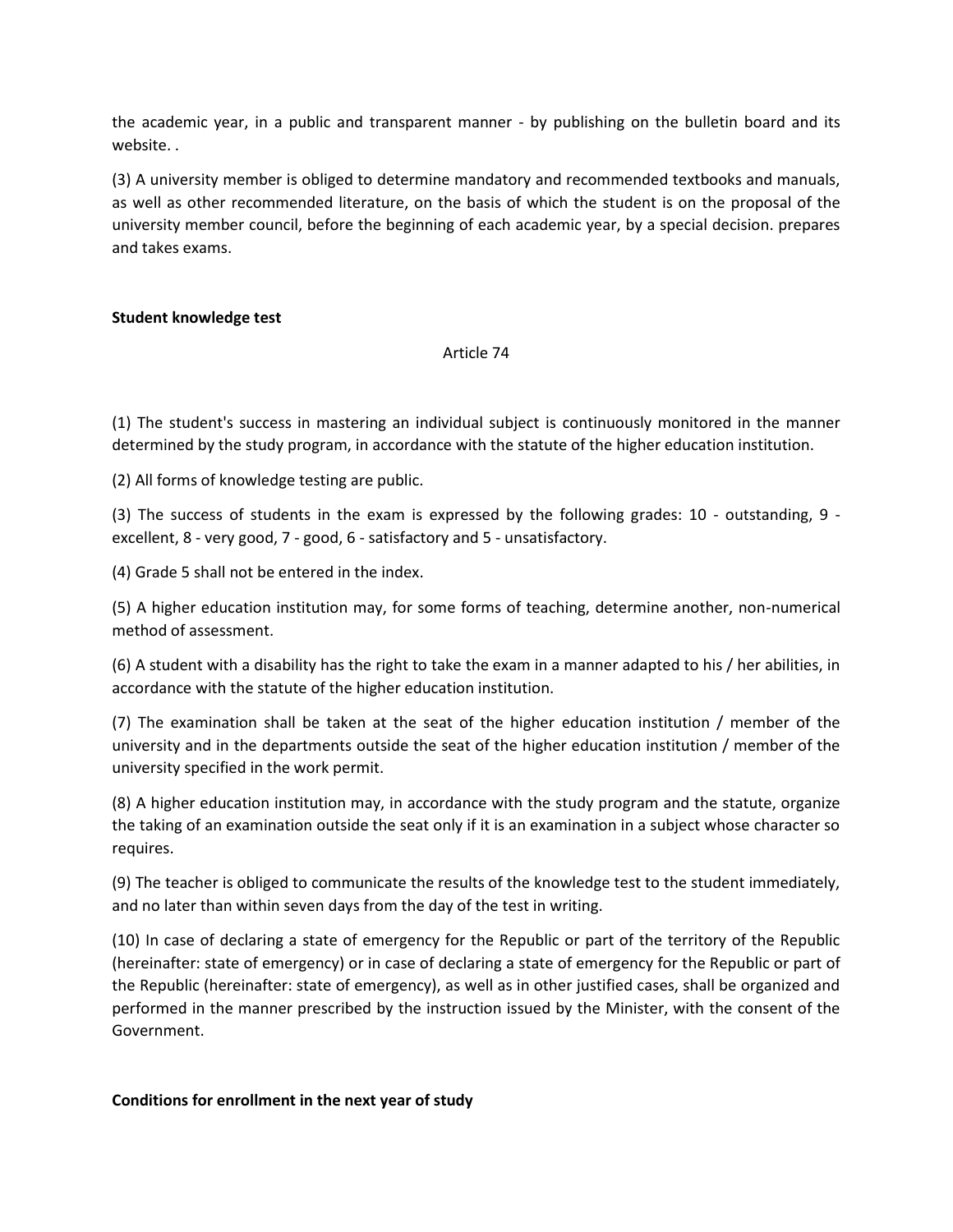#### Article 75

(1) A student acquires the conditions for enrollment in the next year of study if he / she has achieved at least 45 ECTS points in the academic year in which he / she is enrolled.

(2) In case the student does not meet the conditions for enrollment in the next year of study, he renews the year and has the right to attend classes and take exams from the next year of study up to the number of ECTS credits he achieved in the previous year of study.

(3) The member council of the university, ie the senate of the college for students referred to in paragraph 2 of this Article shall determine the subjects from which they can attend classes and take exams in the next year of study.

(4) The status of a full-time student lasts for a maximum of twice the number of academic years required for the realization of the study program.

(5) A student of the final year of study who has not fulfilled all the obligations determined by the study program renews the final year of study and has the status of a full-time student in accordance with paragraph 4 of this Article.

### **Taking exams before the commission**

### Article 76

(1) After three failed exams, the student has the right to, at his personal request, take the exam before the examination commission.

(2) The formation and manner of work of the examination commission referred to in paragraph 1 of this Article shall be determined by a general act of the higher education institution.

### **The right to object to the grade obtained**

Article 77

(1) A student has the right to submit an objection to the obtained grade to the competent body of the higher education institution if he considers that the exam was not passed in accordance with the law and the general act of the higher education institution or if he is not satisfied with the grade obtained within two days.

(2) The competent body of the higher education institution shall, within three days from the day of receiving the objection referred to in paragraph 1 of this Article, in accordance with the provisions of the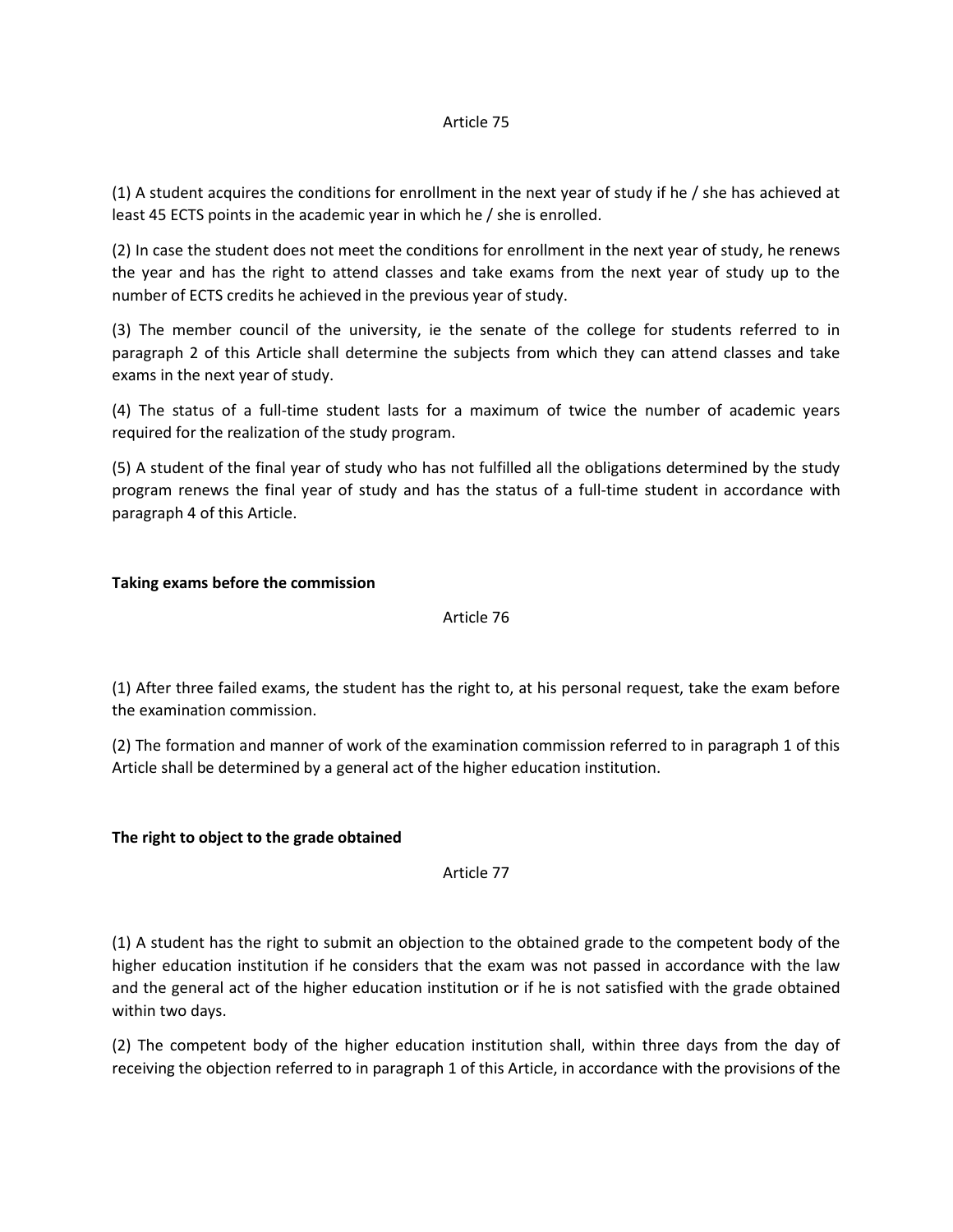general act of the higher education institution, consider the objection and make a decision on the objection.

(3) The decision of the competent authority referred to in paragraph 2 of this Article is final.

### **Termination of student status**

Article 78

#### (1) Student status ceases:

1) completion of the study program,

2) discharge from a higher education institution before the completion of studies,

3) when the student does not enroll in the year of study, and his rights and obligations of the student are not suspended,

4) when the student does not renew the enrollment in the same year within the prescribed period, and the student's rights and obligations are not suspended,

5) when the higher education institution imposes on the student a disciplinary measure of expulsion from the higher education institution.

(2) The status of a full-time student shall also terminate when the student does not complete his / her studies within the deadline referred to in Article 75, paragraph 4 of this Law.

#### **CHAPTER VII**

### **ACADEMIC STAFF**

**Titles**

## Article 79

(1) Teacher titles at higher education institutions are: scientific-teaching, artistic-teaching and teaching.

(2) Scientific-teaching and artistic-teaching titles are: assistant professor, associate professor and full professor.

(3) Teaching titles are: high school lecturer and high school professor.

(4) Teachers in the scientific-teaching and artistic-teaching profession may teach in all types of academic and vocational studies.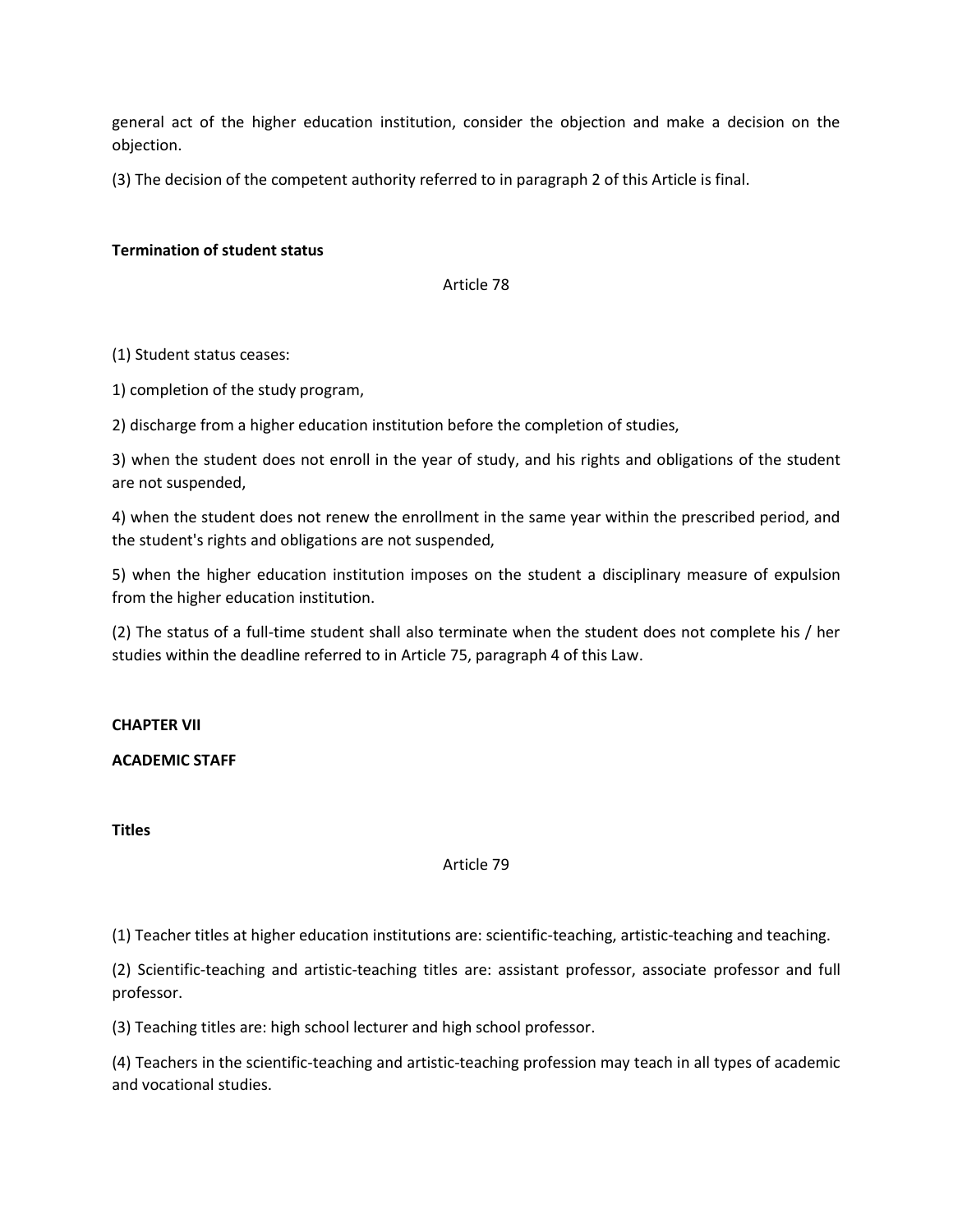(5) Teachers in the teaching title may teach in the first cycle of vocational studies.

(6) Scientific-teaching and artistic-teaching titles may be acquired only at the university.

(7) Scientific and research titles may be acquired at the university, in accordance with the regulations governing scientific research and the statute of the university.

(8) Associate titles at the university are: assistant, artistic associate, senior assistant, senior artistic associate and lecturer, and at the high school assistant and artistic associate.

### **Election to the title**

Article 80

(1) The election to the title of teacher at a higher education institution shall be based on the achieved and measurable results of the candidate's work in teaching and scientific research, ie artistic work.

(2) In addition to the results referred to in paragraph 1 of this Article, the following shall be evaluated during the election to the title:

1) professional contribution which means that the candidate is the author / co-author of a study or study, manager or associate on a scientific research or professional project, innovator, author / coauthor of a patent or technical improvement, or author / co-author of an art project or collaborator on an art project, and other,

2) contribution to the academic and wider community, which includes engagement in national or international scientific or professional organizations, institutions of public importance, cultural institutions, etc.,

3) cooperation with other higher education, scientific research, ie cultural or art institutions in the country and abroad, which includes mobility, joint study programs, internationalization, plenary lectures at international scientific gatherings and others.

(3) When electing to the title, only the results achieved in the last five or six years shall be taken into account, depending on the duration of the last election period.

#### **Minimum conditions for selection in scientific-teaching and collaborative**

**degrees at the university**

Article 81

The minimum requirements for the selection of academic staff for scientific-teaching and associate titles in teaching and research work at the university are: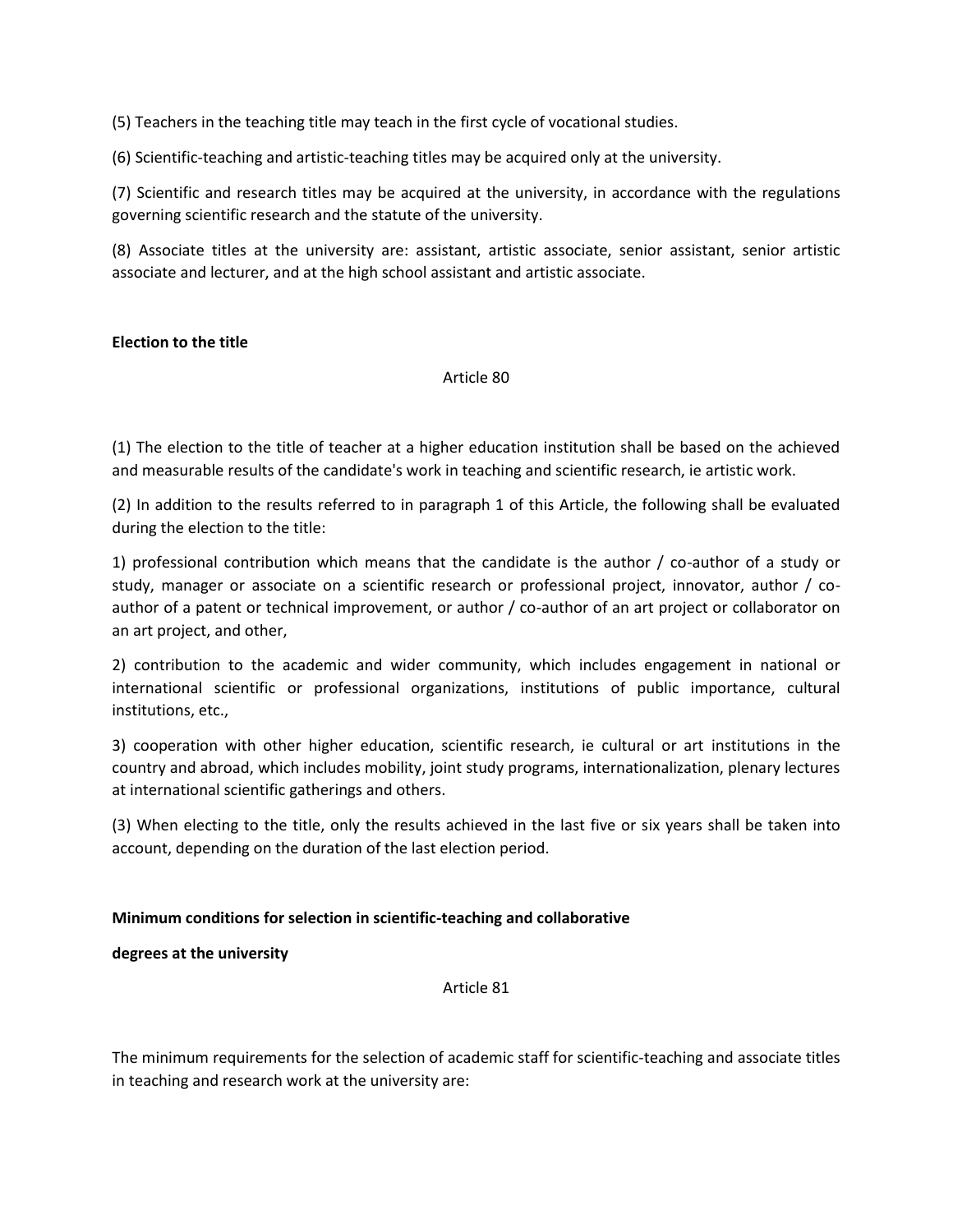1) a candidate who meets the following conditions may be elected as an assistant professor:

1. scientific title of doctor of science in the appropriate scientific field,

2. at least three scientific papers from the scientific field for which he is selected, published in scientific journals and peer-reviewed proceedings, of which at least one has been published in a scientific journal of international importance or a scientific conference of international importance,

3. proven teaching ability, ie has an introductory lecture in the field for which he / she is elected, has been positively assessed by a higher education institution or has a positive assessment of pedagogical work in student surveys during the entire previous election period,

2) a candidate who meets the following conditions may be elected as an associate professor:

1. has spent at least one election period in teaching as an assistant professor,

2. at least five scientific papers from the scientific field for which he is selected, published in scientific journals and peer-reviewed proceedings, of which one is a scientific paper in a scientific journal of international importance or a scientific conference of international importance and at least one scientific paper is published in a prominent importance, after the election to the title of assistant professor,

3. has at least one scientific monograph (with ISBN number) from the scientific field for which it is chosen, or a university textbook (with ISBN number),

4. proven teaching ability, has been positively assessed by a higher education institution or has a positive assessment of pedagogical work in student surveys during the entire previous election period,

5. has been a member of the commission for the defense of a master's or master's thesis or doctoral dissertation, or has successfully completed the mentorship of candidates in the second or third cycle of studies,

6. proof that he has achieved at least one of the three elements referred to in Article 80, paragraph 2 of this Law,

3) a candidate who meets the following conditions may be elected a full professor:

1. has spent at least one election period in teaching as an associate professor,

2. at least eight scientific papers from the scientific field for which he is selected, published in scientific journals and peer-reviewed proceedings, of which two are scientific papers in scientific journals of international importance or a scientific conference of international importance and at least one scientific paper published in a prominent international scientific journal. importance, after the election to the title of associate professor,

3. has cited scientific papers,

4. has two publications from the scientific field for which it is selected (with ISBN number) which are categorized as a scientific monograph or university textbook,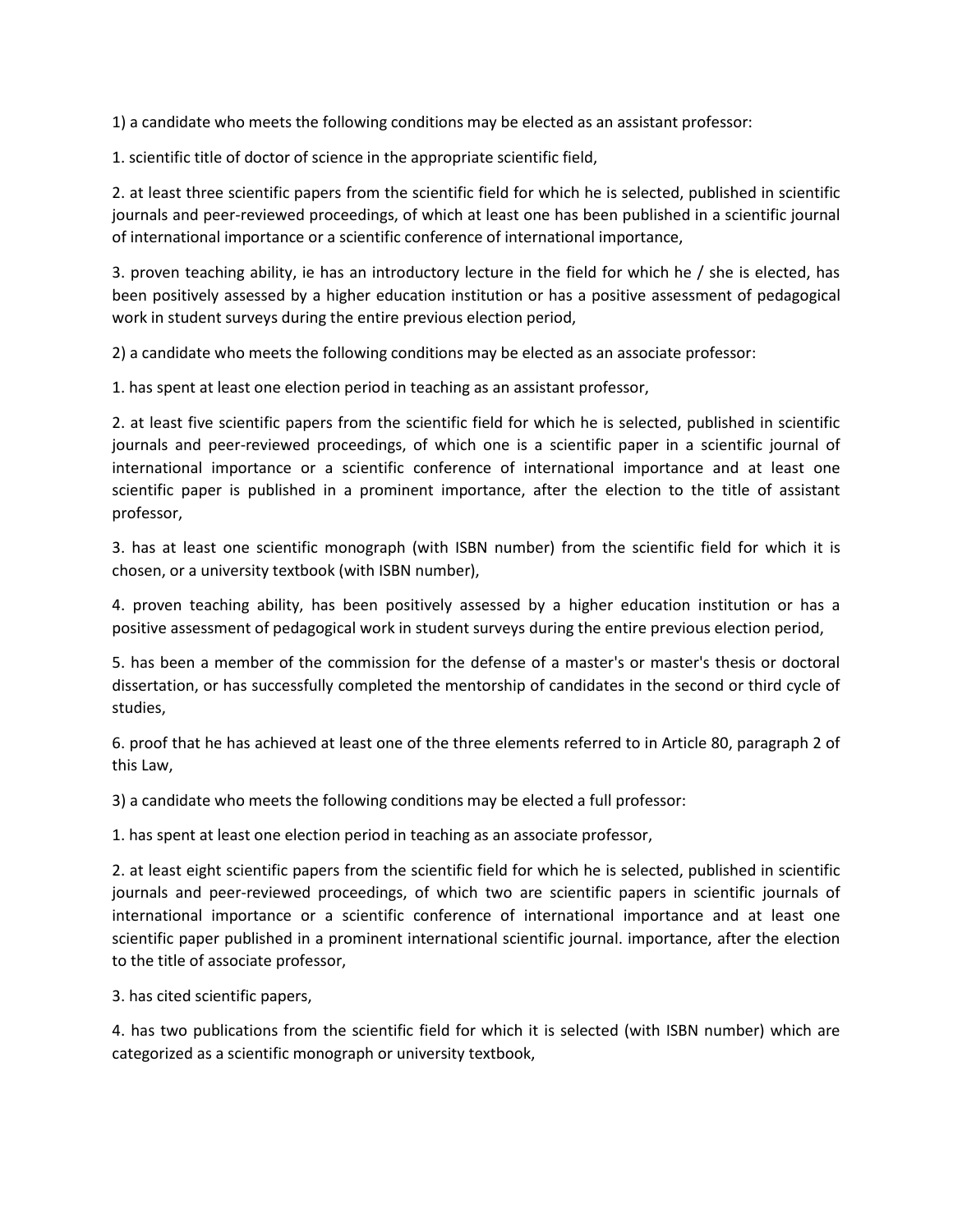5. proven teaching ability, is positively assessed by a higher education institution or has a positive assessment of pedagogical work in student surveys during the entire previous election period,

6. has been a member of the commission for the defense of a master's, master's or doctoral dissertation, or has successfully completed the mentorship of candidates in the second or third cycle of studies,

7. proof that he has achieved at least two of the three elements referred to in Article 80, paragraph 2 of this Law,

4) a candidate who has completed the first cycle of studies in the relevant field with at least 240 ESTS points and the lowest average grade of 8.0, or equivalent, may be selected as an assistant,

5) a candidate who:

1. has completed the second cycle of studies in the relevant field with the lowest average grade in both the first and second cycle of studies 8.0 or equivalent, or

2. has a scientific degree of Master of Science in the relevant field with the lowest average grade in undergraduate and postgraduate studies of 8.0, or equivalent,

6) a candidate who has published professional and scientific papers and has:

1. completed the second cycle of studies with the lowest average grade in both the first and second cycle of studies 8.0 or equivalent, or

2. scientific degree of Master of Science with the lowest average grade in undergraduate and postgraduate studies of 8.0 or equivalent.

### **Minimum conditions for selection in art-teaching**

**degrees at the university**

Article 82

The minimum requirements for the selection of academic staff for artistic and teaching titles in teaching and artistic work in the field of art at the university are:

1) a candidate who:

1. has completed at least the second cycle of studies in the relevant field,

2. has three representative references in the artistic field in which i is chosen

3. demonstrated results in teaching work, ie an introductory lecture in the field for which he / she is selected, has been positively evaluated by a higher education institution or has a positive evaluation of pedagogical work in student surveys during the entire previous election period,

2) a candidate who: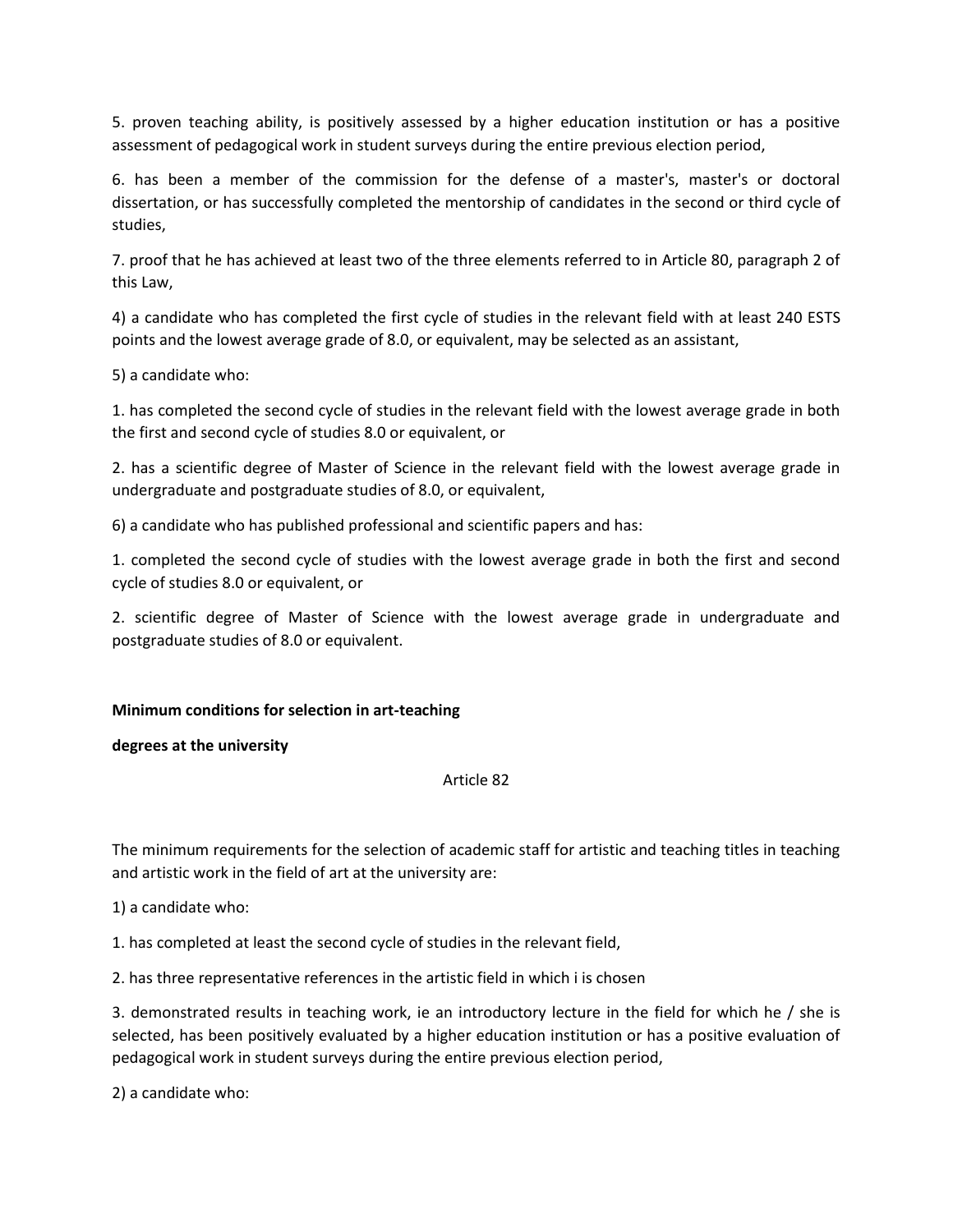1. has spent at least one election period as an assistant professor,

2. has five representative references in the artistic field in which he is selected, from at least two different categories,

3. mentoring of two final theses at all levels of study, ie one representative reference in the field of art for which he is selected if the study program does not enable the teacher to be elected as the head of the final work,

4. demonstrated results in teaching work, ie has a positive assessment of pedagogical work in student surveys during the entire previous election period,

5. has established international cooperation with other universities and relevant institutions in the field of higher education, culture and arts,

3) a candidate who:

1. has spent at least one election period as an associate professor,

2. has eight representative references in the artistic field in which he is selected, from at least three different categories,

3. mentoring of four final theses at all levels of study, ie two representative references in the artistic field for which it is chosen if the study program does not enable the teacher to be elected as the head of the final work,

4. demonstrated results in teaching work, ie has a positive assessment of pedagogical work in student surveys during the entire previous election period,

5. has established international cooperation with other universities and relevant institutions in the field of higher education, culture and arts.

### **Minimum conditions for selection in the artistic-collaborative**

### **degrees at the university**

### Article 83

The minimum requirements for the selection of academic staff for artistic-associate titles in teaching and artistic work in the field of art at the university are:

1) a candidate who:

1. has completed the first cycle of studies in the relevant field with a minimum of 240 ECTS credits and a minimum average grade of 8.0 or equivalent, and

2. at least three artistic achievements in collective presentations,

2) a candidate who has completed the first cycle of studies in the relevant field with at least 240 ESTS points and the lowest average grade of 8.0 or equivalent may be selected as an assistant,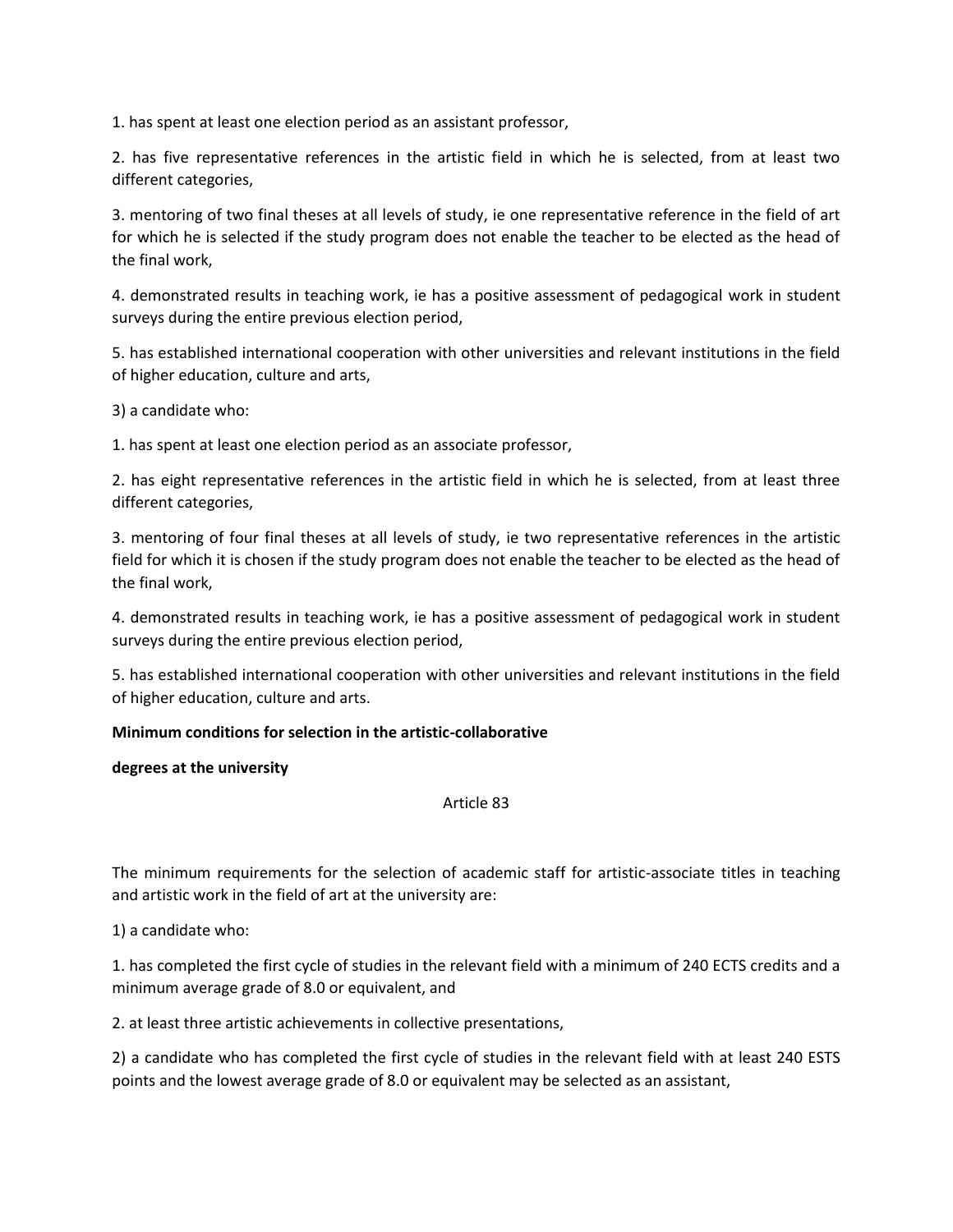3) a candidate who:

1. has completed the second cycle of studies in the relevant field with the lowest average grade of 8.0 or equivalent in both the first and second cycle of studies,

2. publicly presented forms of artistic creation,

4) a candidate who:

1. has completed the second cycle of studies in the relevant field with the lowest average grade of 8.0 or equivalent in both the first and second cycle of studies, or the first cycle of studies with at least 240 ECTS points and the lowest average grade of 8.0 or equivalent and

2. publicly presented forms of artistic creation.

# **Minimum requirements for election to high school titles**

Article 84

(1) The minimum conditions for election to teaching and associate titles at a higher school are:

1) a candidate who has:

1. completed the second cycle of studies in the relevant field with the lowest average grade in both the first and second cycle of studies 8.0 or equivalent or the scientific degree of Master of Science in the relevant field with the lowest average grade in basic studies 8.0 or equivalent,

2. demonstrated results in teaching work, ie an introductory lecture in the field for which he / she is elected, has been positively evaluated by a higher education institution or has a positive evaluation of pedagogical work in student surveys during the entire previous election period,

3. published at least two scientific papers in the field for which it is selected, published in scientific journals and peer-reviewed proceedings,

2) a candidate who has:

1. scientific degree of doctor of science in the appropriate scientific field,

2. has at least three scientific papers in the field for which he is selected, published in scientific journals and peer-reviewed proceedings, and

3. demonstrated results in teaching work, ie a positive assessment of pedagogical work in student surveys during the entire previous election period.

(2) A candidate who has completed the first cycle of studies in the relevant field with at least 240 ECTS points and the lowest average grade of 8.0 or equivalent may be selected as an assistant at a higher education institution.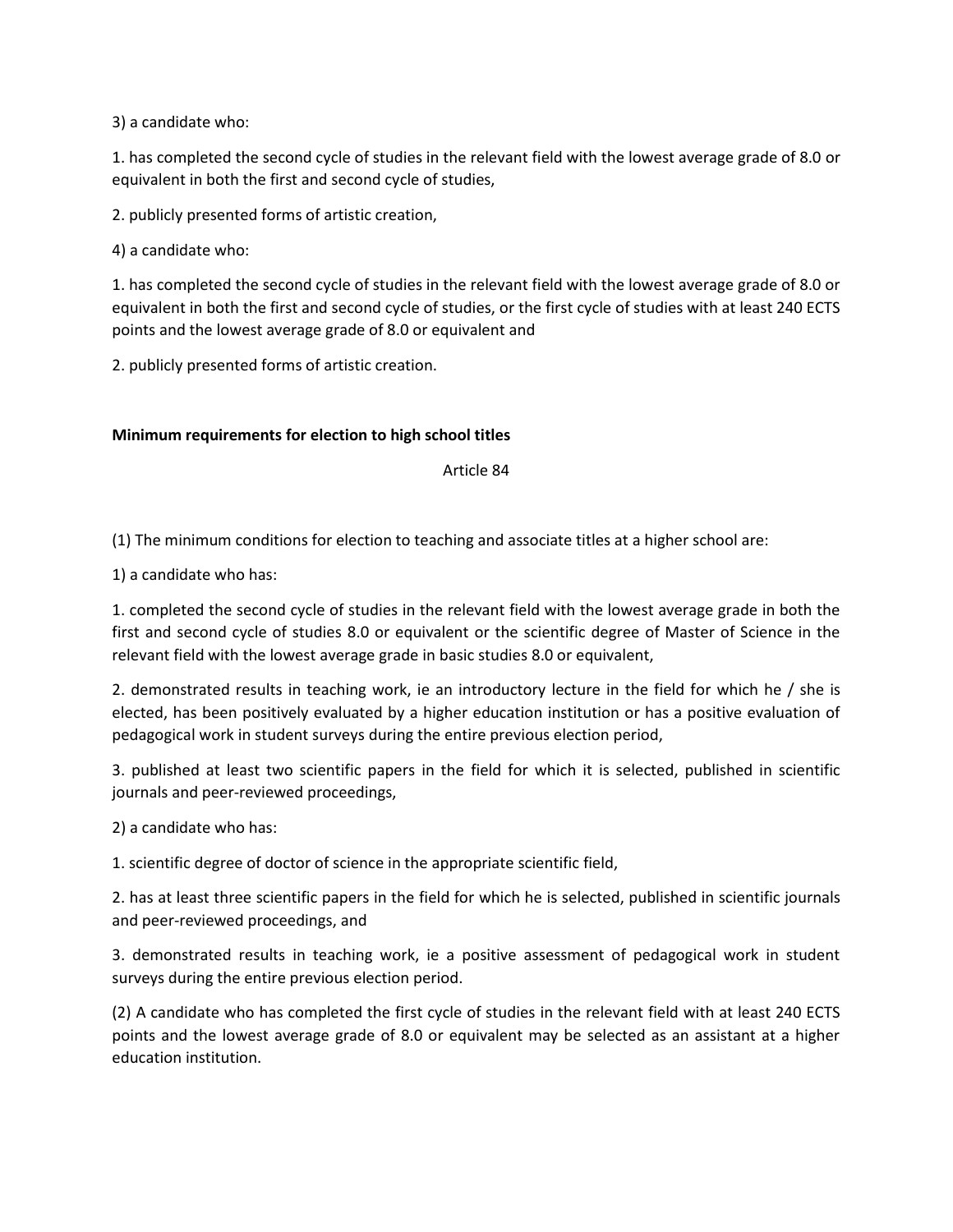# **Minimum requirements for election to titles in the field of art**

**in high school**

Article 85

The minimum requirements for election to teaching and associate titles in the field of art at a high school are:

1) a candidate who has:

1. completed at least the first cycle of studies in the relevant field with at least 240 ESTS credits and the lowest average grade of 8.0 or equivalent,

2. publicly presented forms of artistic creation and

3. demonstrated results in teaching work, ie has an introductory lecture in the field for which he / she is elected, is positively evaluated by a higher education institution or has a positive evaluation of pedagogical work in student surveys during the entire previous election period,

2) a candidate who has:

1. completed the second cycle of studies in the relevant field with the lowest average grade in both the first and second cycle of studies 8.0 or equivalent,

2. publicly presented forms of artistic creation and

3. demonstrated results in teaching, ie has a positive assessment of pedagogical work in student surveys during the entire previous election period,

3) a candidate who:

1. has completed the first cycle of studies in the relevant field with a minimum of 240 ECTS credits and a minimum grade point average of 8.0 or equivalent, and

2. at least three artistic achievements in collective presentations,

4) a candidate who has completed the first cycle of studies in the relevant field with at least 240 ECTS points and the lowest average grade of 8.0 or equivalent may be selected as an assistant.

### **Categorization criteria**

Article 86

For the purpose of applying the provisions of Art. 81 to Art. 85 of this Law, the criteria for categorization of "prominent scientific journals of international importance", "scientific journals of international importance", "scientific journals of national importance", "scientific conference of international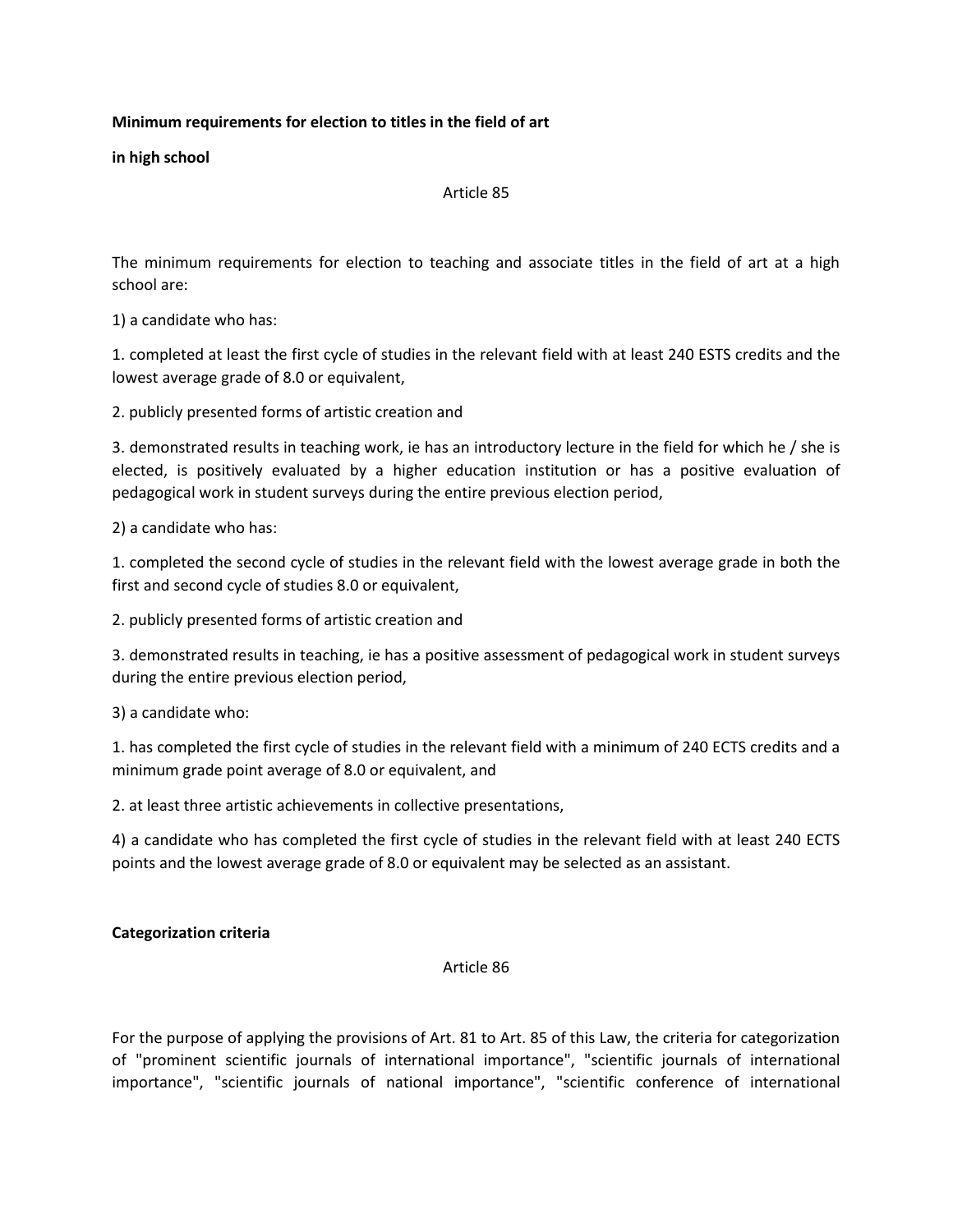importance", artistic "representative references" and artistic "categories" shall be proposed by the Council. , taking into account the specifics of scientific / artistic fields and scientific / artistic fields.

### **Rulebook on conditions for election to titles**

### Article 87

(1) The Minister shall issue a Rulebook on the conditions for election to scientific-teaching, artisticteaching, teaching and associate titles.

(2) The Rulebook referred to in paragraph 1 of this Article shall also prescribe the criteria for categorization of journals in accordance with Article 86 of this Law.

(3) The procedure for election to scientific-teaching, artistic-teaching, teaching and associate titles shall be determined by a general act of the higher education institution, in accordance with Art. 81 to 85 of this Law by the Rulebook referred to in paragraph 1 of this Article.

# **The period for which the selection of academic staff in the teaching profession is made**

#### Article 88

The period for which the academic staff is elected to the scientific-teaching, artistic-teaching and teaching title is:

- 1) assistant professor for a period of five years, with the possibility of one re-election,
- 2) associate professor for a period of six years, with the possibility of one re-election,
- 3) full professor for an indefinite period of time,
- 4) high school lecturer for a period of five years, with the possibility of a maximum of two re-elections,
- 5) high school professor indefinitely.

### **The period for which the selection of academic staff in the associate title is made**

### Article 89

The period for which academic staff is elected to the associate title is:

- 1) artistic associate for a period of four years, with the possibility of one re-election,
- 2) assistant for a period of four years without the possibility of re-election,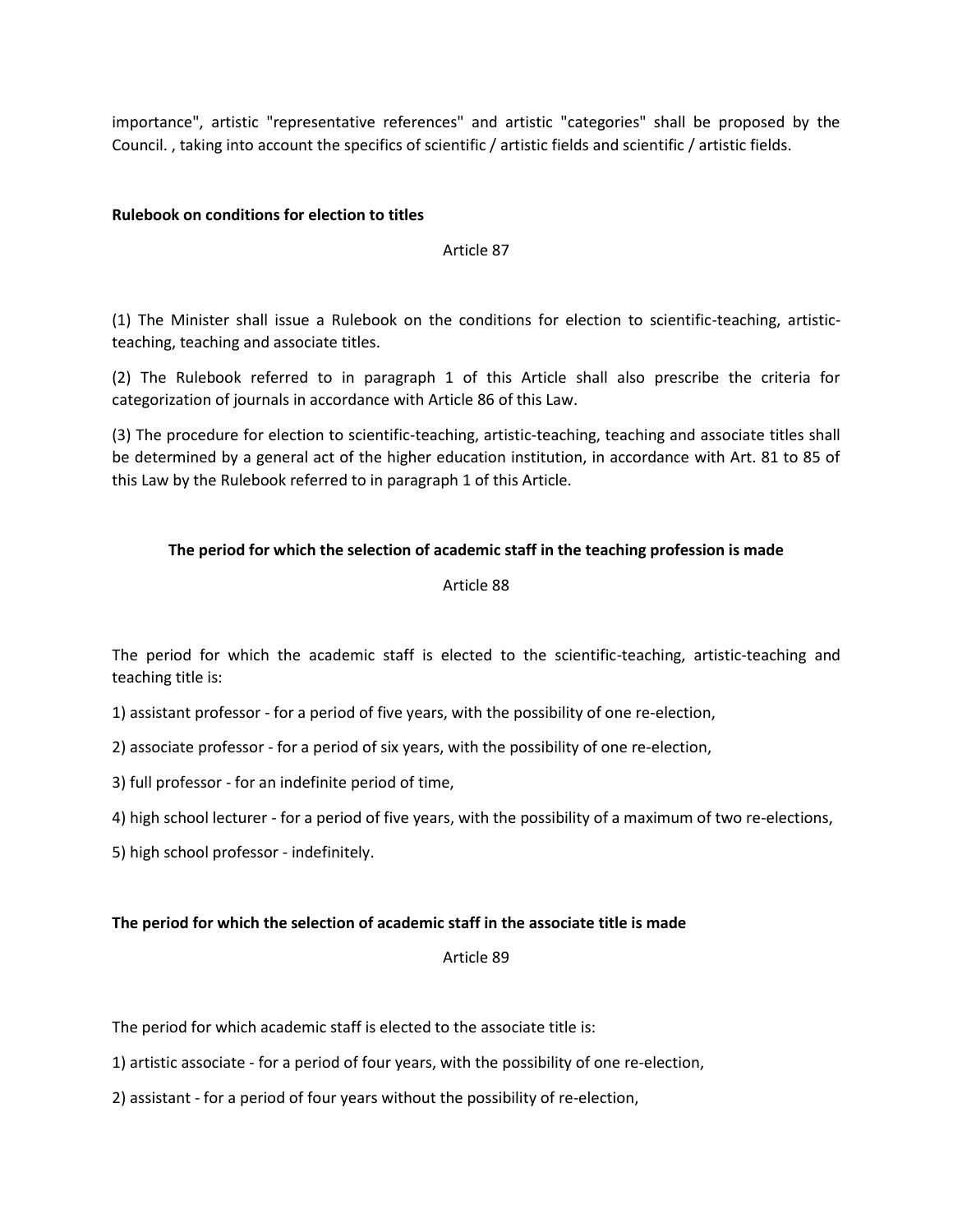3) senior artistic associate - for an indefinite period of time,

- 4) senior assistant for a period of five years, with the possibility of one re-election,
- 5) lecturer for a period of five years, with the possibility of one re-election.

### **Foreign language and skills teacher**

#### Article 90

(1) The teaching of foreign languages and skills in a non-core study program, in addition to a person who has a title referred to in Article 81 of this Law, may also be conducted by a teacher of a foreign language and skills.

(2) A candidate who has the following may be elected a teacher of a foreign language and skills:

1) completed the second cycle of studies in the relevant field with the lowest average grade in both the first and second cycle of studies 8.0 or equivalent or the scientific degree of Master of Science in the relevant field with the lowest average grade in both undergraduate and postgraduate studies 8.0 or equivalent i

2) published at least two professional or scientific papers.

(3) The manner of election and the time for which a foreign language and skills teacher is elected shall be regulated by a general act of the higher education institution.

### **Vocational election plan**

## Article 91

(1) The University Senate adopts the annual plan for election to titles on the basis of the proposal of the list of responsible teachers of the university members.

(2) The Senate of the College shall adopt an annual plan for the election of titles.

(3) Annual plans for election to the titles referred to in para. 1 and 2 of this Article shall be adopted no later than eight months before the beginning of the academic year.

(4) For responsible teachers and associates at the university, teachers and associates who have a choice in the appropriate title in accordance with the law are proposed.

(5) The proposal of the list of responsible teachers and associates for each teacher and associate must state the duration of the election period.

(6) In accordance with the annual plan referred to in para. 1 and 2 of this Article, the higher education institution announces competitions for election to titles.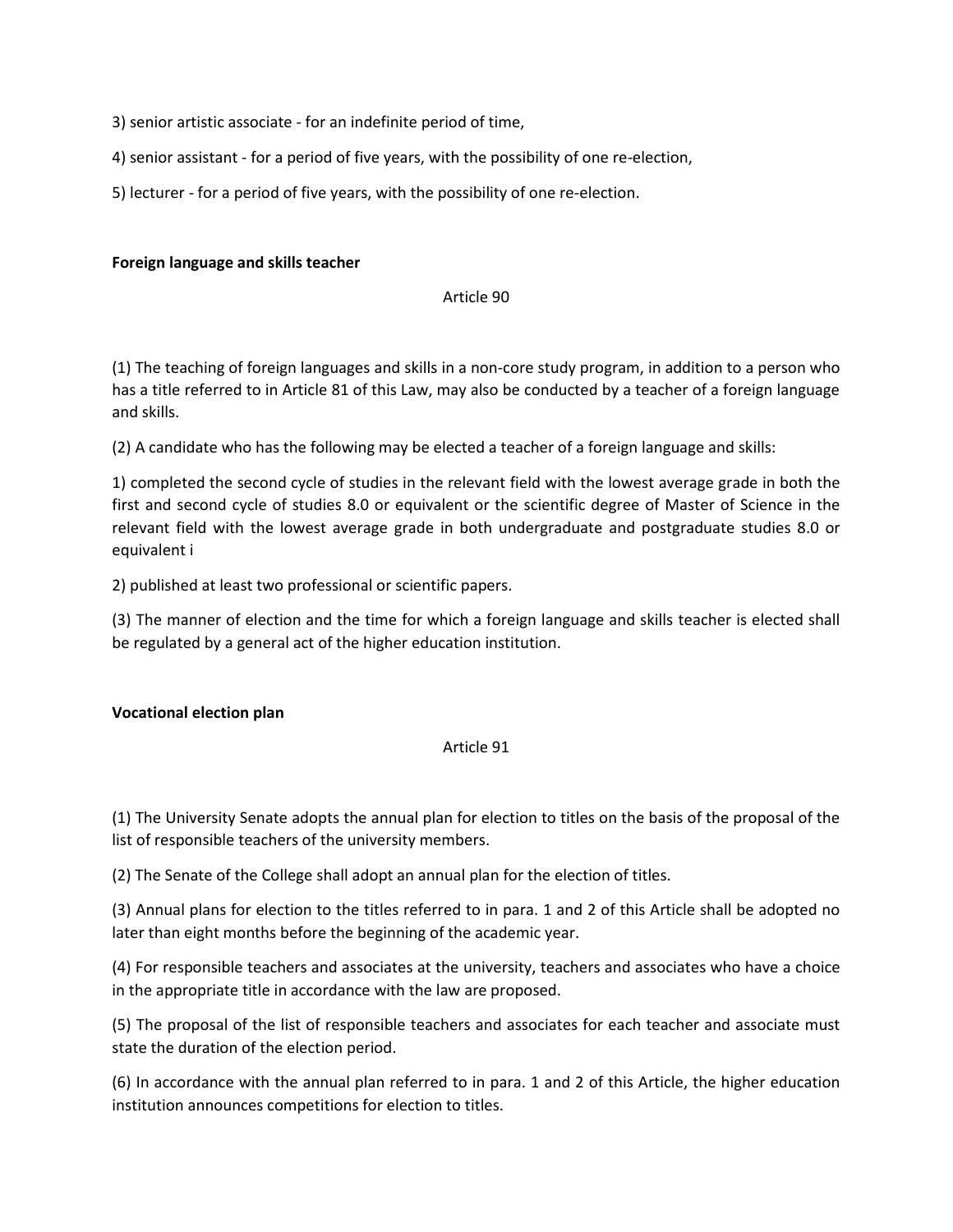(7) The higher education institution is obliged to carry out the procedures for election to titles within six months from the day of announcing the competition.

(8) Notwithstanding paragraph 7 of this Article, if the competition for election to the title for objective reasons is not completed within the period referred to in paragraph 7 of this Article, the higher education institution is obliged to end it no later than two months after the deadline.

(9) The procedure for election to titles is prescribed by a general act of a higher education institution.

# **Candidate Assessment Commission**

### Article 92

(1) The member council of the university, ie the senate of the college, shall form a commission for compiling reports on the registered candidates.

(2) The commission referred to in paragraph 1 of this Article shall consist of at least three teachers from the scientific or artistic field, of which at least one is from the already scientific or artistic field for which the teacher or associate is elected.

(3) When appointing the commission referred to in paragraph 1 of this Article, at least one member of the commission must be employed by another higher education institution.

(4) The members of the commission referred to in paragraph 1 of this Article are in the same or higher title than the title to which the candidate is elected.

### **Commission report**

### Article 93

The report of the commission referred to in Article 92 of this Law shall contain:

1) biographical data on registered candidates,

2) review and opinion on the previous scientific, professional, ie artistic work of the registered candidates and the teaching work of the candidates,

- 3) data on published works,
- 4) opinion on fulfillment of other conditions determined by this Law,
- 5) proposal of the candidate for election to the title of teacher, ie associate and
- 6) other elements prescribed by the bylaw and the statute of the higher education institution.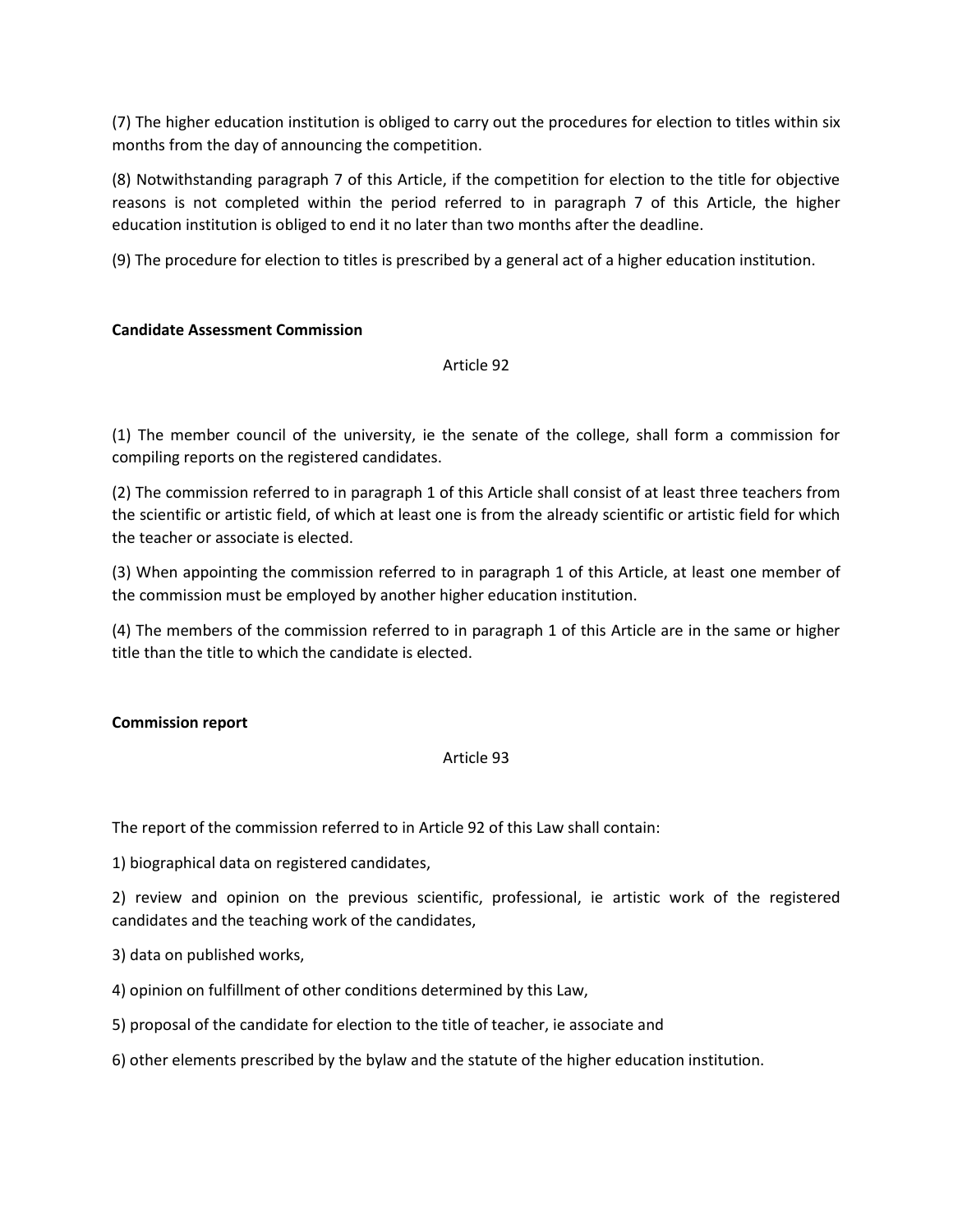# **Council of Scientific Fields**

#### Article 94

(1) Councils of scientific fields are advisory bodies of the Senate.

(2) The acts of the university shall prescribe the number, structure, competencies and manner of work of the councils of scientific fields.

(3) In the structure of the council of scientific fields, at least one half of the total number of members of each council are full professors.

Decisions on election to the title

#### Article 95

(1) The council of a member university shall determine the proposal of the decision on election to the title.

(2) The council of the relevant scientific field shall give an opinion to the senate on the proposal of the decision on election to the title.

(3) The decision on election to the title is made by the senate of the university, based on the proposal of the decision of the council member of the university and the opinion of the council of the relevant scientific field, ie the senate of the college.

### **Objection to the decision on election to the title**

Article 96

(1) The candidate may submit to the senate a request for reconsideration of the decision on election to the title, within 15 days from the day of receipt of the notification on the decision of the senate.

(2) The decision of the senate, upon the request for review, is final, but an administrative dispute may be initiated.

(3) Deadlines and procedures for resolving the request referred to in paragraph 1 of this Article shall be prescribed by university acts.

### **Hiring and hiring teachers and associates**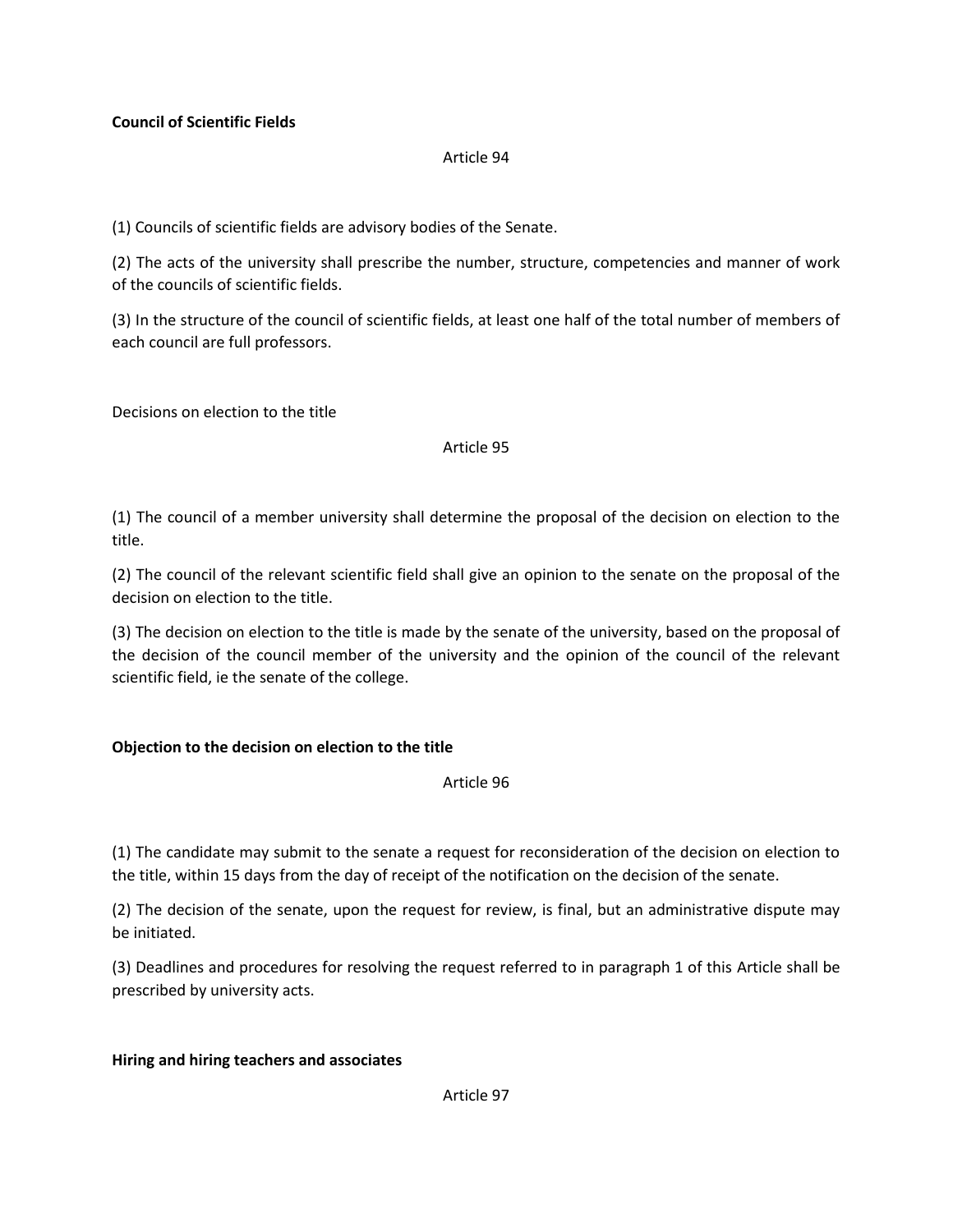(1) The Senate shall determine the list of teachers and associates responsible for teaching in the following academic year no later than one month before the beginning of the academic year which the higher education institution is obliged to publish.

(2) On the basis of the list of responsible teachers and associates, the higher education institution hires the missing teachers and associates who have a choice in the title, with the obligation to organize the teaching process in a quality, rational and efficient manner.

(3) Teachers and associates shall conclude a full-time or part-time employment contract with a higher education institution in accordance with this Law and regulations in the field of work.

(4) A teacher and associate who has a full-time employment relationship with another employer in the country or abroad may not have a full-time employment relationship at a higher education institution.

(5) The higher education institution shall terminate the employment contract of the teacher and associate referred to in paragraph 4 of this Article without the right to a notice period and without conducting a procedure for determining disciplinary responsibility.

# **Status of employees who have not been elected to the title**

Article 98

(1) In the event that a teacher or associate is not elected to the same or higher title, his employment shall be terminated.

(2) The person referred to in paragraph 1 of this Article is not entitled to severance pay in accordance with the regulations governing employment.

(3) For a teacher or associate who is employed at a higher education institution and who was a participant in the competition for election to the title, and which has not been completed within the deadline referred to in Article 91, paragraph 7 of this Law, employment at the higher education institution shall not be terminated. completion of the selection process.

(4) Teachers and associates whose election period has expired may participate in the teaching process as responsible teachers and associates, for a maximum of two months after the end of the election period.

**Additional work**

Article 99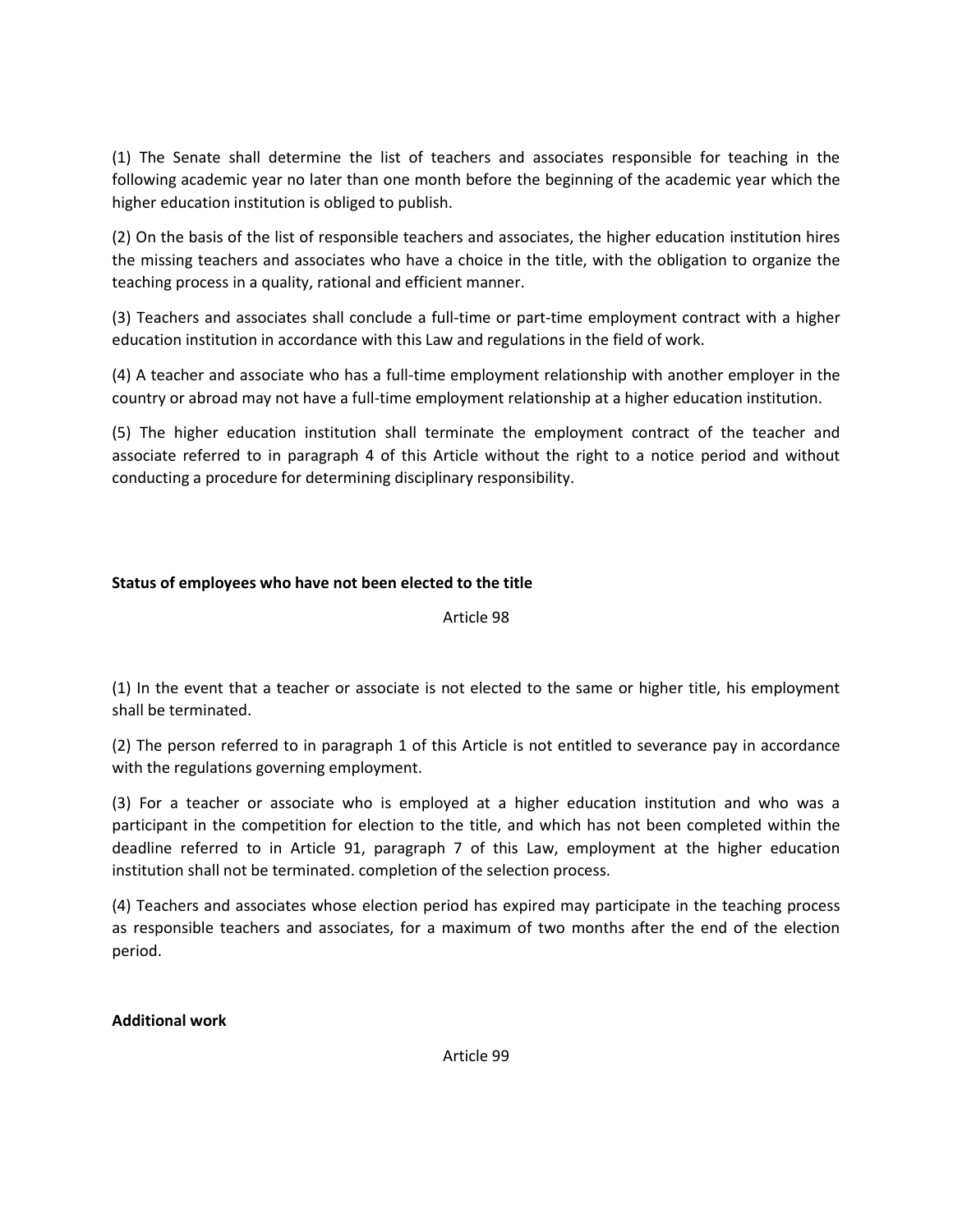(1) A teacher, ie associate of a higher education institution may conclude a contract on additional work at another higher education institution only with the prior consent of the higher education institution on which the full-time employment relationship is based.

(2) The general act of a higher education institution shall regulate the conditions and procedure for giving consent for hiring a teacher at another higher education institution.

# **Engaged teachers and associates**

Article 100

A higher education institution, in accordance with the general act, may hire teachers and associates from another university in BiH or abroad, who have the appropriate choice for a title in a narrower scientific / artistic field.

# **Realization of a part of teaching**

Article 101

(1) A prominent scientist and artist may participate in the realization of part of the teaching of a subject at a higher education institution, in accordance with the statute.

(2) At the Academy of Arts, associates may, in cooperation with the teacher, teach part of the program or certain forms of professional or artistic work, training in professional knowledge and skills, exercises and other tasks determined by the statute.

(3) For the needs of realization of a part of practical teaching which is realized in a higher education institution or outside it, a person who is employed in a legal entity with which the higher education institution has concluded a cooperation agreement may be engaged.

**Rights and obligations of academic staff**

Article 102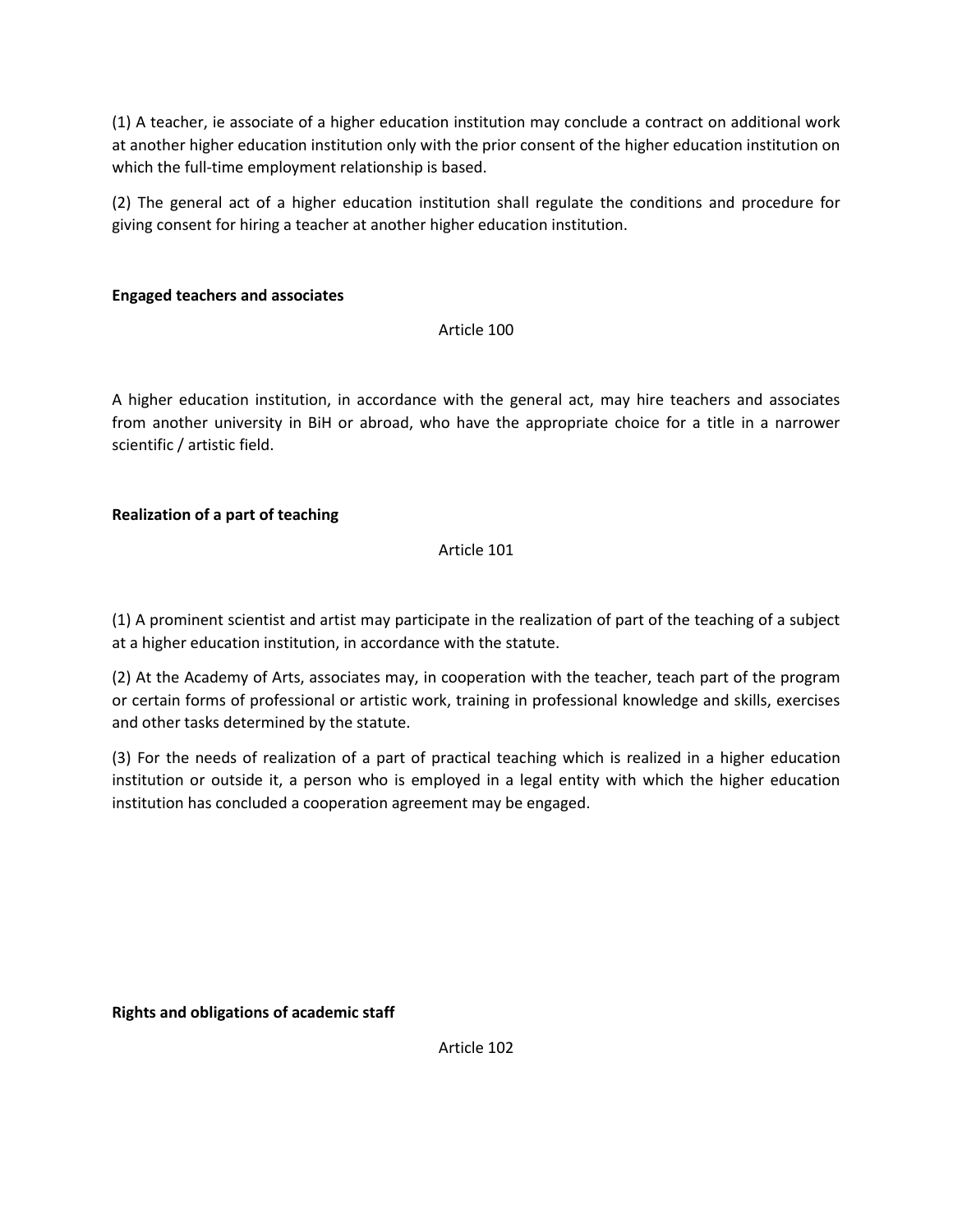(1) Academic staff, within working hours, prepares and conducts classes, performs scientific research and artistic work and other tasks that are an integral part of the teaching load.

(2) Academic staff is obliged to fully implement the established curriculum from the subject for which they are responsible, through their personal presence and engagement.

(3) The teacher and associate, in accordance with the obligations determined by the curriculum, is responsible for conducting all forms of teaching - lectures, exercises, seminars, practical work, as well as for monitoring student activities and checking their knowledge.

(4) The higher education institution is obliged to determine by its statute the methods for monitoring the fulfillment of the obligations of the academic staff from para. 2 and 3 of this Article.

(5) The rights, obligations and responsibilities of the persons referred to in paragraph 1 of this Article shall be regulated by the provisions of the Special Collective Agreement for Employees in the Field of Higher Education and Student Standard of the Republic and the general act of the higher education institution.

(6) The law governing labor relations shall apply to issues of rights, obligations and responsibilities arising from the employment of academic staff and other persons employed in a higher education institution, unless otherwise provided by this Law.

# **Suspension of the rights and obligations of academic staff**

### Article 103

(1) A teacher and an associate have the right to suspend deadlines for election to academic titles and to suspend rights and obligations arising from employment, while performing the duty of vice-rector in a higher education institution or while performing other public function, in accordance with the statute.

(2) A teacher or associate who is on maternity leave or has been prevented from working on sick leave for more than six months, the election period shall be extended at that time upon personal request.

(3) At the personal request of a teacher and associate, the university senate may grant paid leave for a period of one school year for scientific, artistic or professional work or training, in accordance with the statute of the higher education institution.

(4) At the personal request of the teacher and associate, the senate, upon the proposal of the university member council, may grant unpaid leave for a maximum of four years for further training, in accordance with the statute of the higher education institution.

(5) The Senate is obliged to decide on the request referred to in para. 3 and 4 of this Article in accordance with the law and the general act of the higher education institution.

### **Retirement and hiring of retired teachers**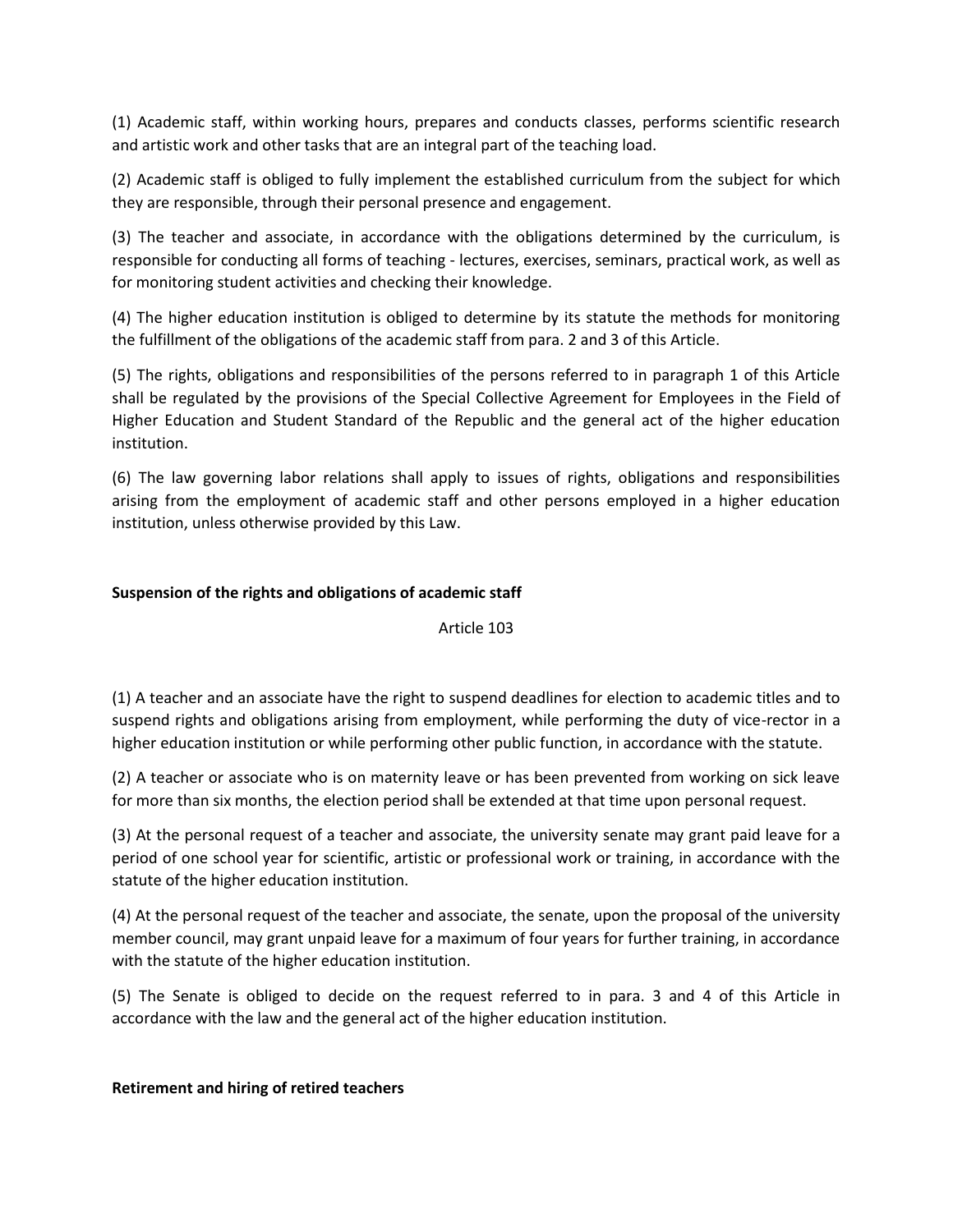#### Article 104

(1) The employment of a teacher at a higher education institution shall end at the end of the academic year in which he / she reached the age of 68.

(2) Notwithstanding paragraph 1 of this Article, a full professor may be contractually engaged in teaching for up to one year, at the proposal of the senate of the higher education institution, if the appropriate candidate has not been selected according to the previously announced competition, with the possibility of extension until the end of the academic year. 70 years of life by the same procedure.

(3) A person retired in accordance with the regulations of the Federation of BiH, the Brčko District of BiH or another state may not teach at higher education institutions in the Republic.

(4) Retired teachers with the title of full professor from para. 1 and 2 of this Article may be members of the commissions for the defense of master's or master's thesis and doctoral dissertation up to the age of 75.

### **Professor emeritus**

#### Article 105

(1) The University Senate may, at the proposal of the scientific-teaching council of the faculty, ie the artistic-scientific-teaching council of the academy, award the title of professor emeritus to a retired full professor who has distinguished himself by his scientific or artistic work, gained international reputation and achieved results scientific-teaching, ie artistic-teaching staff in the field for which he was elected.

(2) Professor emeritus may:

1) participate in teaching in the second and third cycle of studies,

2) participate in research projects,

3) be a member of the commission for election to titles and

4) be a member of the commission for the defense of master's or master's thesis and doctoral dissertation.

(3) A professor emeritus may not be appointed as a responsible teacher referred to in Article 97, paragraph 1 of this Law.

(4) The procedure and conditions for awarding the title and rights of the persons referred to in paragraph 1 of this Article shall be determined by a general act of the university.

(5) A person elected to the title referred to in paragraph 1 of this Article may exercise the rights and obligations referred to in paragraph 2 of this Article no later than the age of 75, and they shall be determined by the contract on engagement at the higher education institution.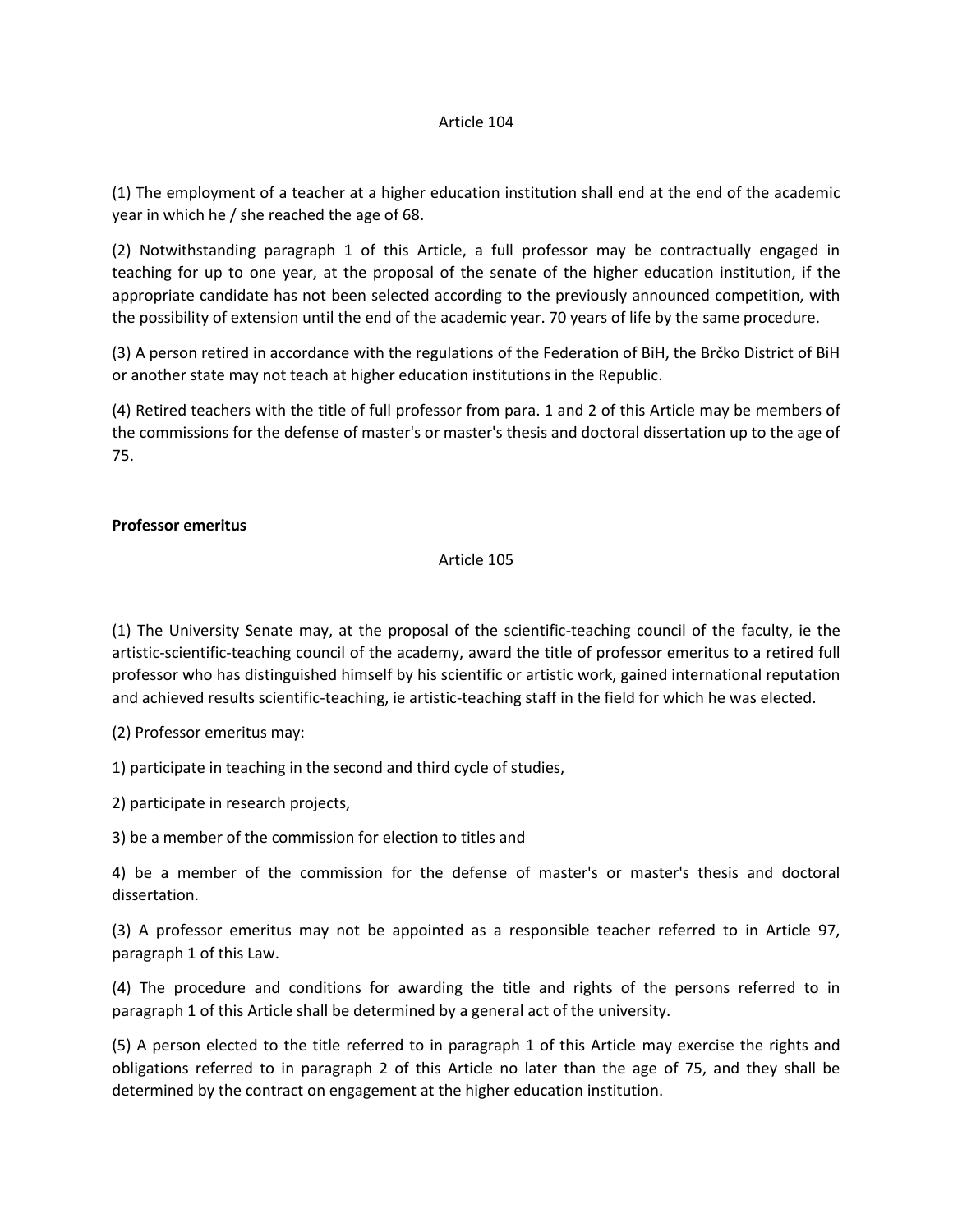## **Honorary Doctor of Science and Visiting Professor**

Article 106

(1) The University may also award the title of honorary doctor of science, in accordance with the conditions and procedures established by the statute of the university and generally accepted standards in scientific research and educational activities.

(2) The University may assign teachers from other higher education institutions from the country and abroad the title of Visiting Professor in accordance with the statute and the general act of the higher education institution.

### **CHAPTER VIII**

# **BODIES IN THE FIELD OF HIGHER EDUCATION**

# **Rectors' Conference**

#### Article 107

(1) The Rectors' Conference determines and represents the common interests of universities in the Republic and establishes cooperation with institutions in the field of education in the Republic, BiH and abroad.

(2) Full members of the Rectors' Conference are the rectors of accredited universities in the Republic.

(3) The work and functioning of the Rectors' Conference is regulated by the statute.

(4) The work of the Rectors' Conference is financed by the universities, in accordance with their statutes.

(5) Rectors of accredited universities from the Republic may also be members of the Rectors' Conference of BiH.

### **High School Conference**

### Article 108

(1) The Conference of Higher Education Institutions determines and represents the common interests of higher education institutions in the Republic and achieves cooperation with institutions in the field of education in the Republic, BiH and abroad.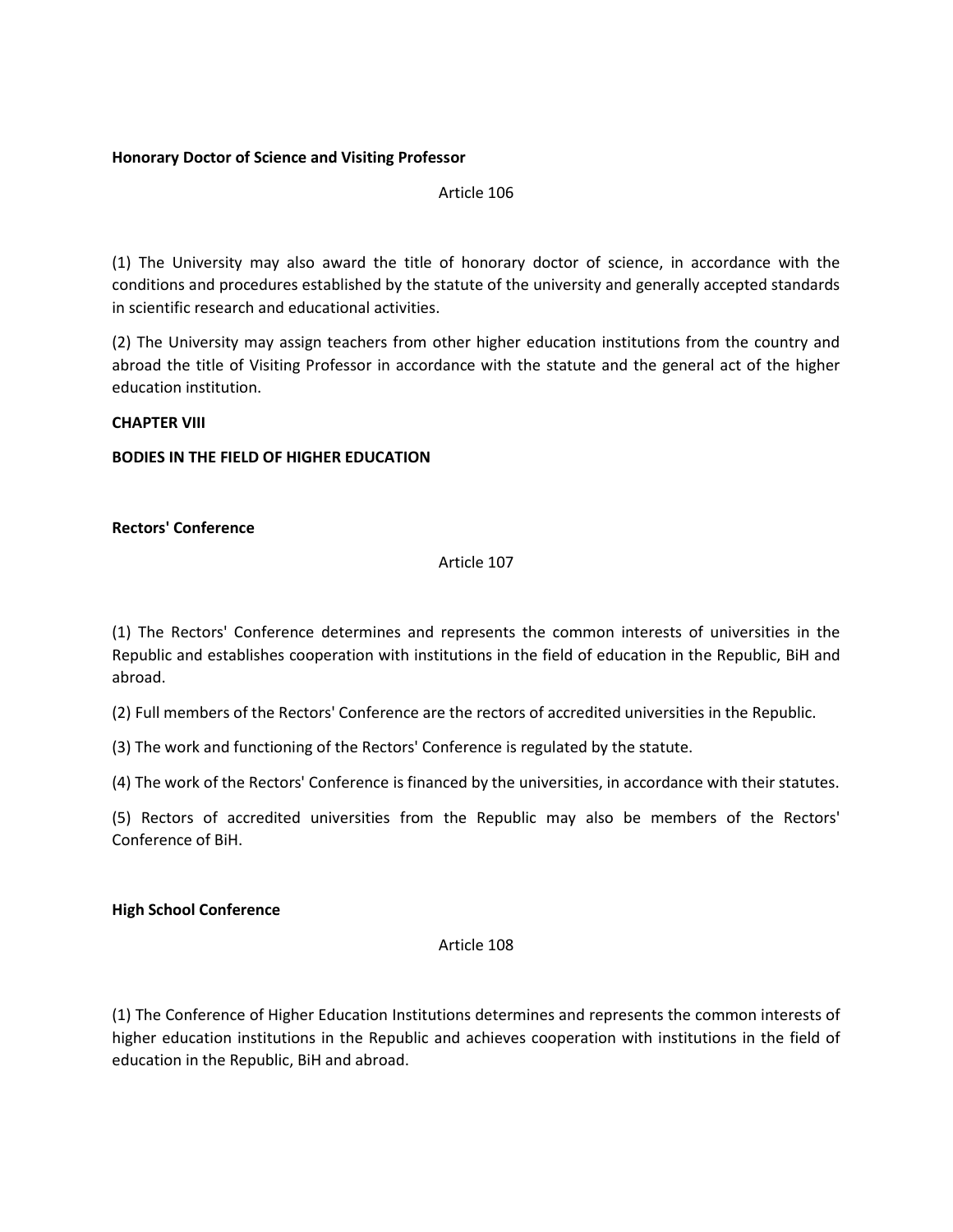(2) Full members of the Conference of Higher Education Institutions are the directors of accredited higher education institutions in the Republic.

(3) The work and functioning of the Conference of Higher Schools shall be regulated by the statute.

(4) The Statute of the Conference of Higher Education Institutions shall be adopted by the Conference of Higher Education Institutions, at the first convocation, by consensus.

(5) The work of the Conference of Higher Education Institutions shall be financed by higher education institutions, in accordance with the Statute.

# **CHAPTER IX**

# **RECOGNITION OF FOREIGN HIGHER EDUCATION QUALIFICATIONS**

# **EVALUATION OF FOREIGN STUDY PROGRAMS**

# **Recognition of a foreign higher education qualification**

Article 109

(1) Recognition of a foreign higher education qualification is a procedure by which the holder of the qualification is determined the right to access employment (hereinafter: professional recognition), ie the right to continue education (hereinafter: academic recognition).

(2) The recognition procedure shall not be conducted for qualifications acquired on the territory of the former SFRY until April 6, 1992 and for qualifications acquired at accredited higher education institutions in the Republic of Serbia, based on the Agreement on Mutual Recognition of Documents in Education and Regulation of Status Issues ("Official Gazette of Republika Srpska", No. 79/05).

(3) The qualifications referred to in paragraph 2 of this Article shall be used in legal transactions in the Republic in the manner as if they had been acquired on the territory of the Republic.

(4) Exceptionally, at the request of the qualification holder, the procedure of professional recognition of higher education qualification acquired at an accredited higher education institution in the Republic of Serbia may be conducted for employment and other professional purposes in institutions of BiH, Federation BiH and Brcko District BiH.

**Professional recognition**

Article 110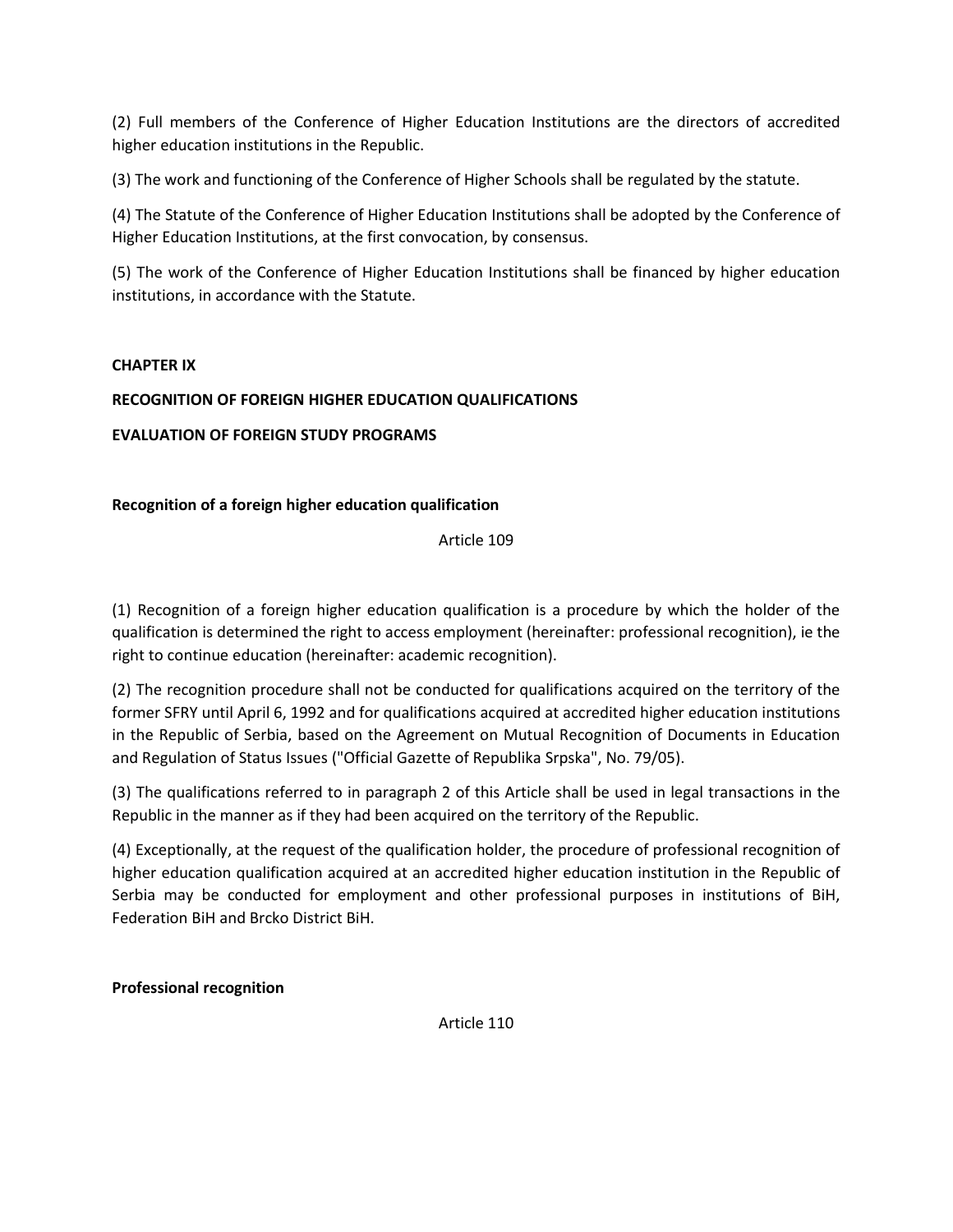(1) Professional recognition is carried out by the Agency through its internal organizational unit of the Center for Information and Recognition of Foreign Higher Education Qualifications in the Republika Srpska (hereinafter: CIP), in accordance with the law governing the field of quality assurance in higher education.

(2) The Agency shall keep records and permanently keep the documentation on the conducted procedures of professional recognition.

# **Academic recognition**

#### Article 111

(1) Academic recognition is conducted by a higher education institution where the holder of a foreign higher education qualification wishes to continue education, in the manner and according to the procedure prescribed by this Law and the general act of the higher education institution.

(2) In the procedure of academic recognition, the professional body of the higher education institution in whose competence the academic recognition evaluates a foreign higher education qualification, ie part of a foreign study program in case of incomplete qualification, ie mastered part of the study program.

(3) If the higher education institution determines that the conditions for recognition are not met, but recognition is possible with the fulfillment of additional obligations (taking exams, seminar papers, research practice, etc.), it may propose conditional, partial or alternative recognition.

(4) The conditions for recognition referred to in paragraph 3 of this Article shall be prescribed in more detail by the higher education institution by a general act.

### **CHAPTER X**

### **RECORDS AND PUBLIC DOCUMENTS**

**Record**

### Article 112

(1) A higher education institution and a member of a university shall run:

1) student register,

2) register with the student's registry book,

3) student file,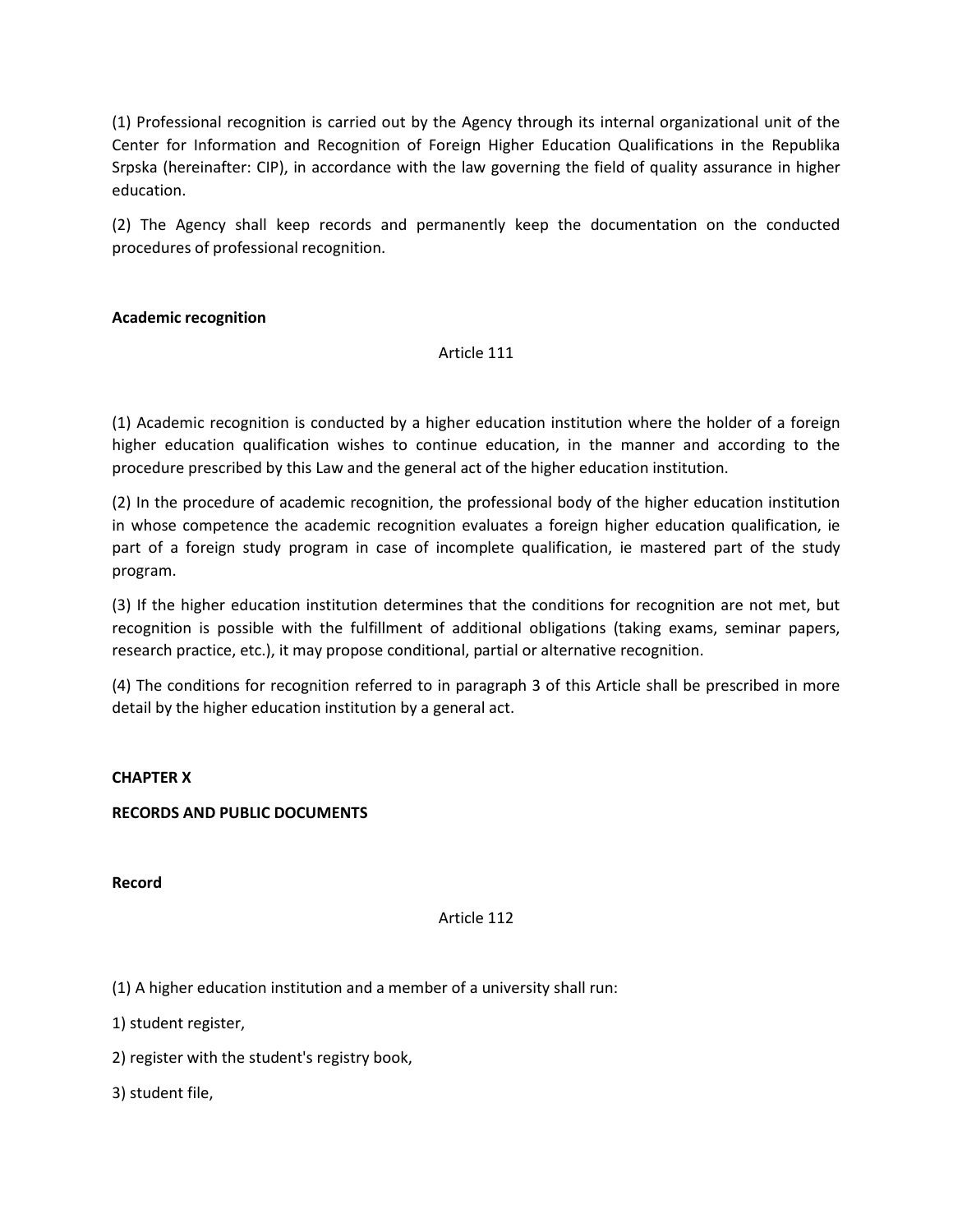4) records on issued public documents,

5) records of exams,

6) records on recognized foreign higher education qualifications and

7) records on performed equivalences of previously acquired titles with new titles.

(2) Data entered in the records are collected, processed, stored and used for the needs of performing the activities of a higher education institution, ie a member of a university and for the needs of the Ministry.

(3) Data from the records are used in such a way as to ensure the protection of students' identities, in accordance with the law.

(4) The Minister shall issue a Rulebook on the content and manner of keeping records kept by the higher education institution.

(5) The higher education institution is obliged to permanently keep the documentation referred to in paragraph 1 of this Article.

(6) The data entered in the records of the higher education institution shall be submitted to the Ministry for the performance of tasks determined by law, in accordance with this Law.

### **Unique information system**

### Article 113

(1) In order to collect comprehensive and standardized data on higher education, the Ministry shall maintain a single information system (hereinafter: JIS).

(2) The Minister shall prescribe by an ordinance the manner of collecting, storing and processing information, ie other procedures important for the work of the JIS.

(3) All higher education institutions are obliged to provide access to data in their information systems for the purpose of entering and updating data in the JIS.

### **Public documents**

### Article 114

(1) Based on the data from the records, the higher education institution shall issue public documents in accordance with the law, by-laws and the statute of the higher education institution.

(2) Public documents in the sense of this Law are: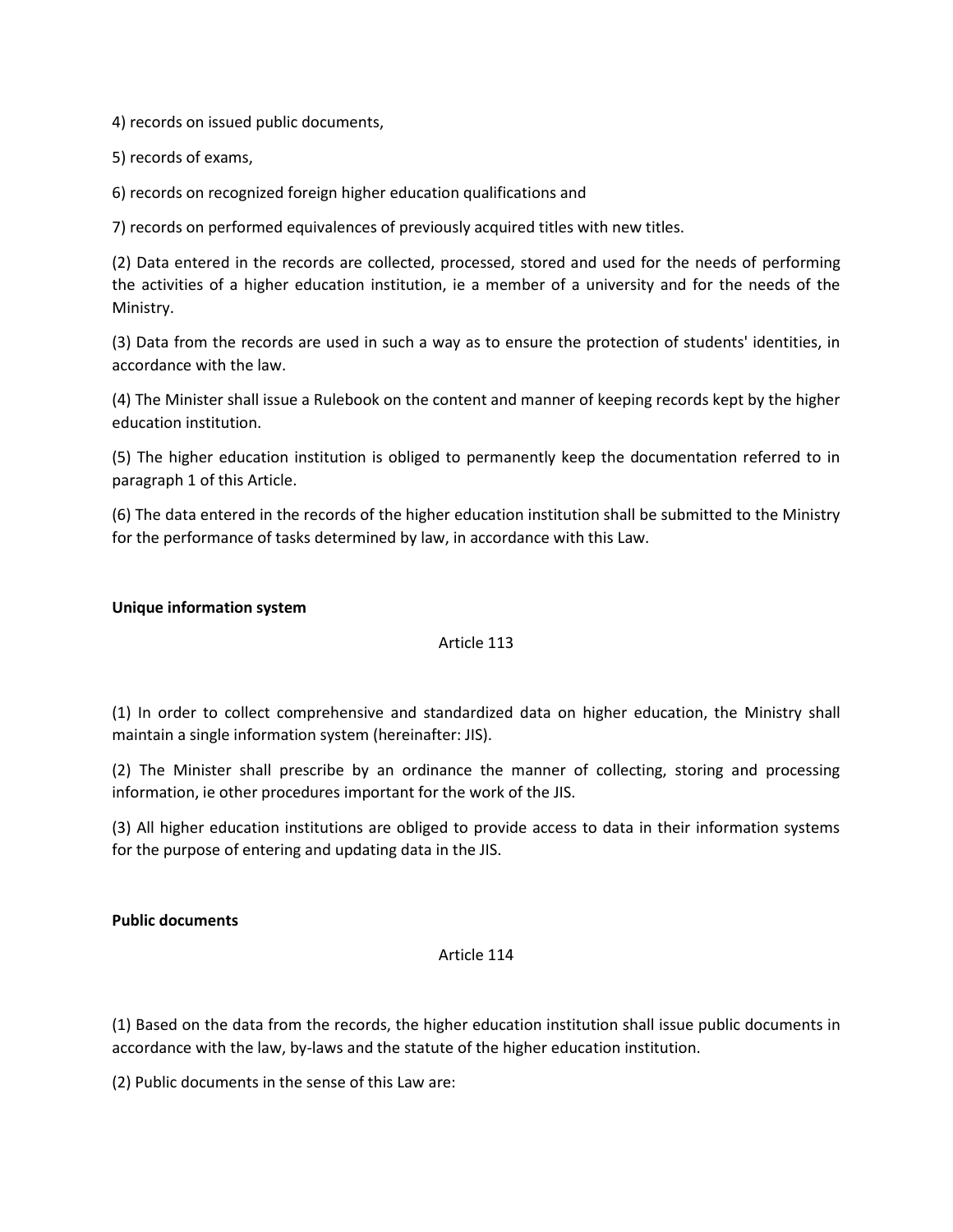1) student booklet - index,

2) diploma on the acquired title,

3) diploma supplement,

4) certificate of passed exams,

5) certificate of acquired title,

6) certificate on the equivalence of the previously acquired title with the new title,

7) certificate of completed lifelong learning program,

8) decision on academic recognition of qualifications,

9) certificate of completed short program of studies and acquired competencies.

(3) The higher education institution shall issue public documents in one of the official languages in use in the Republic, in Cyrillic or Latin script, depending on the student's request.

(4) When classes are conducted in one of the foreign languages, public documents are issued on a form printed bilingually in the language of the Serbian people, and at the request of a student in another official language in use in the Republic and in the language and script in which classes are conducted. .

(5) At the request of a student, a higher education institution is obliged to issue a diploma and a diploma supplement in English as well.

(6) At the request of the student, the higher education institution issues a public document on the mastered part of the study program, which contains data on the level, type and content of studies, as well as the achieved results.

(7) Based on the data from the records, the higher education institution, ie faculty or art academy as a member of the university, issues a duplicate diploma on the acquired title after declaring the original diploma invalid in the "Official Gazette of Republika Srpska".

(8) A mark shall be entered on the new diploma stating that it is a duplicate of the diploma, which was issued after the original diploma was declared invalid.

(9) The higher education institution shall issue a certificate of the acquired title until the issuance of the diploma which determines that the student has fulfilled the conditions for acquiring the title from the cycle of studies he has completed.

(10) The certificate referred to in paragraph 9 of this Article shall be issued within seven days from the day of completion of the study cycle and shall be valid until the issuance of the diploma and diploma supplement.

### **Certification of diplomas**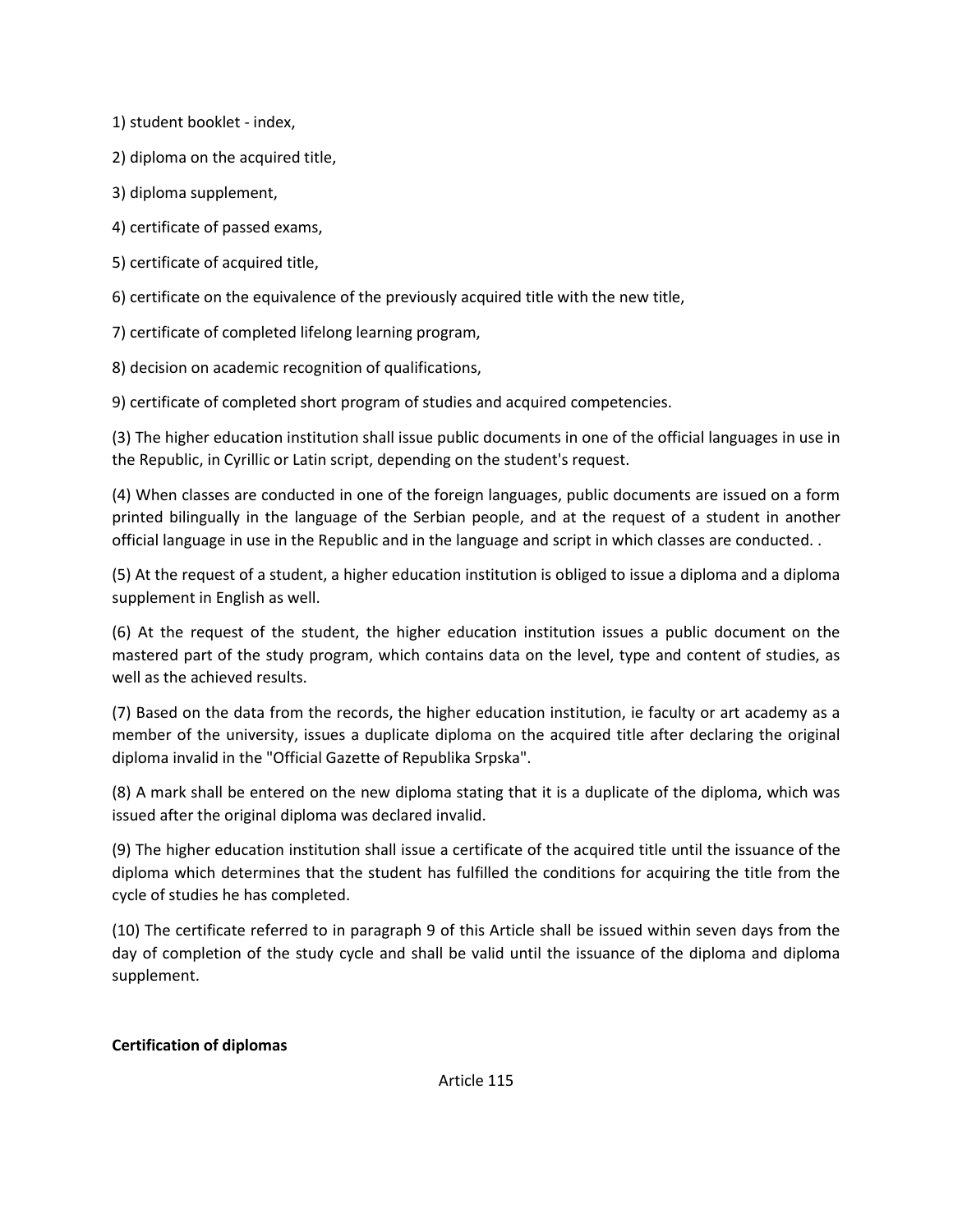(1) The diploma shall be certified by a dry stamp of a higher education institution.

(2) The diploma supplement must be issued with the diploma and contains the skills, competencies and knowledge of the diploma holder and other data in accordance with the law, by-laws and the statute.

(3) The diploma supplement must also state the ECTS credits earned outside the home higher education institution.

(4) The Minister shall issue an Ordinance on the content of public documents issued by higher education institutions.

### **Signing diplomas / diploma supplements**

### Article 116

(1) The diploma and the diploma supplement are signed by the rector and the dean of the faculty, ie the art academy, within the university.

(2) The diploma and the diploma supplement to the high school shall be signed by the director.

(3) The diploma supplement shall be certified by the seal of the higher education institution.

(4) The joint diploma and the diploma supplement shall be issued in accordance with the contract referred to in Article 27, paragraph 5 of this Law and the general act of the higher education institution.

### **Determining completed education**

### Article 117

A person who does not have a public document on the acquired title, and the records on that, ie archival material is destroyed, missing or inaccessible, can submit a request to the basic court in the place of residence or stay for determining the completed education.

### **Declaring the diploma null and void**

Article 118

(1) The higher education institution is obliged to declare null and void the diploma, diploma supplement and certificate of acquired title in the following cases: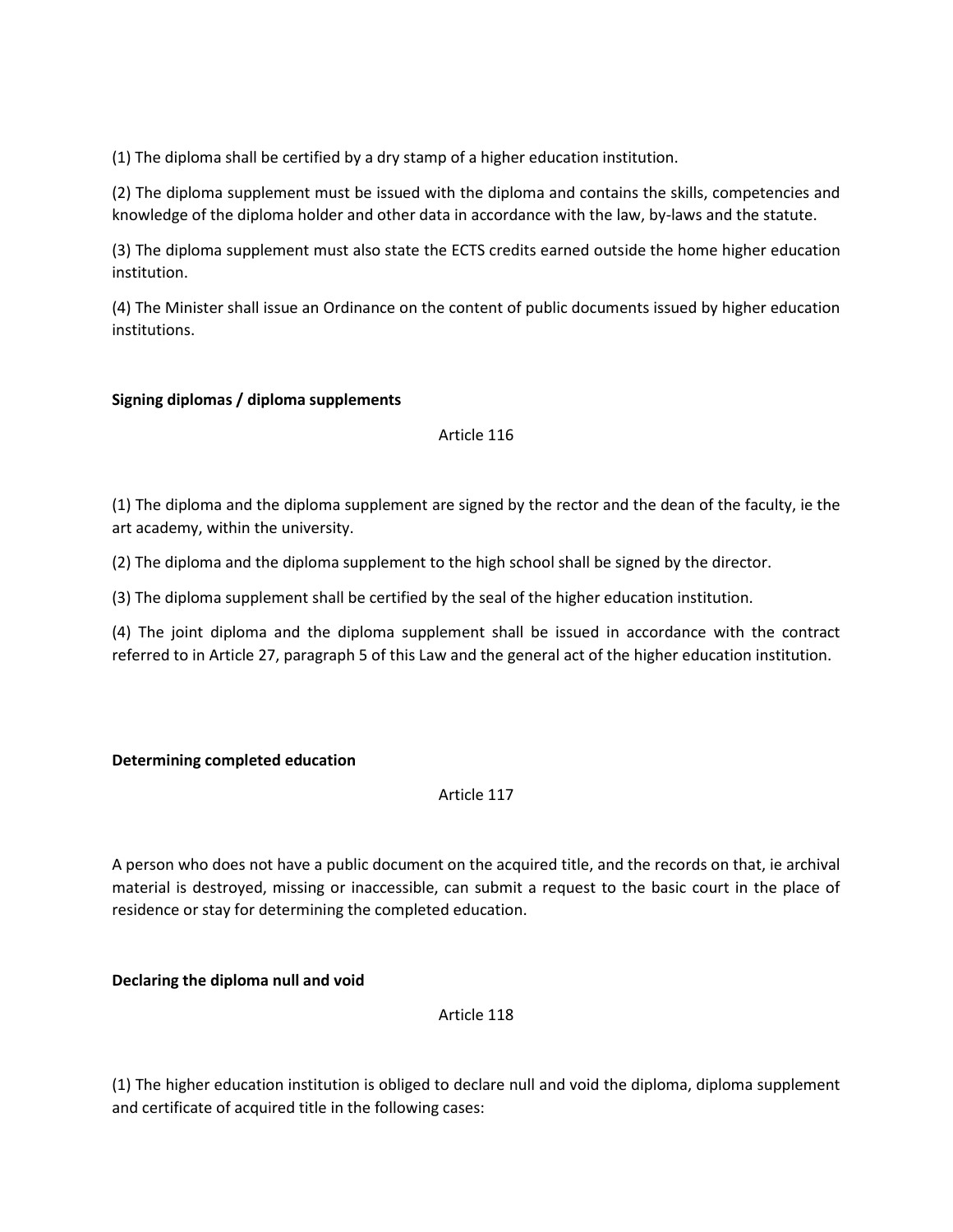1) if they were signed by an unauthorized person,

2) if they were issued by a non-accredited higher education institution,

3) if the holder of the diploma has not fulfilled all examination obligations for the study in the manner and according to the procedure determined by the regulations in the field of higher education that were in force at the time of issuing the public document, this law and the study program of the higher education institution,

4) plagiarism.

(2) The annulment of the diploma, diploma supplement and certificate of acquired title shall be published in the "Official Gazette of the Republika Srpska".

(3) If the diploma, diploma supplement and certificate of acquired title contain an error in names and numbers, writing, as well as other obvious inaccuracies, the correction shall be made in accordance with the law governing the general administrative procedure.

# **CHAPTER XI**

# **ETHICS**

# **Academic integrity**

# Article 119

(1) Academic integrity in accordance with this Law means research integrity in planning, conducting and publishing research results, teacher integrity in mentoring, working with students and other teaching associates, or professionalism reflected in respect for international academic norms, laws and dignity persons.

(2) Violations of research integrity are reflected in unethical practices in conducting and publishing research results such as plagiarism, fabrication, forgery, misuse of authorship, duplicate publications, selective reporting and the like.

(3) Violations of teacher integrity are reflected in unethical practices when working with students and teachers, such as non-performance of teaching duties, violation of personal dignity, including intimidation, blackmail, bribery and the like.

(4) Each higher education institution is obliged, in accordance with its general acts, to sanction the academic staff who are determined to have violated the academic integrity referred to in para. 2 and 3 of this Article.

**Plagiarism**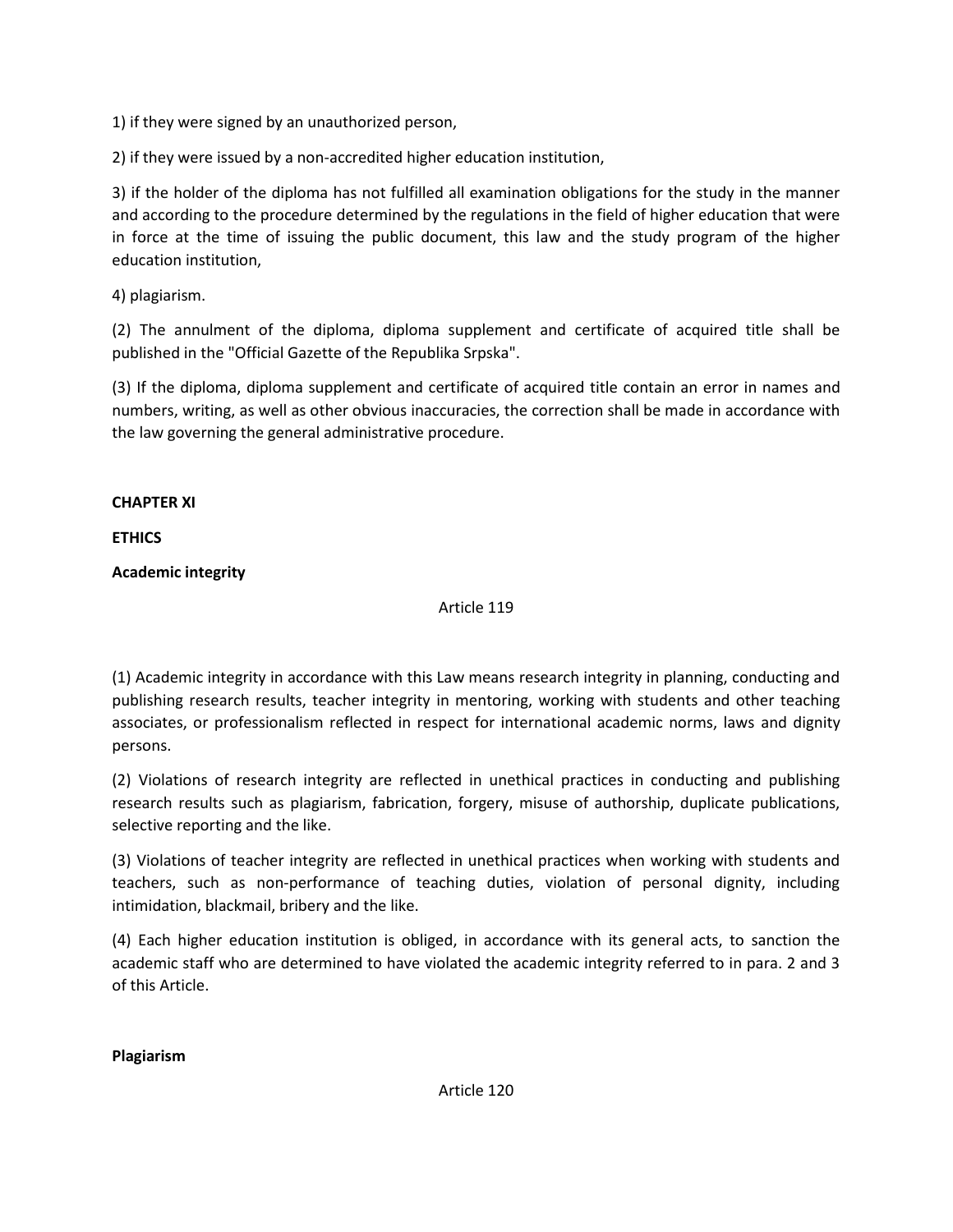(1) Professional, scientific or artistic work for which the competent body of the higher education institution determines that it is plagiarism shall be considered null and void, as well as awards, titles, diplomas and titles acquired by the person using plagiarism on the basis of such work.

(2) The procedure for determining plagiarism referred to in paragraph 1 of this Article shall be regulated by the higher education institution by a general act.

(3) The higher education institution is obliged to declare null and void all awards, titles, diplomas and titles that the person referred to in paragraph 1 of this Article has acquired at that institution, on the basis of such work.

# **Reasons for unworthiness for election to the title**

Article 121

(1) A teacher or associate who has been convicted by a final verdict of a criminal offense against full integrity, forgery of a public document issued by a higher education institution or receiving bribes in performing work in a higher education institution, as well as a person who has seriously violated the code of professional integrity in accordance with this Law , cannot be elected as a teacher or associate.

(2) If criminal proceedings have been initiated against a teacher or associate for the criminal offenses referred to in paragraph 1 of this Article, the higher education institution shall remove the employee from work until the end of the criminal proceedings in accordance with the law governing employment.

(3) The higher education institution shall terminate the employment contract of an employed teacher, ie associate who has been convicted of a criminal offense referred to in paragraph 1 of this Article, in accordance with the law governing employment.

### **CHAPTER XII**

# **FINANCING OF PUBLIC HIGHER EDUCATION INSTITUTIONS**

**Financial resources**

Article 122

(1) Funds for the performance of higher education activities at public higher education institutions shall be provided from the following sources:

1) the budget of the Republic,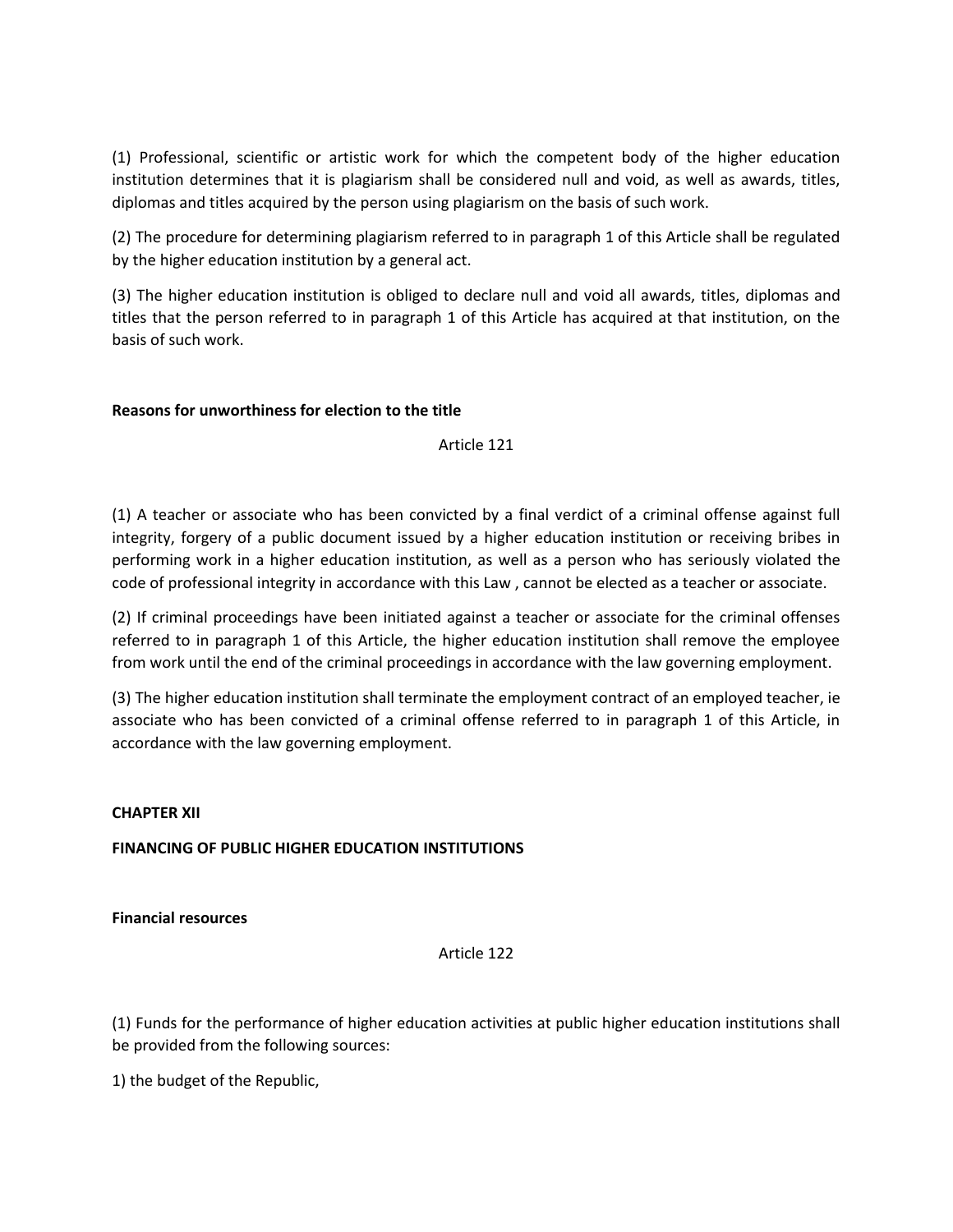2) own revenues,

3) budget of local self-government units,

4) donation and

5) other sources.

(2) The funds referred to in paragraph 1 of this Article belong to the higher education institution and the member of the university that realized them and are used in accordance with the law, the statute, bylaws and the adopted financial plan.

(3) Higher education institutions may be financed only from those sources that do not affect their autonomy.

(4) For the use of financial resources, in accordance with the financial plan and regulations governing the field of higher education and financial operations, the rector of the university is responsible, ie the director of the college, the dean / director of the university member and the board of directors of the higher education institution...

# **Tuition fees**

# Article 123

(1) Tuition fees at public higher education institutions in terms of this Law are:

1) the amount of funds by which a full-time student of the first and second cycle of studies enrolled in accordance with Article 69, paragraph 4 of this Law participates in co-financing total costs for one year of study, if he does not meet the conditions for enrollment in the next year of study. ,,

2) the amount of funds by which a full-time student of the first, second and third cycle of studies enrolled in accordance with Article 54, paragraph 1, item 15) of this Law participates in financing the total costs for one year of study.

(2) The public higher education institution shall submit to the Ministry a proposal for the amount of tuition fees referred to in paragraph 1, item 1) of this Article, no later than March 31 of the current year for the next academic year.

(3) The Ministry shall propose to the Government the amount of tuition fees referred to in paragraph 1, item 1) of this Article for all study programs at public higher education institutions.

(4) The Government shall make a decision on the amount of tuition fees referred to in paragraph 3 of this Article for all study programs at public higher education institutions, for each academic year.

(5) Full-time students of the first and second cycle of studies enrolled in accordance with Article 69, paragraph 4 of this Law shall be financed from the budget of the Republic in the first and each subsequent year of study they enroll for the first time.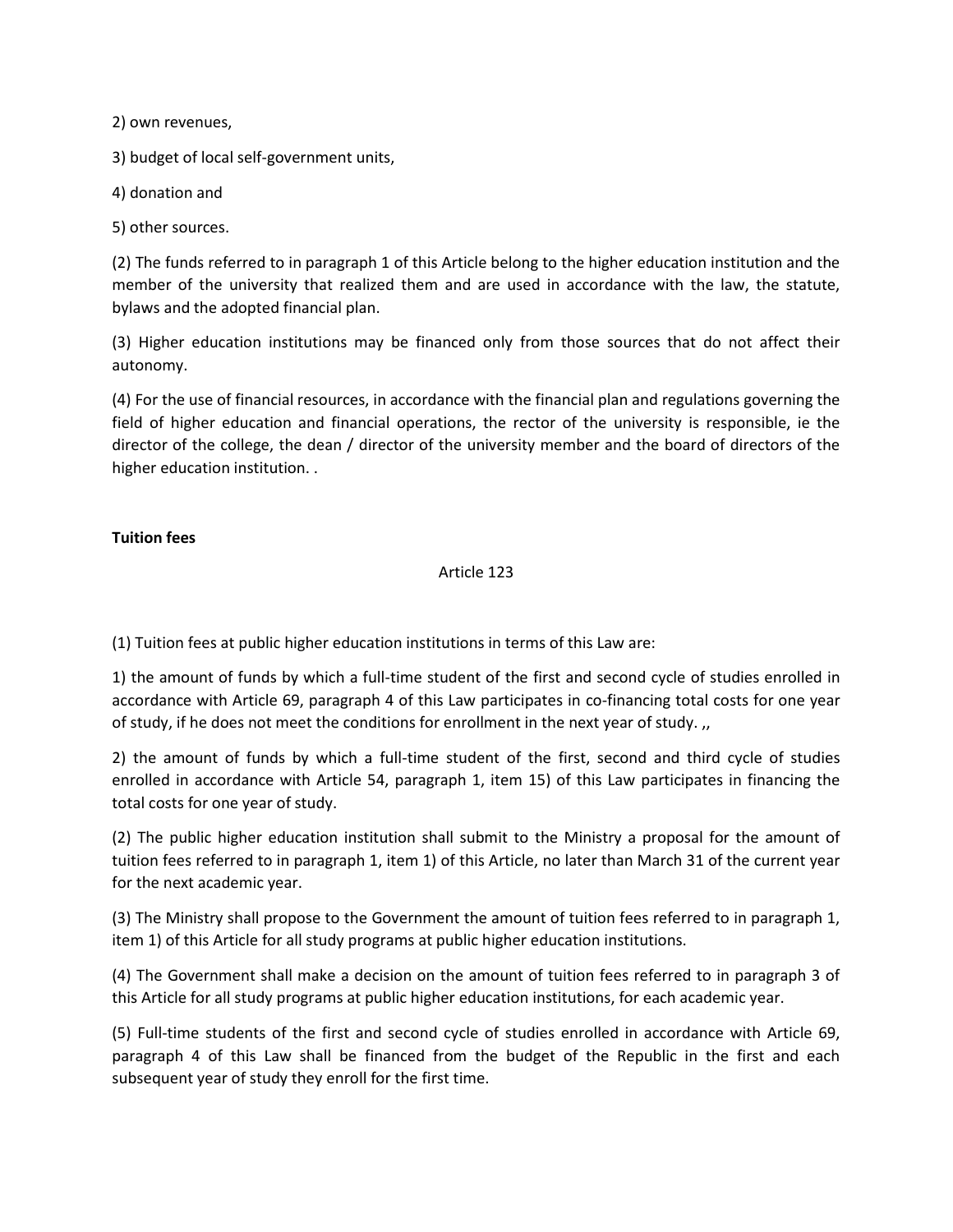(6) Full-time students of the first cycle of studies enrolled in accordance with Article 69, paragraph 4 of this Law who renew their final year of study for the first time shall be financed from the budget of the Republic.

(7) The rights referred to in para. 5 and 6 of this article, a student can use only one study program, at the same level of study, at public higher education institutions.

(8) A student who terminates his / her education during the first year of study in which he / she used the right referred to in paragraph 5 of this Article, shall pay the amount of tuition fees for that year, determined in accordance with paragraph 4 of this Article.

(9) Exceptionally, at the proposal of the member council of the university and with the consent of the Ministry, full-time students of the first cycle of studies enrolled in accordance with Article 54, paragraph 1, item 15) of this Law, may use the right from paragraph 5 of this Article from the third year first cycle of studies, if they have not renewed previous years of study and have an average grade above 8.00.

(10) The amount of tuition fees referred to in paragraph 1, item 2) of this Article and other fees paid by students during their studies shall be determined by the higher education institution and shall announce the amount of tuition fees and other fees for all study programs in a manner accessible to the public. .

### **Incentives**

### Article 124

(1) The Ministry shall provide incentive funds:

1) full-time students up to the age of 35, if they are enrolling for the first time in the third cycle of studies and

2) full-time students of the first cycle of studies, if they complete their studies within the deadline.

(2) Incentive funds shall be awarded in the procedure of public competition conducted by a competition commission appointed by the Ministry.

(3) The Minister, upon the proposal of the commission, shall issue a decision on the allocation of incentive funds.

(4) The notification and the decision on the allocation of incentive funds shall be delivered to all participants in the competition.

(5) The decision of the Minister referred to in paragraph 3 of this Article is final and an administrative dispute may be initiated against him before the competent court.

(6) The Minister shall issue a rulebook on the procedure for determining the fulfillment of conditions for incentive funds referred to in paragraph 1 of this Article.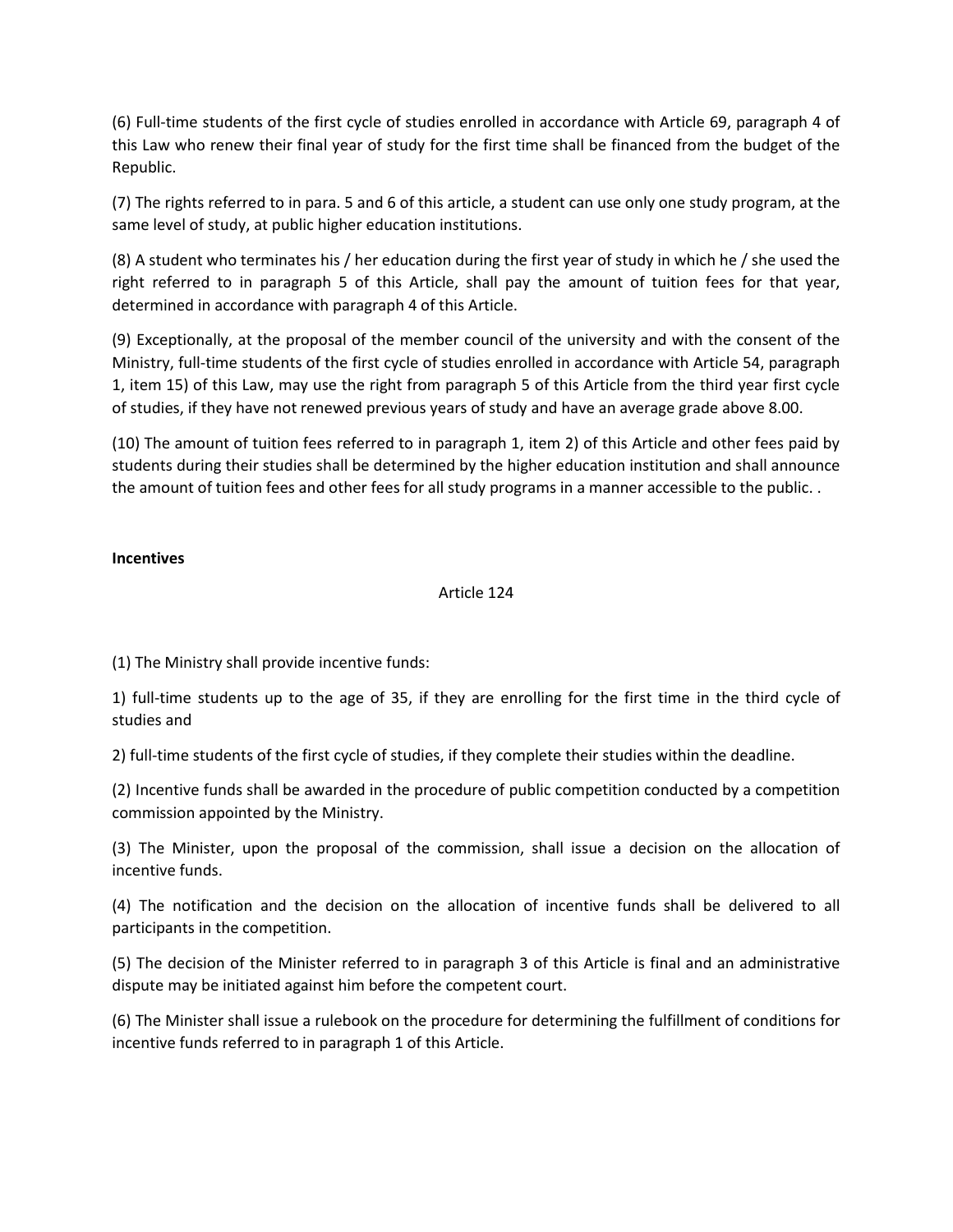## **Funds for performing higher education activities which**

**provided by the founder**

### Article 125

(1) The salaries and compensations of employees shall be financed from the budget of the Republic, in accordance with the regulations governing the salaries of employees in the field of higher education, standards and norms for financing public higher education institutions.

(2) The following shall be co-financed from the budget of the Republic:

1) tuition costs in accordance with Article 123, para. 5 and 6 of this law,

2) costs of scientific research and artistic work,

3) costs of materials and services,

4) costs for the purchase of fixed assets,

5) programs and projects of student organizations,

6) international exchanges of students and academic staff and

7) equipment and conditions for studying students with disabilities.

(3) The Minister shall issue a rulebook on:

1) standards and norms for financing public higher education institutions,

2) co-financing the international exchange of students and academic staff.

(4) The share of the budget of the Republic in co-financing the costs referred to in paragraph 2 of this Article shall be determined on the basis of regulations governing the execution of the budget and the adopted budget of the Republic.

# **Own revenues of higher education institutions**

Article 126

(1) Funds realized by a higher education institution and a member of a university, except for funds provided from the budget of the Republic, constitute own income of that higher education institution and member of the university (tuition fees, enrollment fees, fees, donations, revenues from knowledge commercialization, revenues from services to third parties and other income from registered activities listed in the act on the establishment of a higher education institution).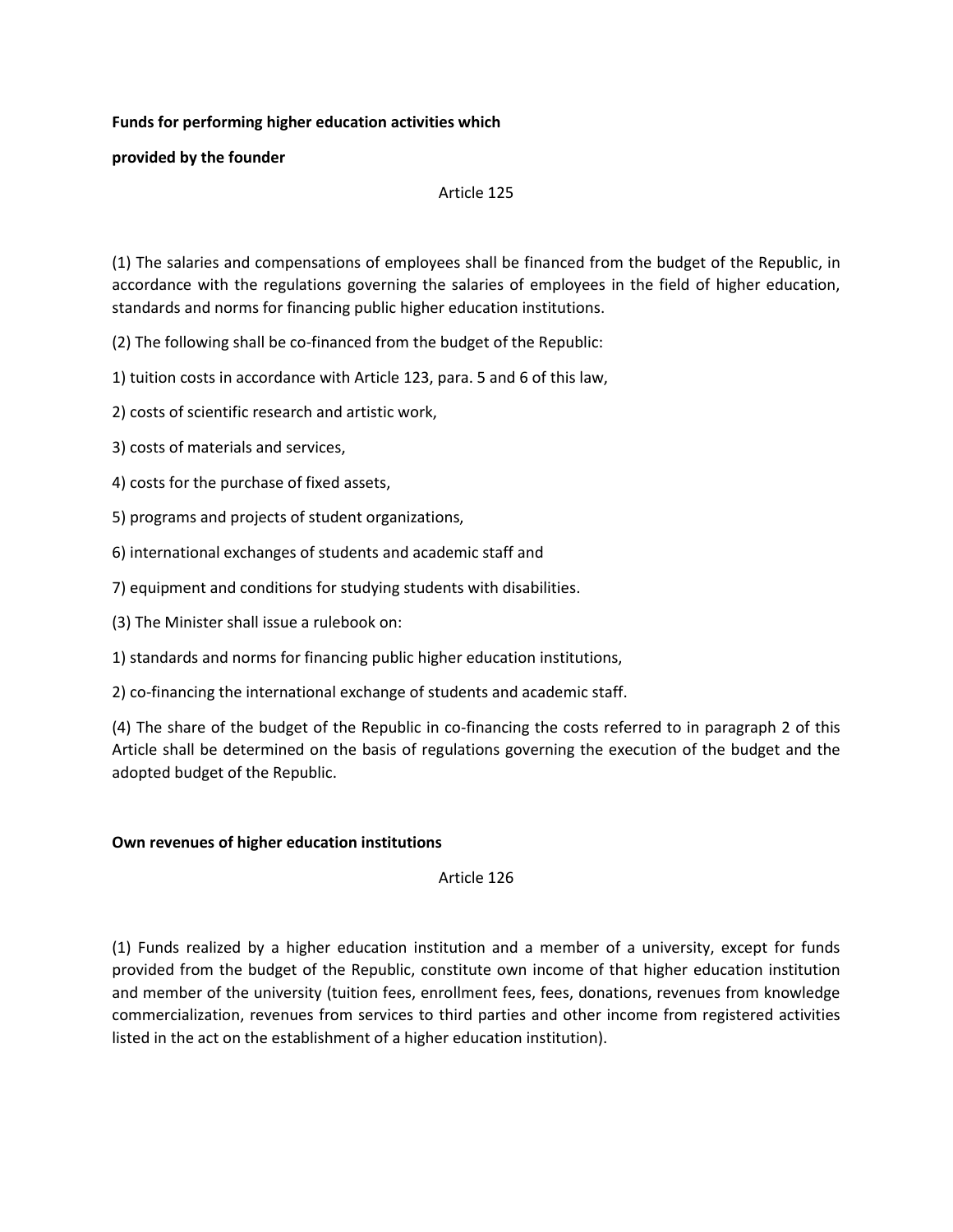(2) The higher education institution may generate its own revenues from the previous paragraph in a manner and according to a procedure which does not interfere with the performance of the basic activity of the higher education institution.

(3) The Management Board of the higher education institution shall adopt the Rulebook on the criteria for the use of own revenues on the basis of the proposal of the council of members of the university.

### **CHAPTER XIII**

### **FINANCING OF PRIVATE HIGHER EDUCATION INSTITUTIONS**

#### **Financial resources**

Article 127

(1) Funds for the performance of higher education activities at private higher education institutions shall be provided from:

1) funds provided by the founder,

2) tuition fees,

3) income from publishing and other activities that do not affect the main activity of the higher education institution,

4) donation and

5) other sources.

(2) The funds referred to in paragraph 1 of this Article shall be independently disposed of by the higher education institution, and it shall use them for the improvement of activities and raising the quality of work, in accordance with this Law, the statute and the financial plan.

### **Tuition at a private higher education institution**

Article 128

(1) The decision on the amount of tuition fees, in terms of the amount of funds by which a student participates in financing the total costs of his studies at a private higher education institution for one year of study, is made by the higher education institution.

(2) The higher education institution referred to in paragraph 1 of this Article is obliged to announce the amount of tuition fees and other fees for all study programs in a manner accessible to the public before announcing the competition for enrollment of new students.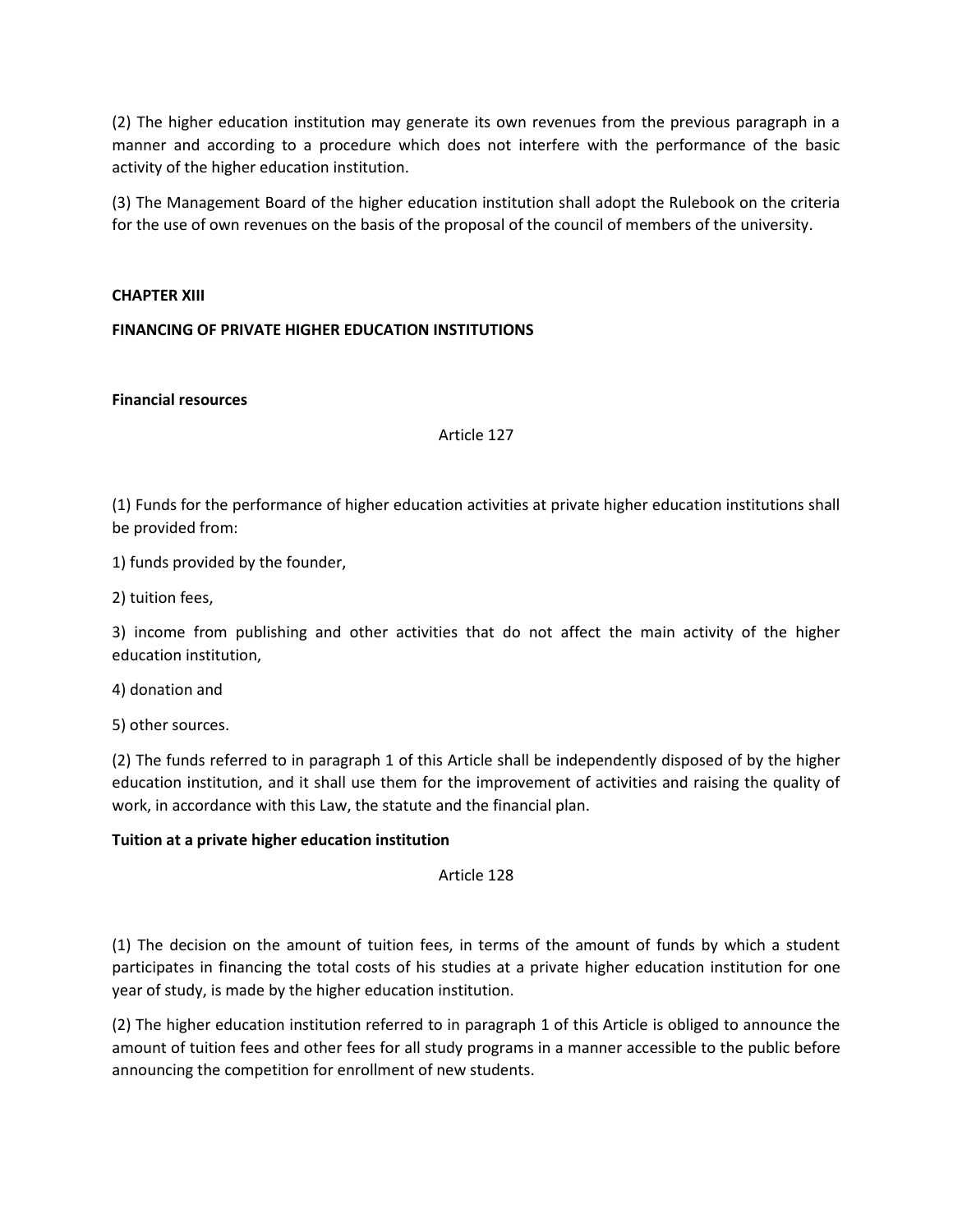#### **CHAPTER XIV**

#### **SUPERVISION AND PENAL PROVISIONS**

#### **Administrative control**

#### Article 129

(1) Administrative supervision over the work of higher education institutions and the legality of acts adopted by higher education institutions, on the basis of this Law, shall be performed by the Ministry.

(2) At the request of the Ministry, the higher education institution shall submit all required information and documents necessary for the execution of the tasks of the Ministry determined by this Law.

(3) Administrative supervision shall be conducted in such a way as not to violate the autonomy and not to interfere with the work of the higher education institution.

(4) If the Ministry, in performing administrative supervision, determines that the higher education institution, in its entirety or for individual study programs, does not meet any of the conditions for performing higher education activities prescribed by this Law, it shall determine the deadline within which the higher education institution is obliged to eliminate the identified deficiencies.

(5) If the higher education institution referred to in paragraph 3 of this Article does not eliminate the deficiencies within the established deadline, the Ministry shall conduct the procedure of revoking the license of the higher education institution or the license to conduct certain study programs at that higher education institution. Work.

(6) A higher education institution whose work permit or license for conducting certain study programs has been revoked shall be obliged to provide the students with the continuation and completion of their education in accordance with Article 35, paragraph 4 of this Law.

#### **Inspection control**

### Article 130

(1) Inspection supervision over the application of this Law, by-laws, as well as acts of higher education institutions adopted for the purpose of fulfilling the obligations determined by this Law shall be performed by the Republic Administration for Inspection Affairs through educational inspection.

(2) When the competent inspection determines irregularities in the work of the higher education institution, ie when it determines that the higher education institution does not act or acts incorrectly or incompletely according to the obligations determined by regulations, the educational inspector shall take appropriate measures according to the established facts: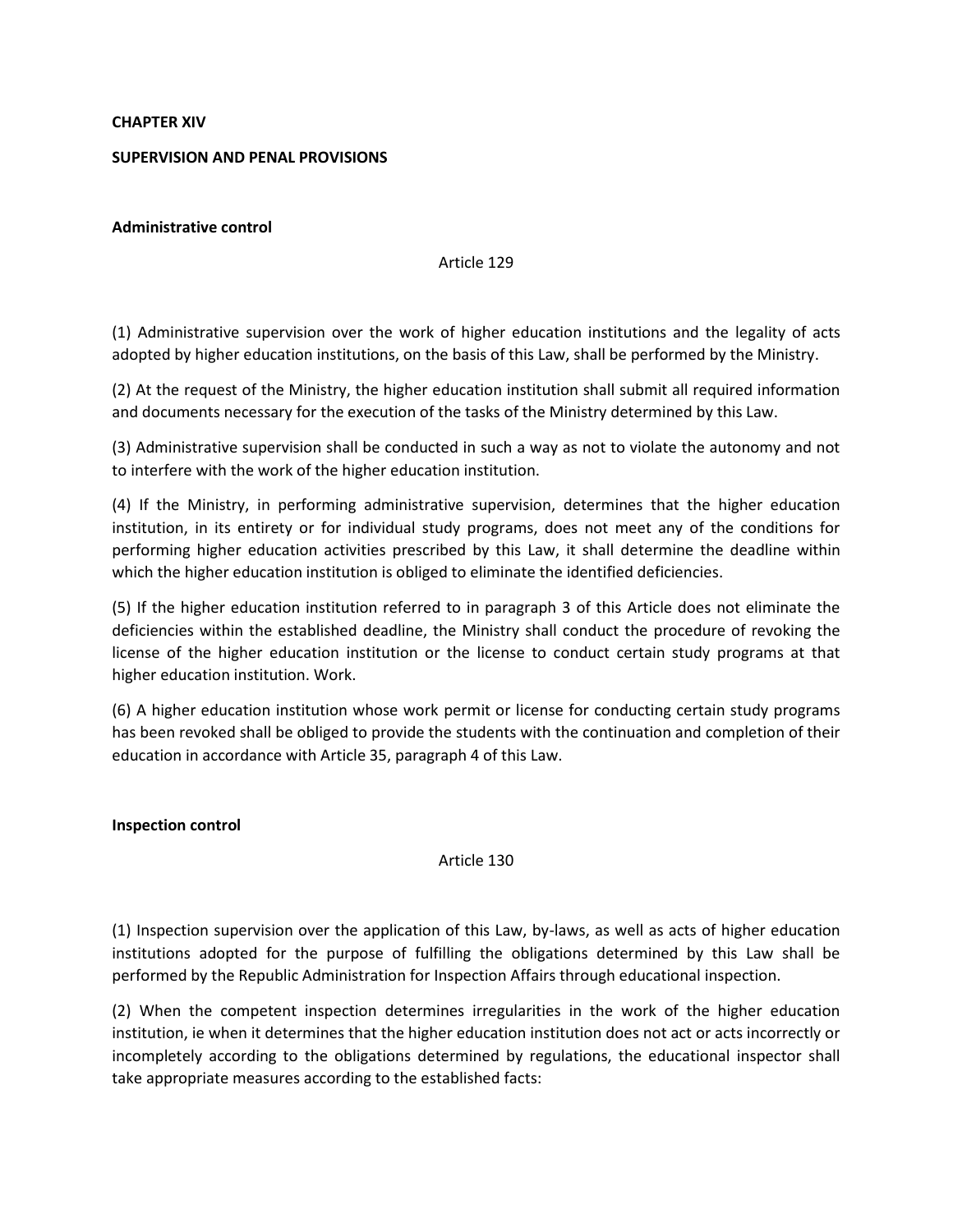1) order the elimination of illegalities, irregularities and omissions in the procedure of keeping records and documentation,

2) order the harmonization of individual acts of the higher education institution with the regulations,

3) order the adoption of the statute and other acts prescribed by the statute,

4) order that exam deadlines be organized in accordance with the rules of study and the statute of the higher education institution,

5) order the elimination of shortcomings in the appointment of the commission for the submission of reports on the selection of teachers and associates,

6) order the exclusion from the teaching process of academic staff who have not acquired the appropriate scientific-teaching title, artistic-teaching, teaching title or associate title in accordance with this Law,

7) order the exclusion from the teaching process of a teacher or associate who is not designated as the responsible teacher or associate,

8) order the annulment of the enrollment of students who are enrolled contrary to the regulations in the field of higher education that were in force at the time of enrollment,

9) order the annulment of exams that are not:

1. performed in accordance with the regulations in the field of higher education that were in force at the time of taking the exam, this law, ie the statute of the higher education institution and other acts of the higher education institution, and

2. recognized from another higher education institution in accordance with the regulations in the field of higher education that were in force at the time of recognition of the exam, this law, ie the statute of the higher education institution and other acts of the higher education institution,

10) order the annulment of public documents issued contrary to the regulations in the field of higher education that were in force at the time of issuing the public document, this Law and the statute of the higher education institution,

11) order the annulment of the decision on the academic recognition of a foreign higher education qualification issued contrary to the regulations in the field of higher education that were in force at the time of academic recognition,

12) order the undertaking of appropriate measures and actions in order to eliminate the identified irregularities or deficiencies within the time limit determined,

13) undertakes other measures and actions for which it is authorized by law and other regulations,

(3) When in the course of inspection supervision the competent inspection determines that the higher education institution does not meet the conditions for work prescribed by this Law, standards and norms, including conducting a study program without a permit or illegal issuance of public documents, it shall prohibit the work of the higher education institution.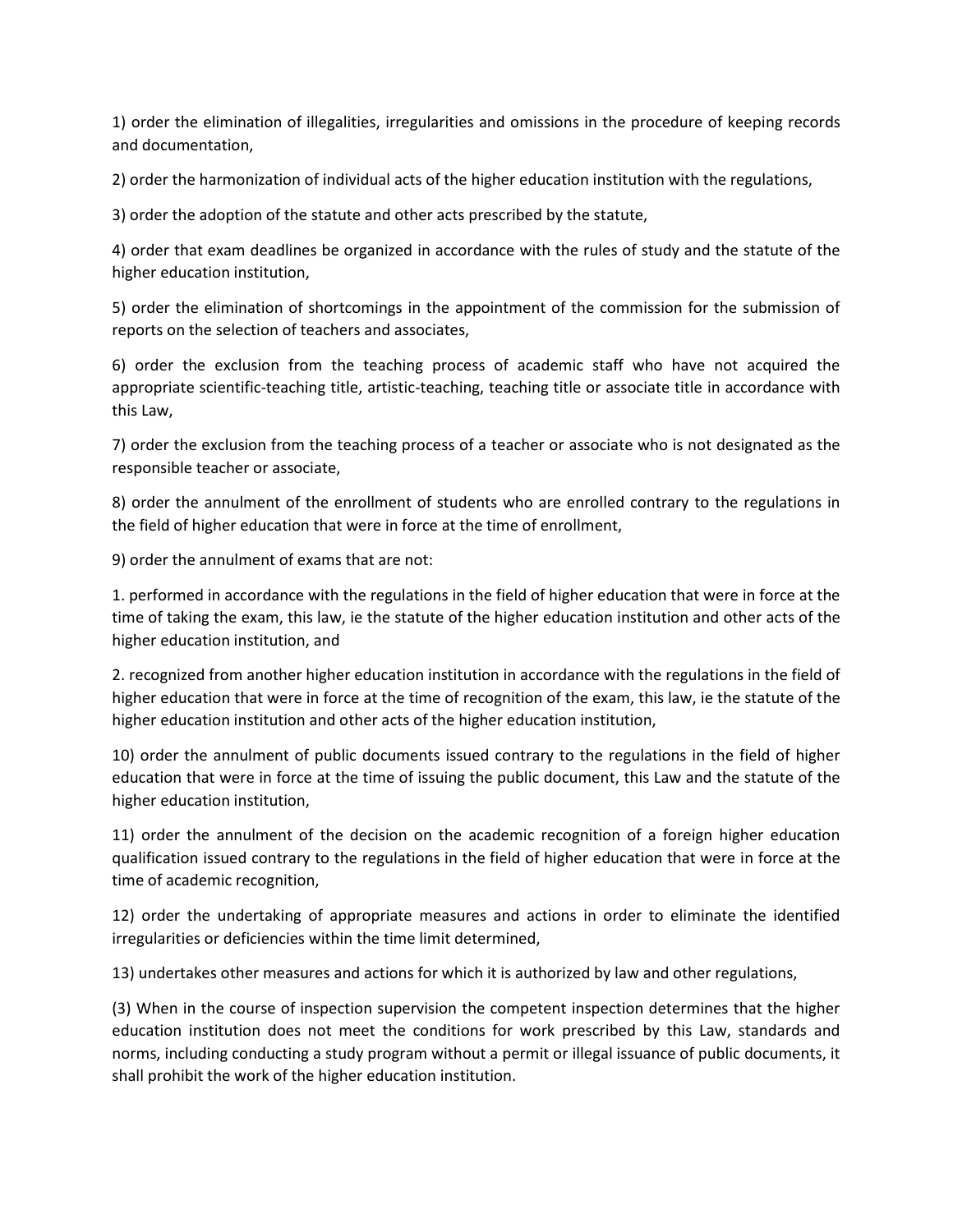(4) In accordance with the decision referred to in paragraph 3 of this Article, the Ministry shall issue a decision on deleting the higher education institution from the Register.

(5) The decision of the Ministry referred to in paragraph 4 of this Article is final and an administrative dispute may be initiated against it.

(6) An appeal against the decision of the education inspector shall not postpone the execution of the decision.

**Fines**

# Article 131

(1) A fine of 3,000 KM to 9,000 KM shall be imposed on a higher education institution for a misdemeanor if:

1) does not enable the public when checking all forms of knowledge (Article 19, paragraph 2, item 4),

2) does not publish the curriculum before the beginning of classes for the next academic year (Article 20, paragraph 6),

3) changes the study program and fails to notify the Ministry of the changes made to the study program in accordance with Article 26 of this Law,

4) fails to submit data for the Register, in accordance with the rulebook referred to in Article 39, paragraph 3 of this Law,

5) enrolls a student contrary to the provisions of Article 67 of this Law,

6) does not conclude a contract with a student who is enrolled in that higher education institution or concludes a contract contrary to the provisions of Article 68, paragraph 2 of this Law,

7) does not submit the proposal of the enrollment plan within the deadline determined by Article 69, paragraph 1 of this Law,

8) fails to submit an assessment of the necessary financial resources for the implementation of the study program in accordance with Article 69, paragraph 5 of this Law,

9) does not perform the knowledge test or does not organize the taking of exams in accordance with Article ¬¬¬¬¬74. of this law,

10) does not enable the student to take the exam before the examination commission in accordance with Article 76 of this Law,

11) make an election to titles contrary to the provisions of Art. 80 to 85 of this Law,

12) does not announce and does not end the competition for the selection of teachers and associates in accordance with Article 91 of this Law,

13) fails to determine the responsible teacher and associate and does not publish or publishes an incorrect list of responsible teachers and associates (Article 97),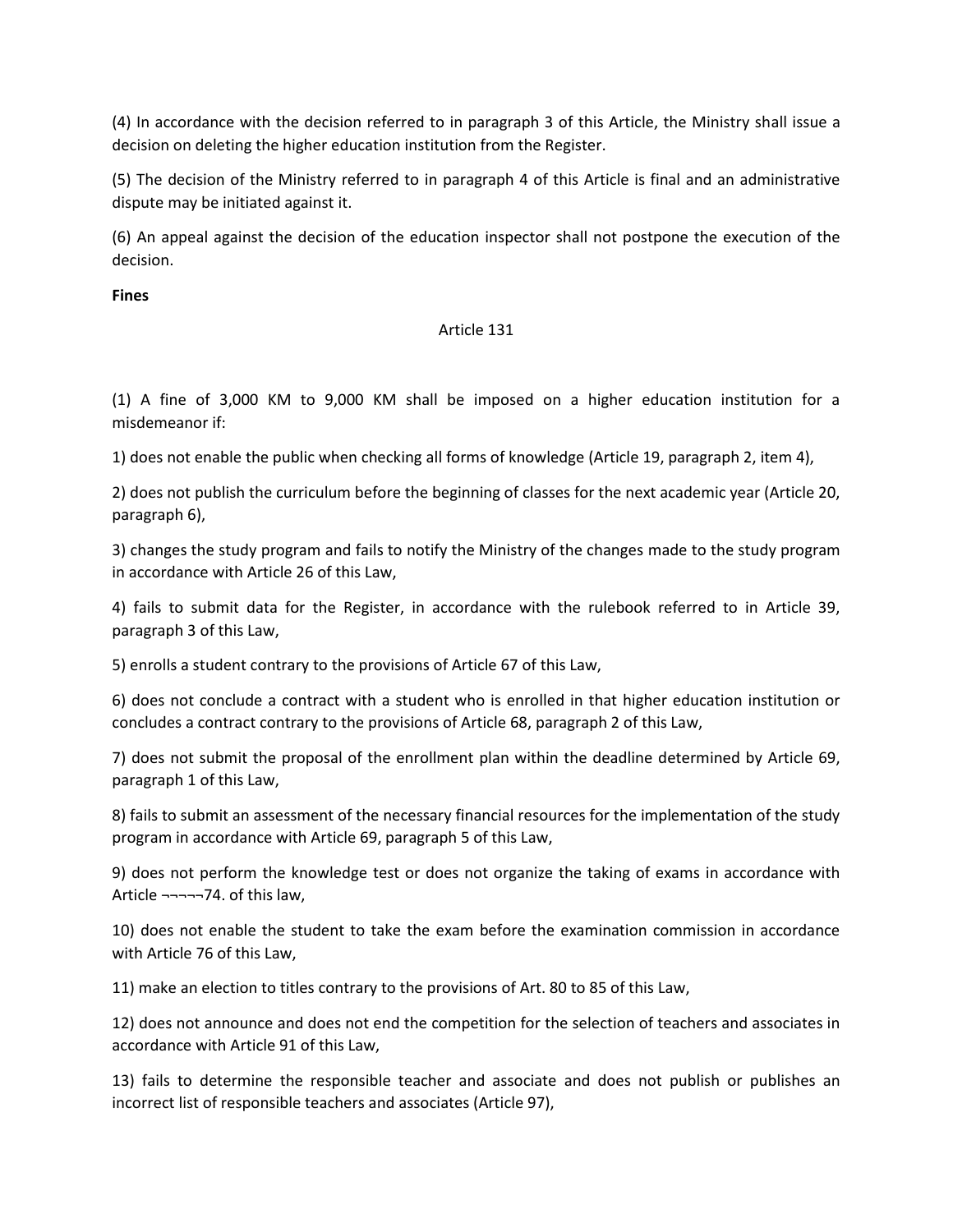14) fails to determine by its statute the methods for monitoring the fulfillment of obligations of academic staff in accordance with Article 102, paragraph 4 of this Law,

15) does not keep or if it keeps irregularly the records prescribed by Article 114, paragraph 1 of this Law,

16) before announcing the competition for enrollment of new students, does not determine and proposes to the Ministry the amount of tuition fees for the next academic year for all study programs (Article 123, paragraph 2),

17) fails to publish the amount of all fees in accordance with Article 123, paragraph 10 of this Law,

18) a private higher education institution fails to publish the amount of tuition and other fees in accordance with Article 128, paragraph 2 of this Law,

19) fails to harmonize the statute or other general acts with this Law (Article 149).

(2) For the misdemeanor referred to in paragraph 1 of this Article, the responsible person in the higher education institution shall also be fined from 1,500 KM to 3,000 KM.

## **Fines**

## Article 132

(1) A higher education institution shall be fined from 5,000 KM to 15,000 KM for a misdemeanor if:

1) conducts classes contrary to the provisions of Article 19, para. 7 and 8 of this Law,

2) performs the activity of higher education in the Republic, and is not entered in the Register referred to in Article 39 of this Law,

3) does not act in accordance with Article 40, paragraph 1 of this Law,

4) conducts a study program for which she has not received a work permit (Article 41),

5) performs the activity of higher education outside the seat and establishes a member of the university without a work permit (Article 41),

6) make status changes contrary to the provisions of Article 42 of this Law,

7) if it does not carry out the procedures for election to titles in the manner and within the deadlines as prescribed by Article 91 of this Law,

8) concludes an employment contract with a teacher or associate contrary to the provisions of Article 99 of this Law,

9) recognizes foreign higher education documents contrary to the provisions of Article 111 of this Law,

10) issues a public document contrary to the provisions of Art. 114 to 116 of this Law,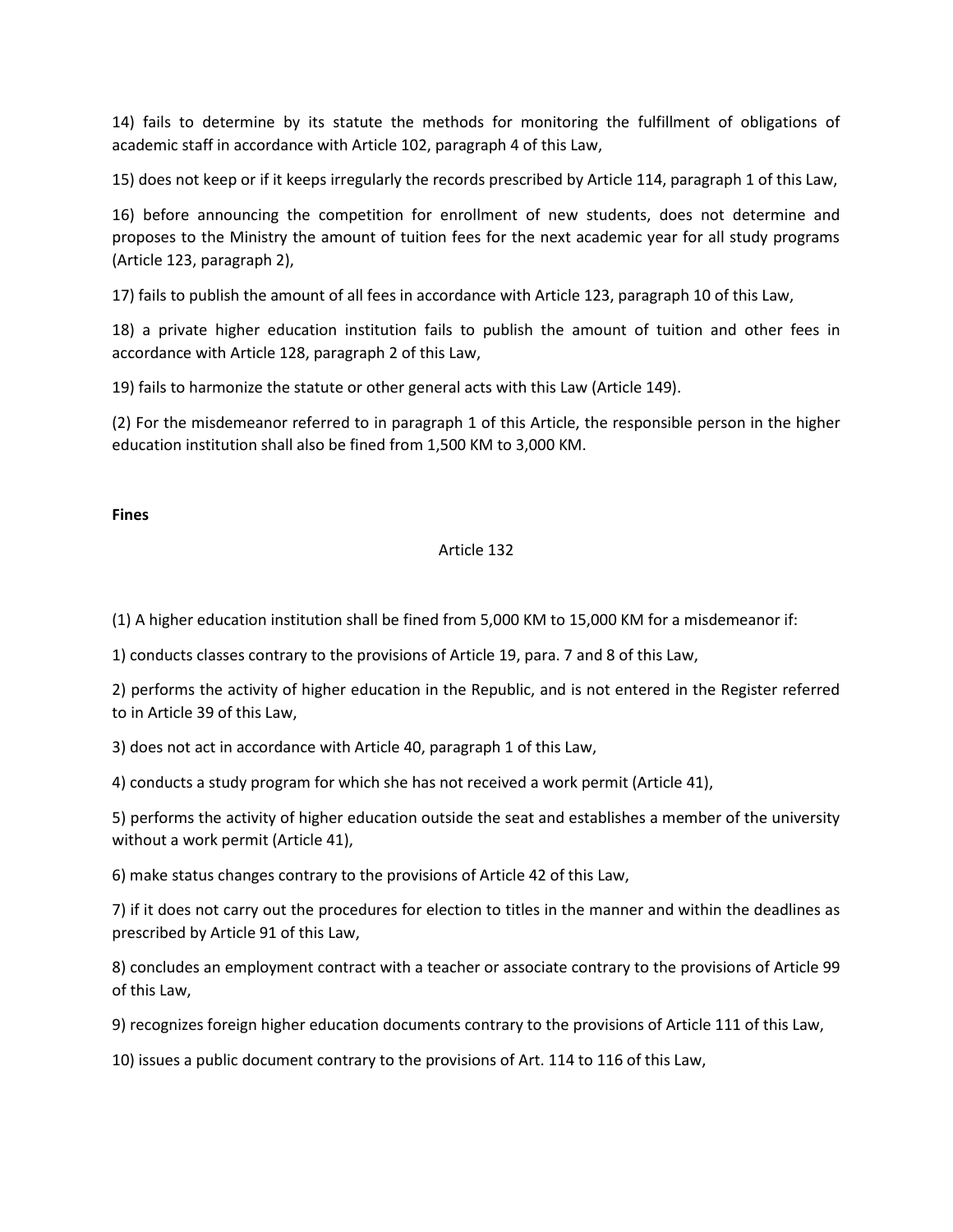11) does not declare the diploma, diploma supplement and certificate of acquired title null and void (Article 118, paragraph 1).

(2) For the misdemeanor referred to in paragraph 1 of this Article, the responsible person in the higher education institution shall be fined from 3,000 KM to 5,000 KM.

#### **CHAPTER XV**

## **TRANSITIONAL AND FINAL PROVISIONS**

## **Appointment of advice**

Article 133

The Government shall, within six months from the date of entry into force of this Law, make a decision on the appointment of the Council.

#### **Initiated procedures for issuing work permits**

Article 134

(1) The procedures for the establishment of a higher education institution, ie obtaining a license for conducting new study programs, shall begin in accordance with the previously valid Law, shall be completed in accordance with that Law.

(2) Higher education institutions, which are entered in the register of higher education institutions according to the regulations in force until the entry into force of this Law, are obliged to meet the conditions in accordance with Article 31 of this Law, no later than two years from the day of enactment. .

## **Quality assurance procedures initiated**

Article 135

Until the entry into force of the standard for initial accreditation of higher education institutions and study programs referred to in Article 37, paragraph 2 of this Law, the standard for accreditation of higher education institutions and study programs referred to in Article 40, paragraph 3 of this Law, and the law governing quality assurance in higher education of the Republic from Art. 37 and 40 of this Law, the provisions of the previously valid Law on Higher Education shall apply.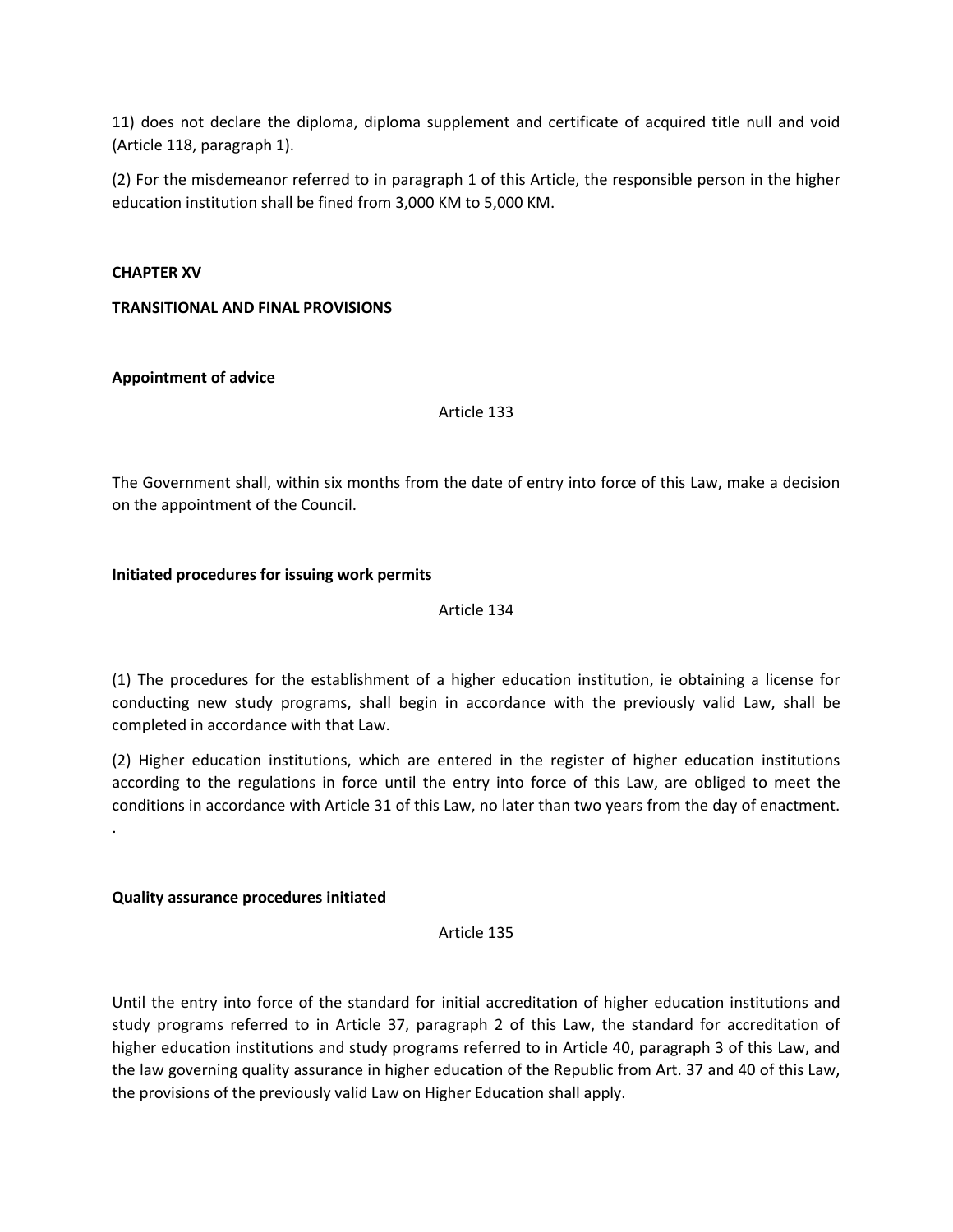Deadline for submitting applications for accreditation of a higher education institution

Article 136

Higher education institutions registered in the Register are obliged to submit a request for accreditation of a higher education institution, if they have met the condition referred to in Article 40, paragraph 1 of this Law, in accordance with regulations issued by the Agency, no later than six months from the Agency's regulations. .

# **Coordination of study programs**

Article 137

Higher education institutions are obliged to harmonize study programs with the provisions of Article 21, paragraph three years from the day this law enters into force. 3 and 4 of this law.

# **Elected teachers and associates according to the previously valid law**

Article 138

(1) Teachers and associates elected to titles according to the previously valid Law on Higher Education shall retain those titles until the expiration of the period for which they were elected.

(2) Persons who have been elected to titles and who have spent more than one half of the election period until the entry into force of the Ordinance on the conditions for election to scientific-teaching, artistic-teaching, teaching and associate titles referred to in Article 87 of this Law, the right to choose under the conditions that were valid until the entry into force of this law.

(3) The provisions of this Law relating to the minimum requirements for elections to titles shall apply from the day the Ordinance referred to in Article 87 of this Law enters into force.

**Expired mandates**

Article 139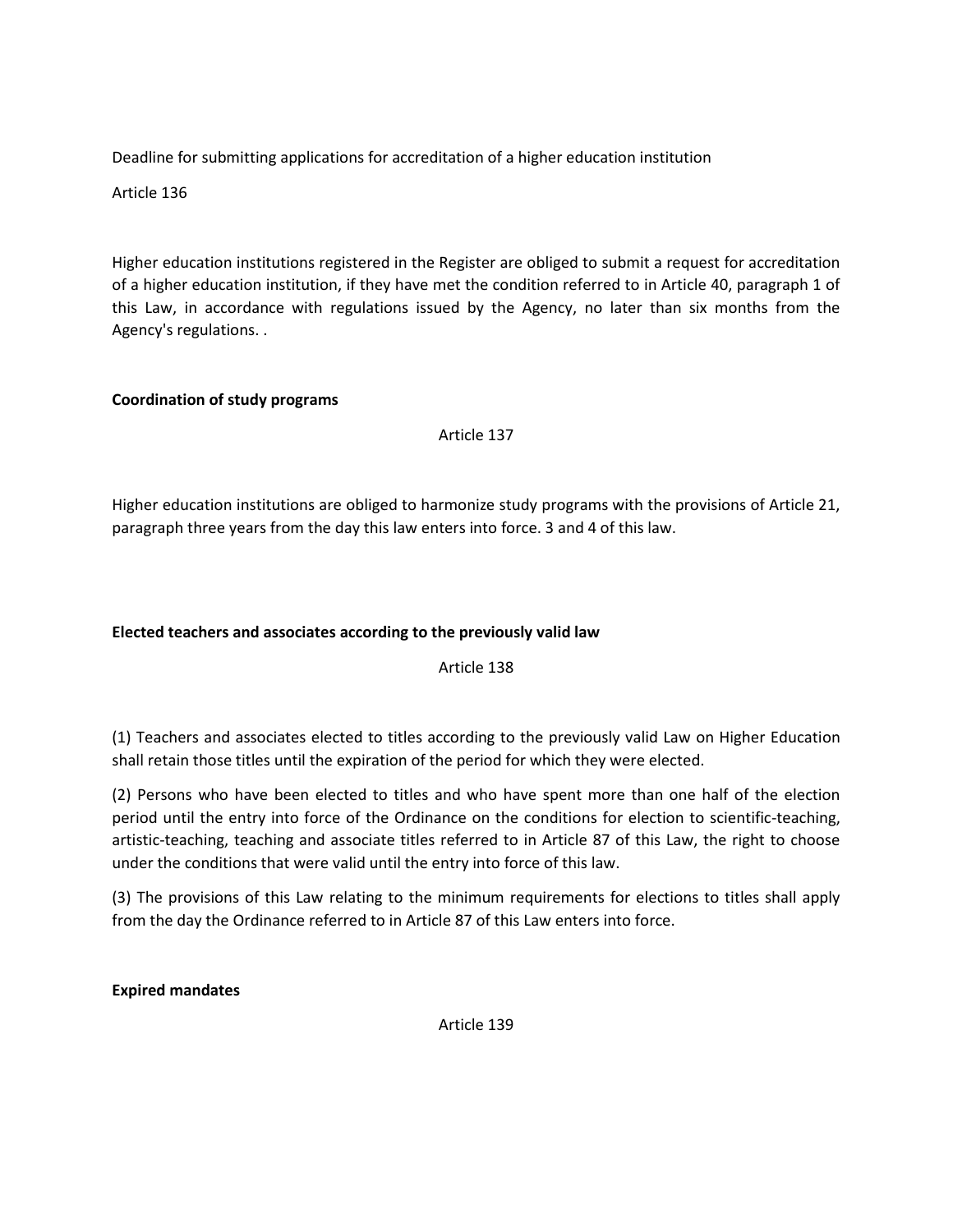(1) The term of office of the rector, vice-rector, dean and vice-dean of a higher education institution elected according to the regulations in force until the day this Law enters into force, shall last until the expiration of the term for which they were elected.

(2) Exceptions to paragraph 1 of this Article are deans with the title of assistant professor who may perform the function of dean for a maximum of two years from the date of entry into force of this Law.

(3) The mandate of the members of the Council for the Development of Higher Education and Quality Assurance of the Republic, who were elected in accordance with the regulations in force until the day this Law enters into force, shall end on the day this Law enters into force.

(4) The term of office of the members of the Senate who have been elected in accordance with the regulations in force until the day this Law enters into force, shall end on the day this Law enters into force.

(5) The term of office of the members of the Management Board who have been elected in accordance with the regulations in force until the day of entry into force of this Law shall end no later than three months from the day of entry into force of the statute of the higher education institution.

# **Students studying according to the provisions of the University Act**

Article 140

(1) Students enrolled in graduate studies who have met the conditions for acquiring the status of a graduate by the end of the academic year 2017/2018. According to the provisions of the Law on University ("Official Gazette of the Republic of Srpska", No. 12/93, 14/94, 99/04 and 92/05), I can complete these studies according to the started curriculum, conditions and rules of studies for the longest time. until October 31, 2020.

(2) Students enrolled in graduate studies lasting five or six years according to the provisions of the University Act may complete those studies according to the started curriculum, conditions and rules of studies until the end of the academic year 2021/2022. years.

(3) Students enrolled in postgraduate studies according to the provisions of the Law on University may complete those studies according to the started curriculum, conditions and rules of studies until October 31, 2020 at the latest.

(4) If the higher education institution, to which the persons referred to in para. 1, 2 and 3 of this Article, in the meantime, the work permit has been revoked, that institution is obliged to provide the students with the completion of education at another accredited higher education institution that conducts the same or a related study program.

(5) Upon the entry into force of this Law, students who do not complete their graduate and postgraduate studies within the period prescribed by the provisions of para. 1, 2 and 3 of this Article may continue their studies in accordance with this Law.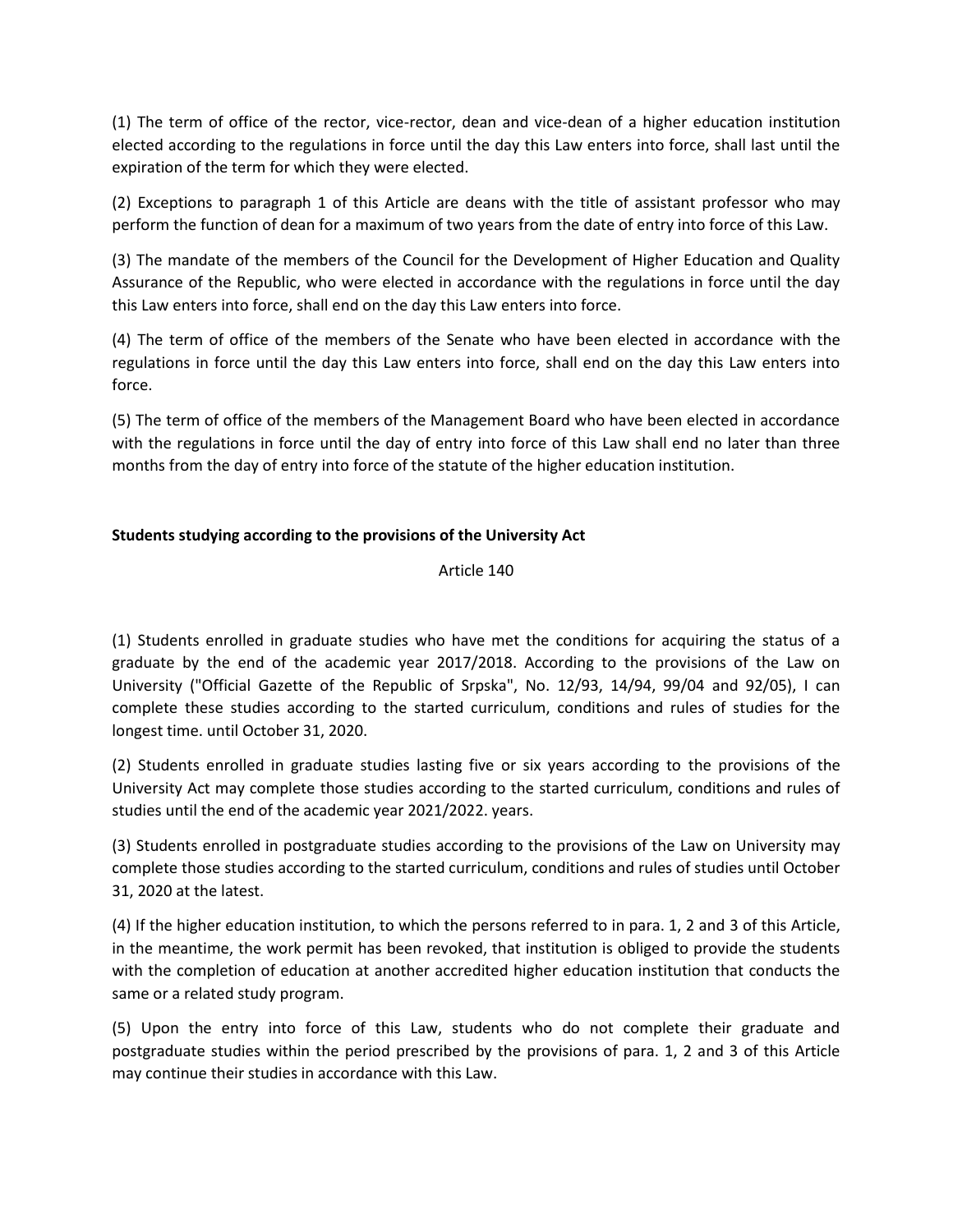## **Acquisition of the scientific degree of Doctor of Science according to the Law on the University**

## Article 141

Persons who have fulfilled the conditions for initiating the procedure for acquiring the scientific title of Doctor of Science, according to the Law on University, can obtain the scientific degree of Doctor of Science by defending a doctoral dissertation in accordance with the Law on University, provided that the scientific degree of Doctor of Science can be obtained by 30. September 2022..

## **Students enrolled in accordance with the previously valid law**

## Article 142

Students enrolled in accordance with the previously valid Law on Higher Education have the right to complete their studies in accordance with that law.

# **A student who has not fulfilled the condition for enrollment**

## Article 143

A student who has not fulfilled the condition for enrollment in the next year of study referred to in Article 75, paragraph 1 of this Law has the right to enroll in the next year under the following conditions:

1) enrollment in the academic year 2020/2021. year with the right to transfer a maximum of 25 ECTS credits, regardless of how many courses are expressed by the number of credits that are transferred or with the transfer of a maximum of three courses, regardless of how many ECTS credits are reported those courses and

2) enrollment in the academic 2021/2022. and 2022/2023. year with the right to transfer a maximum of 15 ECTS credits, regardless of how many courses are expressed by the number of credits that are transferred or with the right to transfer a maximum of two courses, regardless of how many credits those courses are expressed.

## **Enrollment of students in accordance with the provisions of this law**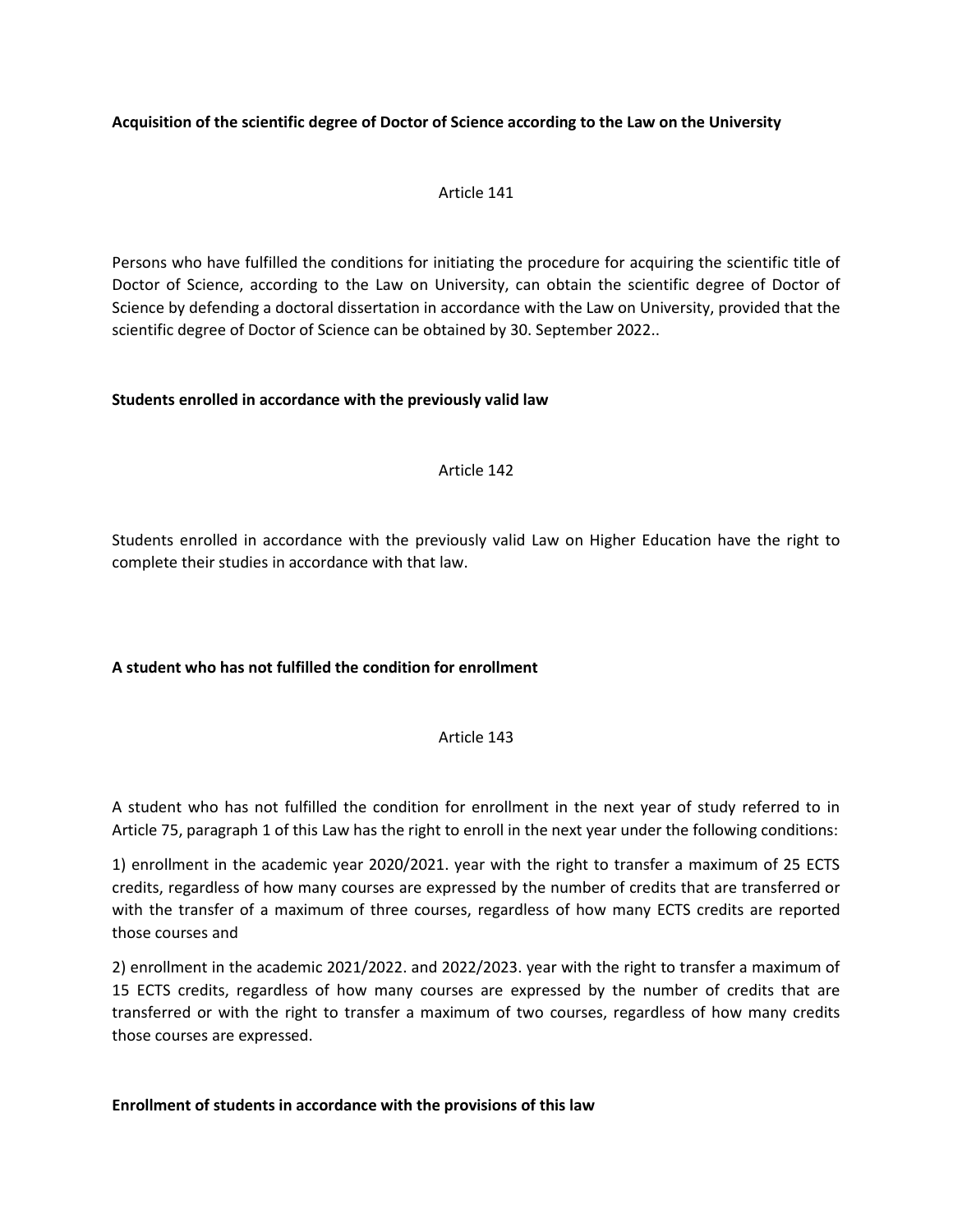## Article 144

(1) Enrollment of students in the first year of study in accordance with the provisions of this law shall be done from the academic year 2020/2021. years.

(2) The application of Article 123 of this Law refers to students who enroll for the first time in the first year of study from the academic year 2020/2021. years.

# **Deadline for making a decision on the Network of Higher Education Institutions**

Article 145

(1) The Government shall, within one year from the day this Law enters into force, make a decision on the Network of Higher Education Institutions referred to in Article 33, paragraph 1 of this Law.

(2) Until the decision on the Network of Higher Education Institutions referred to in paragraph 1 of this Article is made, requests for the establishment of higher education institutions and study programs may not be submitted.

## **Professional recognition procedure**

## Article 146

Until the establishment of the CIP referred to in Article 110, paragraph 1 of this Law, the procedure of professional recognition of foreign higher education qualifications shall be conducted in accordance with the provisions of the previously valid Law on Higher Education.

## **General acts**

## Article 147

The Minister shall, within one year from the day this Law enters into force, issue ordinances on:

1) areas of education (Article 31, paragraph 4),

2) on the procedure for determining the fulfillment of conditions for performing the activity of higher education (Article 35, paragraph 6)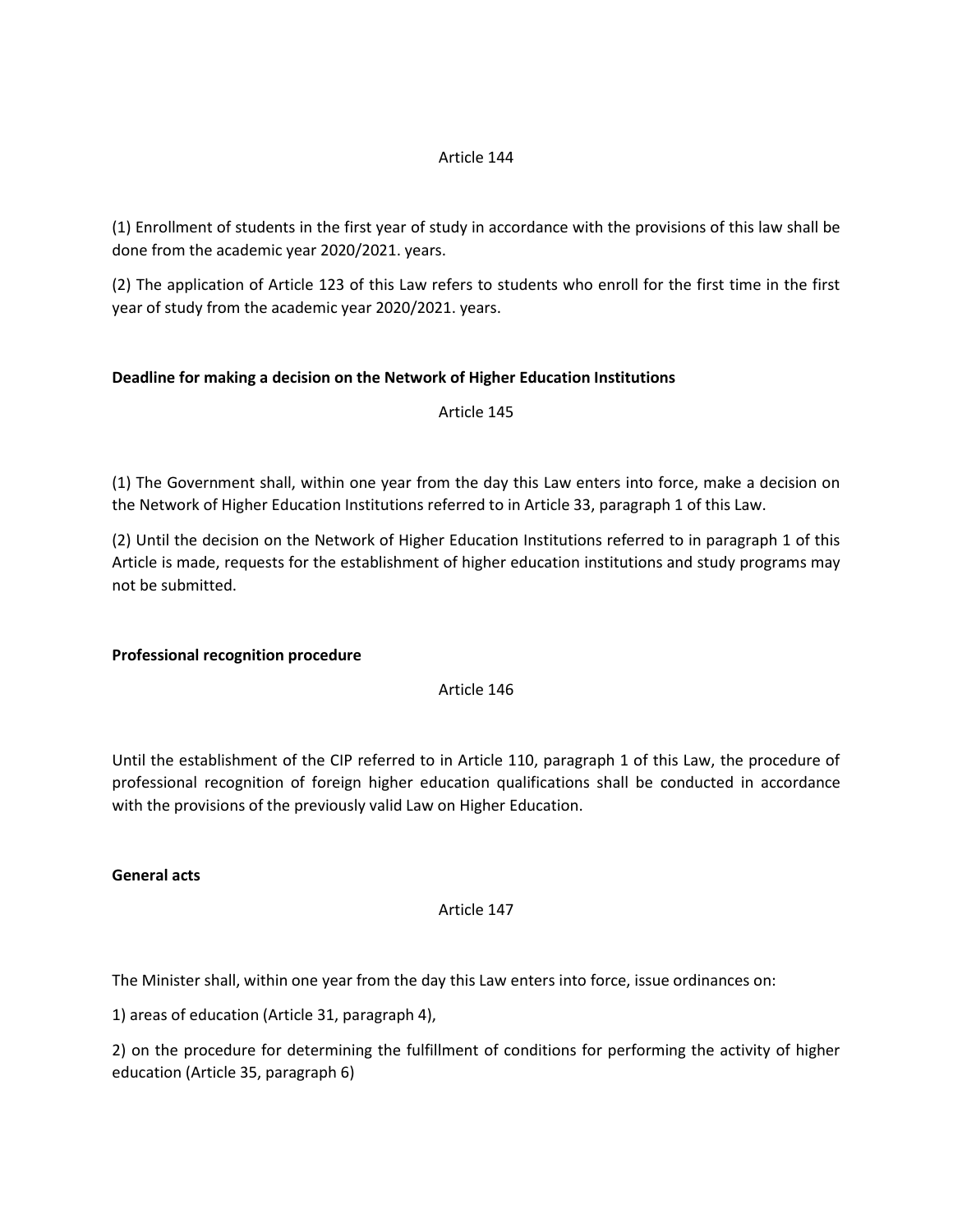3) the content, manner and procedure of entry in the Register of Higher Education Institutions (Article 39, paragraph 3),

4) conditions for election to scientific-teaching, artistic-teaching, teaching and associate titles (Article 87, paragraph 1),

5) the content and manner of keeping records kept by the higher education institution (Article 112, paragraph 4),

6) the manner of collecting, storing and processing information, ie other procedures important for the operation of the unified information system (Article 113, paragraph 2),

7) the content of public documents issued by the higher education institution (Article 115, paragraph 4),

8) the procedure for determining the fulfillment of conditions for incentive funds (Article 124, paragraph 6),

9) standards and norms for financing public higher education institutions (Article 125, paragraph 3, item 1),

10) co-financing the international exchange of students and academic staff (Article 125, paragraph 3, item 2).

## **Application of bylaws based on previously valid law**

## Article 148

Until the adoption of bylaws from Art. 145 and 147 of this Law, bylaws adopted on the basis of the Law on Higher Education ("Official Gazette of the Republic of Srpska", No. 73/10, 104/11, 84/12, 108/13, 44/15, 90 / 16, 31/18 and 26/19) which are not in conflict with the provisions of this Law.

## **Harmonization of acts of higher education institutions**

Article 149

(1) Higher education institutions shall harmonize their statutes and other general acts with the provisions of this Law within six months from the day of entry into force of the bylaws prescribed in Art. 145 and 147 of this law.

(2) Until the adoption of the statute of higher education institutions, the provisions of Article 49, para. 1, 2, 3, 4, 9, 10, 11 and 12 of the previously valid Law.